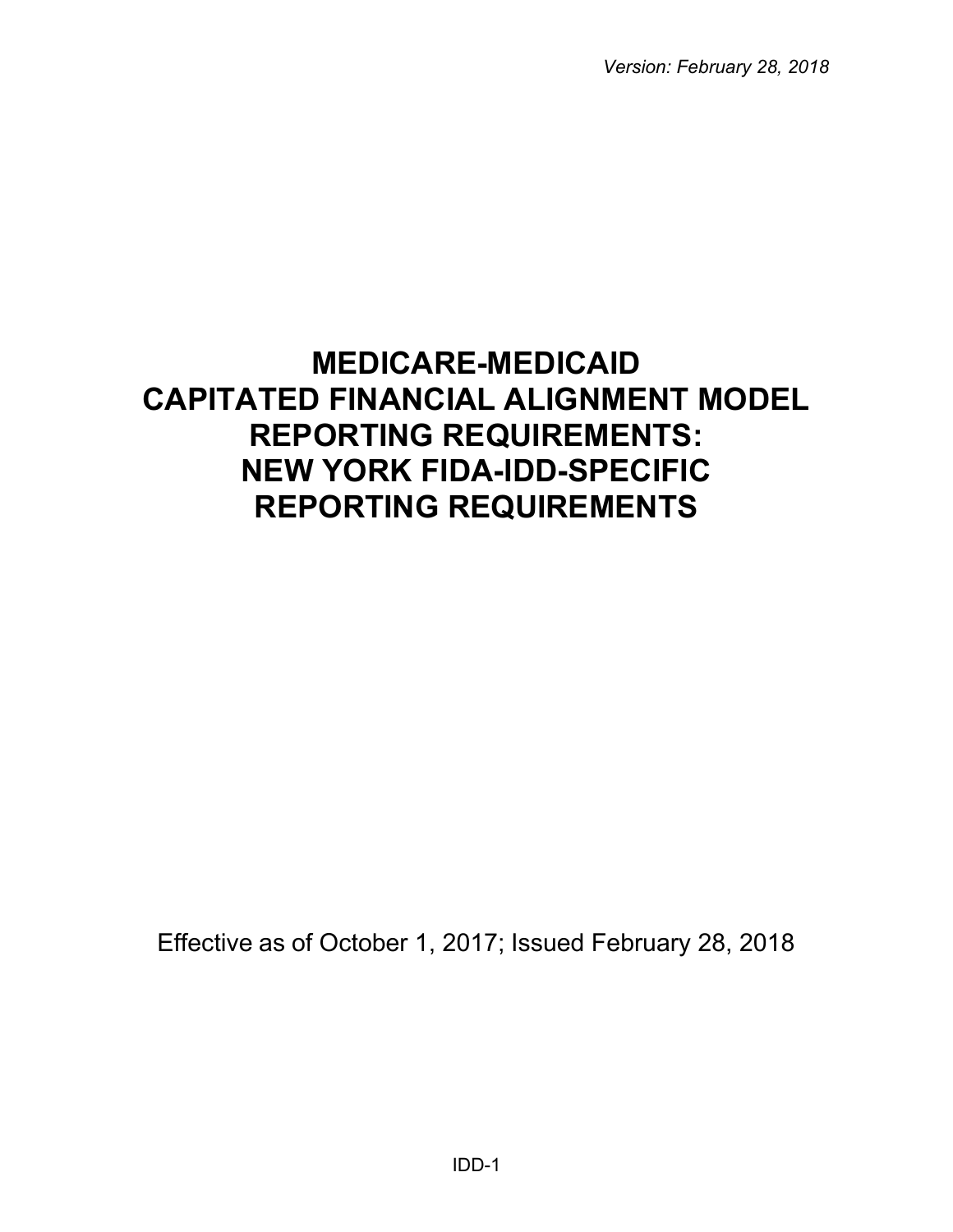# **Table of Contents**

| New York FIDA-IDD-Specific Reporting Requirements Appendix IDD-3                                                                  |  |
|-----------------------------------------------------------------------------------------------------------------------------------|--|
|                                                                                                                                   |  |
|                                                                                                                                   |  |
|                                                                                                                                   |  |
|                                                                                                                                   |  |
| Reporting on Disenrolled and Retro-disenrolled ParticipantsIDD-5                                                                  |  |
| <b>Reporting on Comprehensive Service Planning Assessments</b><br>(CSPAs) and Life Plans (LPs) Completed Prior To First Effective |  |
| Guidance on CSPAs and LPs for Participants with a Break in                                                                        |  |
|                                                                                                                                   |  |
| New York FIDA-IDD's Implementation, Ongoing, and Continuous                                                                       |  |
|                                                                                                                                   |  |
|                                                                                                                                   |  |
|                                                                                                                                   |  |
|                                                                                                                                   |  |
|                                                                                                                                   |  |
|                                                                                                                                   |  |
|                                                                                                                                   |  |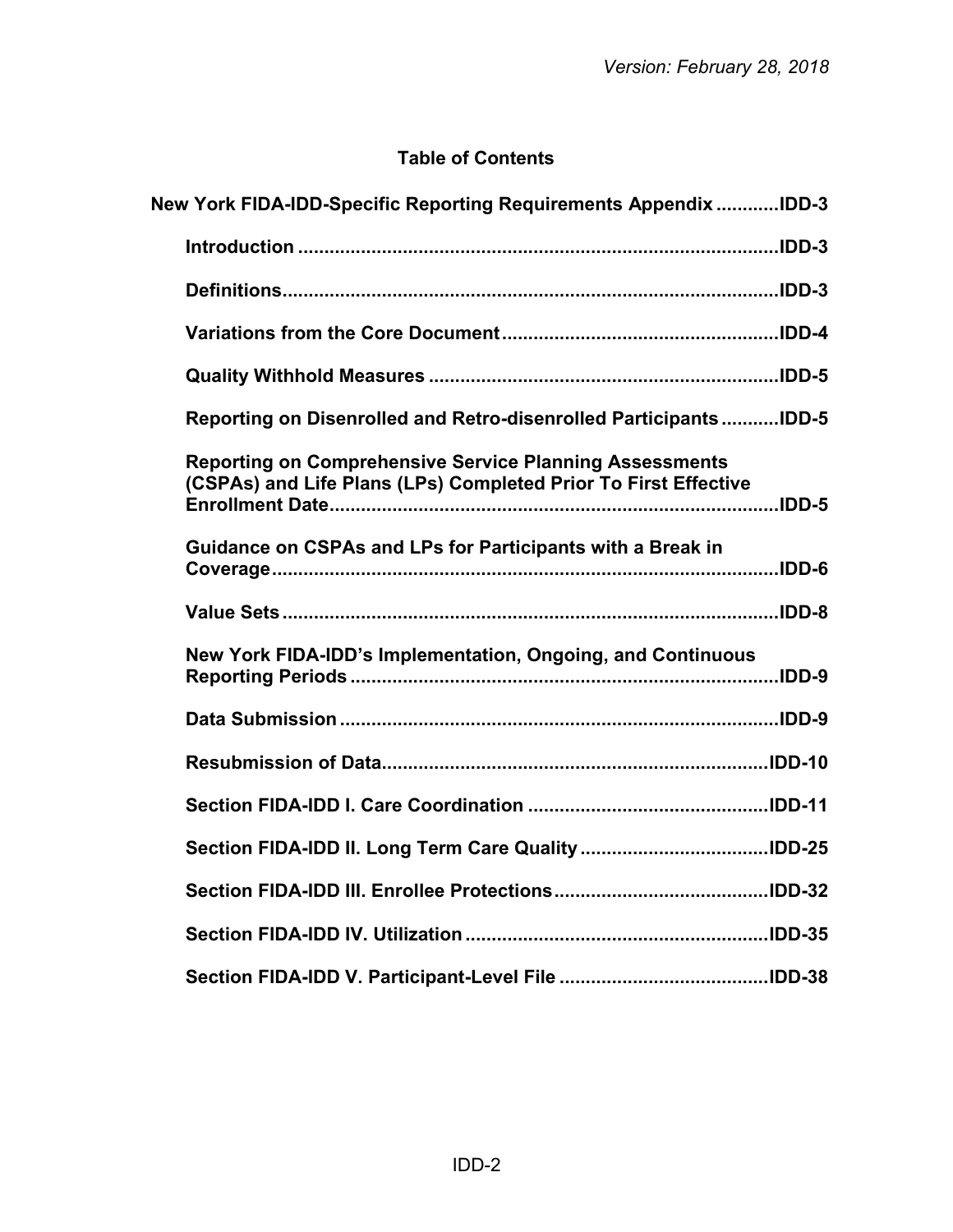# **New York FIDA-IDD-Specific Reporting Requirements Appendix**

#### <span id="page-2-1"></span><span id="page-2-0"></span>*Introduction*

The measures in this appendix are required reporting for the plan participating in the New York Fully Integrated Duals Advantage for Individuals with Intellectual and Developmental Disabilities (FIDA-IDD) Demonstration. CMS and the State of New York reserve the right to update the measures in this appendix for subsequent demonstration years. These state-specific measures directly supplement the Medicare-Medicaid Capitated Financial Alignment Model: Core Reporting Requirements, which can be found at the following web address:

[https://www.cms.gov/Medicare-Medicaid-Coordination/Medicare-and-Medicaid-](https://www.cms.gov/Medicare-Medicaid-Coordination/Medicare-and-Medicaid-Coordination/Medicare-Medicaid-Coordination-Office/FinancialAlignmentInitiative/MMPInformationandGuidance/MMPReportingRequirements.html)[Coordination/Medicare-Medicaid-Coordination-](https://www.cms.gov/Medicare-Medicaid-Coordination/Medicare-and-Medicaid-Coordination/Medicare-Medicaid-Coordination-Office/FinancialAlignmentInitiative/MMPInformationandGuidance/MMPReportingRequirements.html)[Office/FinancialAlignmentInitiative/MMPInformationandGuidance/MMPReportingReq](https://www.cms.gov/Medicare-Medicaid-Coordination/Medicare-and-Medicaid-Coordination/Medicare-Medicaid-Coordination-Office/FinancialAlignmentInitiative/MMPInformationandGuidance/MMPReportingRequirements.html) [uirements.html](https://www.cms.gov/Medicare-Medicaid-Coordination/Medicare-and-Medicaid-Coordination/Medicare-Medicaid-Coordination-Office/FinancialAlignmentInitiative/MMPInformationandGuidance/MMPReportingRequirements.html)

The FIDA-IDD Plan should refer to the core document for additional details regarding definitions, reporting phases and timelines, and sampling methodology, except as otherwise specified in this document.

The core and state-specific measures supplement existing Part C and Part D reporting requirements, as well as measures that the FIDA-IDD Plan reports via other vehicles or venues, such as HEDIS<sup>®[1](#page-2-3)</sup> and HOS. CMS and the State will also track key utilization measures, which are not included in this document, using encounter and claims data. The quantitative measures are part of broader oversight, monitoring, and performance improvement processes that include several other components and data sources not described in this document.

The FIDA-IDD Plan should contact the FIDA-IDD HelpDesk at [FIDA-](mailto:FIDA-IDDHelpDesk@norc.org)[IDDHelpDesk@norc.org](mailto:FIDA-IDDHelpDesk@norc.org) with any questions about the New York FIDA-IDD statespecific appendix or the data submission process.

## <span id="page-2-2"></span>*Definitions*

l

Calendar Quarter: All quarterly measures are reported on calendar quarters. The four calendar quarters of each calendar year will be as follows: 1/1 – 3/31, 4/1 – 6/30, 7/1  $-9/30$ , and  $10/1 - 12/31$ .

Calendar Year: All annual measures are reported on a calendar year basis. Calendar year 2016 (CY1) will be an abbreviated year, with data reported for the time period beginning April 1, 2016 and ending December 31, 2016. Calendar year 2017 (CY2) will represent January 1, 2017 through December 31, 2017.

Community-based Long Term Services and Supports (LTSS): A range of medical, habilitation, rehabilitation, home care, or social services a person needs over months

<span id="page-2-3"></span><sup>&</sup>lt;sup>1</sup> HEDIS<sup>®</sup> is a registered trademark of the National Committee for Quality Assurance (NCQA).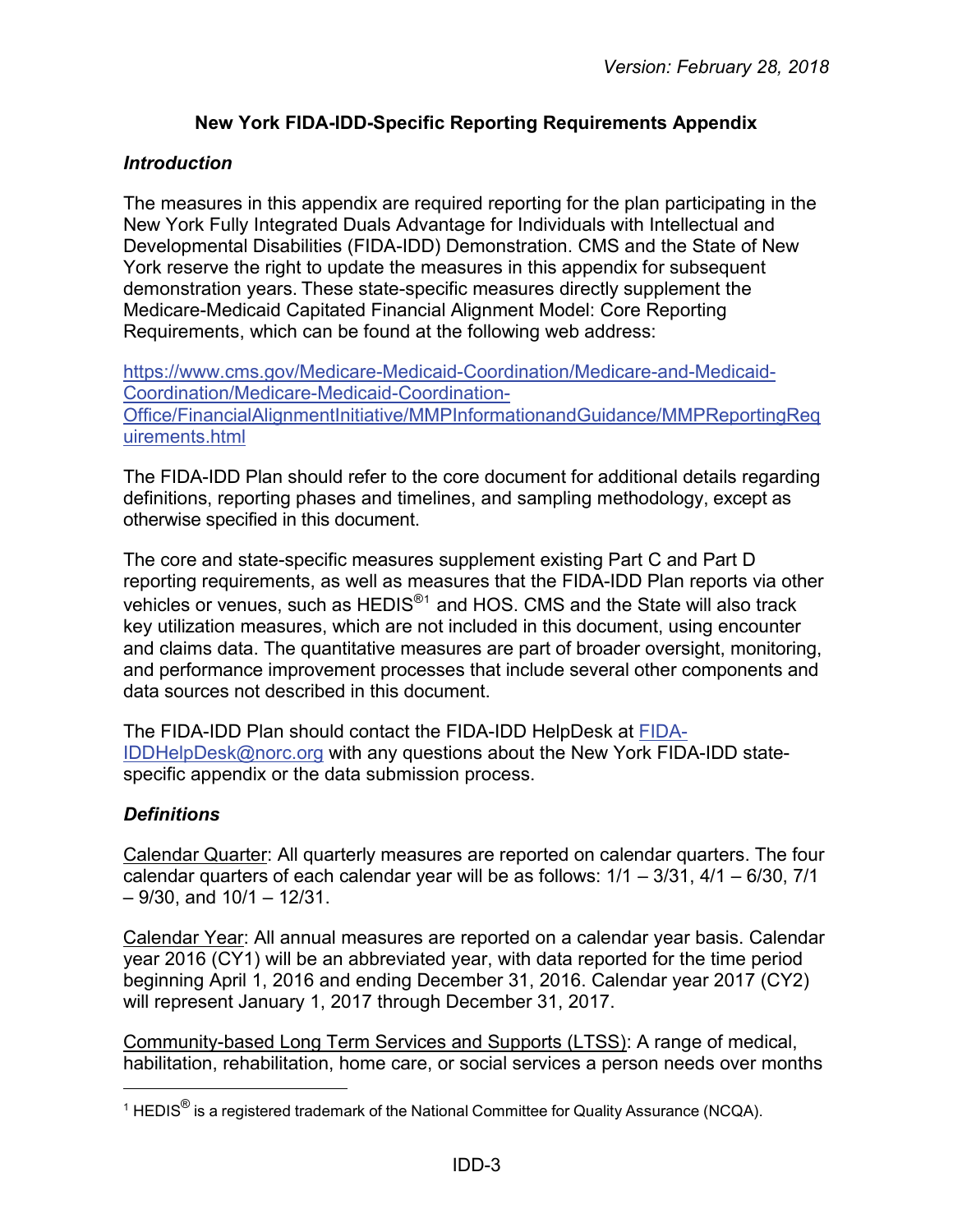or years in order to improve or maintain function or health which are provided in the person's home or community-based setting. These home and community-based services are designed to meet an individual's needs as an alternative to long-term care in a nursing facility or intermediate care facility for individuals with intellectual disabilities (ICF-IID) and to enable a person to live as independently as possible. Examples include assistance with bathing, dressing and other basic activities of daily life and self-care, as well as support for everyday tasks such as laundry, shopping and transportation.

Facility-based Long-Term Services and Supports (LTSS): Facility-based LTSS are a range of medical, social, habilitation or rehabilitation services a person needs over months or years in order to improve or maintain function or health which are provided in a long-term care facility, such as a nursing facility or intermediate care facility, ICF-IID (not including assisted living residences).

Implementation Period: The initial months of the demonstration during which the FIDA-IDD Plan will report to CMS and the State on a more intensive reporting schedule. The Implementation Period starts on the first effective enrollment date and continues for six months (April 1, 2016 – September 30, 2016).

Primary Care Provider (PCP): Primary care physicians licensed by the State of New York and board certified in family practice, internal medicine, general practice, obstetrics/gynecology, or geriatrics, State licensed physician assistants, or a physician extender who is a registered nurse practitioner or advanced practice nurse or advanced practice nurse group practice within an acceptable specialty as required under State regulation.

Interdisciplinary Team (IDT): The team of individuals that will provide personcentered care management to Participants. Each Participant will have an IDT.

## <span id="page-3-0"></span>*Variations from the Core Document*

#### Core 9.2

The following section provides additional guidance about identifying individuals enrolled in the MMP as "nursing home certifiable," or meeting the nursing facility level of care (NF LOC), for the purposes of reporting Core 9.2.

Core 9.2 focuses on "nursing home certifiable" members, defined as "members living in the community, but requiring an institutional level of care" (see the Core Reporting Requirements for more information). The FIDA-IDD Plan should include in reporting for "nursing home certifiable" all Participants meeting the intermediate care facility level of care (ICF LOC). The FIDA-IDD Plan must confirm that such Participants are living in the community and not in long-term nursing facility stays or other institutional settings.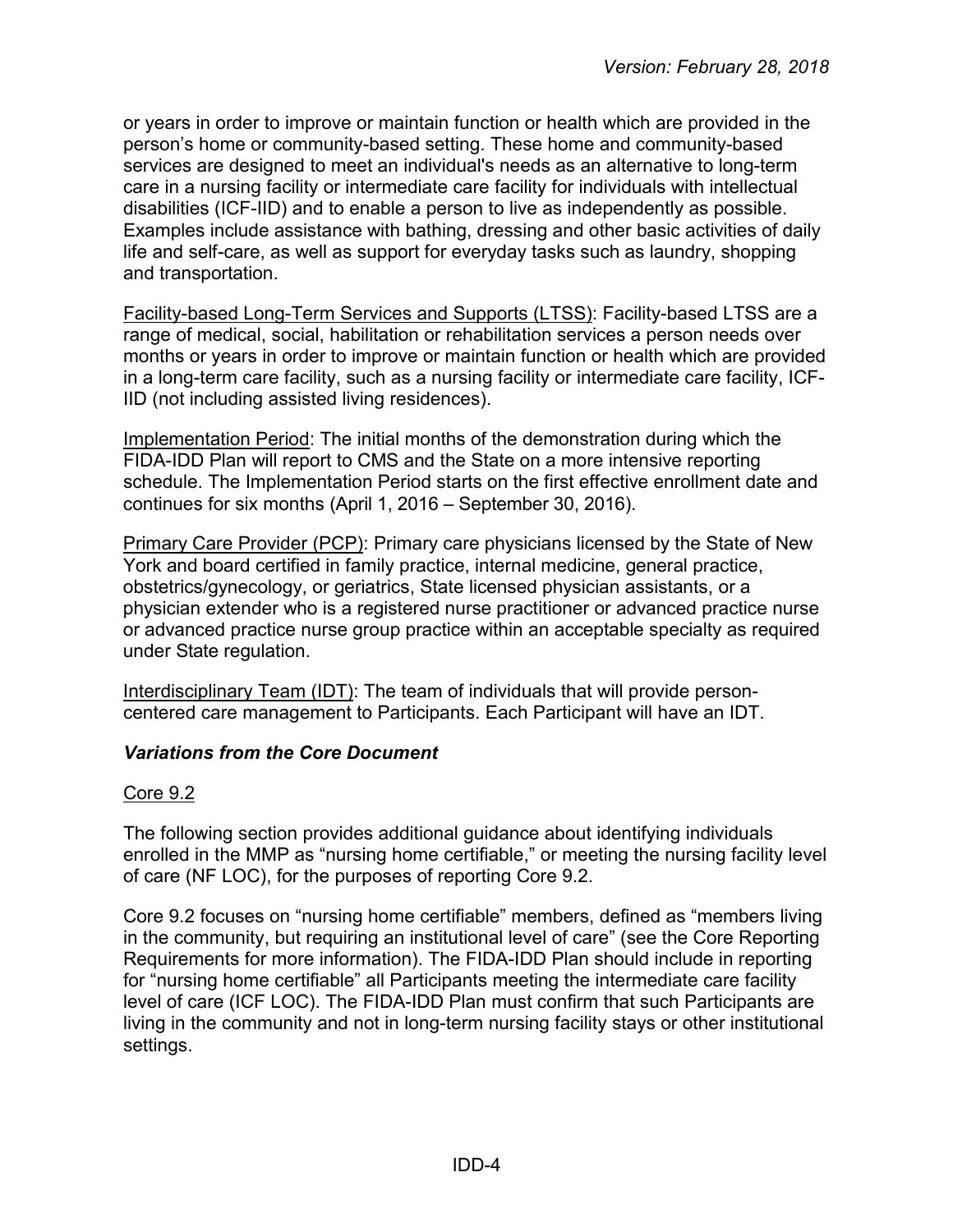## <span id="page-4-0"></span>*Quality Withhold Measures*

CMS and the State of New York will establish a set of quality withhold measures, and the FIDA-IDD Plan will be required to meet established thresholds. Throughout this document, state-specific quality withhold measures are marked with the following symbol for Demonstration Year 1: (<sup>i</sup>) and the following symbol for Demonstration Years 2 through 4:  $(\mathbf{u})$ . For more information about the state-specific quality withhold measures for Demonstration Year 1, refer to the Quality Withhold Technical Notes (DY 1): New York FIDA-IDD-Specific Measures at [https://www.cms.gov/Medicare-](https://www.cms.gov/Medicare-Medicaid-Coordination/Medicare-and-Medicaid-Coordination/Medicare-Medicaid-Coordination-Office/FinancialAlignmentInitiative/MMPInformationandGuidance/MMPQualityWithholdMethodologyandTechnicalNotes.html)[Medicaid-Coordination/Medicare-and-Medicaid-Coordination/Medicare-Medicaid-](https://www.cms.gov/Medicare-Medicaid-Coordination/Medicare-and-Medicaid-Coordination/Medicare-Medicaid-Coordination-Office/FinancialAlignmentInitiative/MMPInformationandGuidance/MMPQualityWithholdMethodologyandTechnicalNotes.html)[Coordination-](https://www.cms.gov/Medicare-Medicaid-Coordination/Medicare-and-Medicaid-Coordination/Medicare-Medicaid-Coordination-Office/FinancialAlignmentInitiative/MMPInformationandGuidance/MMPQualityWithholdMethodologyandTechnicalNotes.html)

[Office/FinancialAlignmentInitiative/MMPInformationandGuidance/MMPQualityWithhol](https://www.cms.gov/Medicare-Medicaid-Coordination/Medicare-and-Medicaid-Coordination/Medicare-Medicaid-Coordination-Office/FinancialAlignmentInitiative/MMPInformationandGuidance/MMPQualityWithholdMethodologyandTechnicalNotes.html) [dMethodologyandTechnicalNotes.html.](https://www.cms.gov/Medicare-Medicaid-Coordination/Medicare-and-Medicaid-Coordination/Medicare-Medicaid-Coordination-Office/FinancialAlignmentInitiative/MMPInformationandGuidance/MMPQualityWithholdMethodologyandTechnicalNotes.html) Additional information on the state-specific quality withhold benchmarks for Demonstration Years 2 through 4 will be provided at a later time.

## <span id="page-4-1"></span>*Reporting on Disenrolled and Retro-disenrolled Participants*

Unless otherwise indicated in the reporting requirements, the FIDA-IDD Plan should report on all Participants enrolled in the demonstration who meet the definition of the data elements, regardless of whether that Participant was subsequently disenrolled from the FIDA-IDD Plan. Measure-specific guidance on how to report on disenrolled Participants is provided under the Notes section of each state-specific measure.

Due to retro-disenrollment of Participants, there may be instances where there is a lag between a Participant's effective disenrollment date and the date on which the FIDA-IDD Plan is informed about that disenrollment. This time lag might create occasional data inaccuracies if the FIDA-IDD Plan includes Participants in reports who had in fact disenrolled before the start of the reporting period. If the FIDA-IDD Plan is aware at the time of reporting that a Participant has been retro-disenrolled with a disenrollment effective date prior to the reporting period (and, therefore, was not enrolled during the reporting period in question), then the FIDA-IDD Plan may exclude that Participant from reporting. Please note that the FIDA-IDD Plan is not required to re-submit corrected data should it be informed of a retro-disenrollment subsequent to a reporting deadline. The FIDA-IDD Plan should act upon its best and most current knowledge at the time of reporting regarding each Participant's enrollment status.

#### <span id="page-4-2"></span>*Reporting on Comprehensive Service Planning Assessments (CSPAs) and Life Plans (LPs) Completed Prior To First Effective Enrollment Date*

The FIDA-IDD Plan may complete CSPAs prior to individuals' effective date of enrollment, provided that the FIDA-IDD Plan meets the requirements as articulated in the National MMP Enrollment and Disenrollment Guidance. The following section provides information on how the FIDA-IDD Plan should report completion of early CSPAs.

For purposes of reporting data on assessments (Core 2.1 and Core 2.2), the FIDA-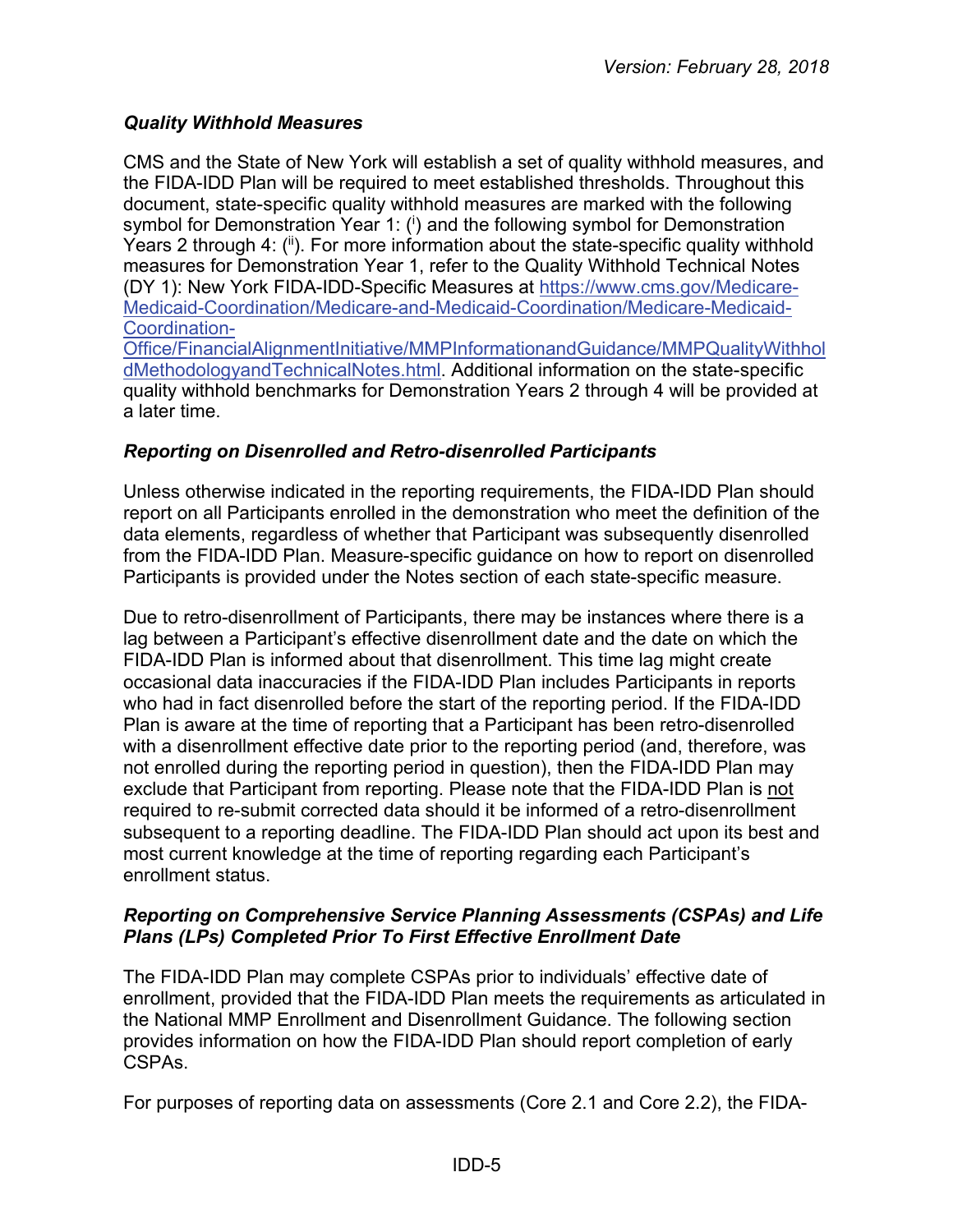IDD Plan should report any CSPAs completed prior to the first effective enrollment date as if they were completed on the first effective enrollment date. For example, if a Participant's first effective enrollment date was June 1 and the CSPA for that Participant was completed on May 25, the FIDA-IDD Plan should report the CSPA as if it were completed on June 1.

The FIDA-IDD Plan should refer to the Core reporting requirements for detailed specifications for reporting Core 2.1 and Core 2.2. For example, Core 2.1 should only include Participants whose 90th day of enrollment occurred during the reporting period. Participants enrolled into the FIDA-IDD Plan on June 1 would reach their 90th day (three full months) on August 31. Therefore, these Participants would be reported in the data submission for the Quarter 3 reporting period, even if their CSPA was marked as complete on the first effective enrollment date (i.e., June 1).

The FIDA-IDD Plan must comply with the IDT Policy regarding completion of LPs within 60 days of the CSPA completion. In the event that an LP is also finalized prior to the first effective enrollment date, the FIDA-IDD Plan should report completion of the LP (for measures Core 3.2 and IDD1.2) as if it were completed on the first effective enrollment date. For example, if a Participant's first effective enrollment date was June 1 and the LP for that Participant was completed on May 27, the FIDA-IDD Plan should report the LP as if it were completed on June 1.

## <span id="page-5-0"></span>*Guidance on CSPAs and LPs for Participants with a Break in Coverage*

## CSPAs

If the FIDA-IDD Plan already completed a CSPA for a Participant that was previously enrolled, the FIDA-IDD Plan is not necessarily required to conduct a new CSPA if the Participant rejoins the FIDA-IDD Plan within one year of his/her most recent CSPA. Instead, the FIDA-IDD Plan can:

- 1. Perform any risk stratification, claims data review, or other analyses as required by the three-way contract and IDT policy to detect any changes in the Participant's condition since the CSPA was conducted; and
- 2. Ask the Participant (or his/her authorized representative) if there has been a change in the Participant's health status or needs since the CSPA was conducted.

The FIDA-IDD Plan must document any risk stratification, claims data review, or other analyses that are performed to detect any changes in the Participant's condition. The FIDA-IDD Plan must also document its outreach attempts and the discussion(s) with the Participant (or his/her authorized representative) to determine if there was a change in the Participant's health status or needs.

If a change is identified, the FIDA-IDD Plan must conduct a new CSPA within the timeframe prescribed by the contract and IDT Policy. If there are no changes, the FIDA-IDD Plan is not required to conduct a new CSPA unless requested by the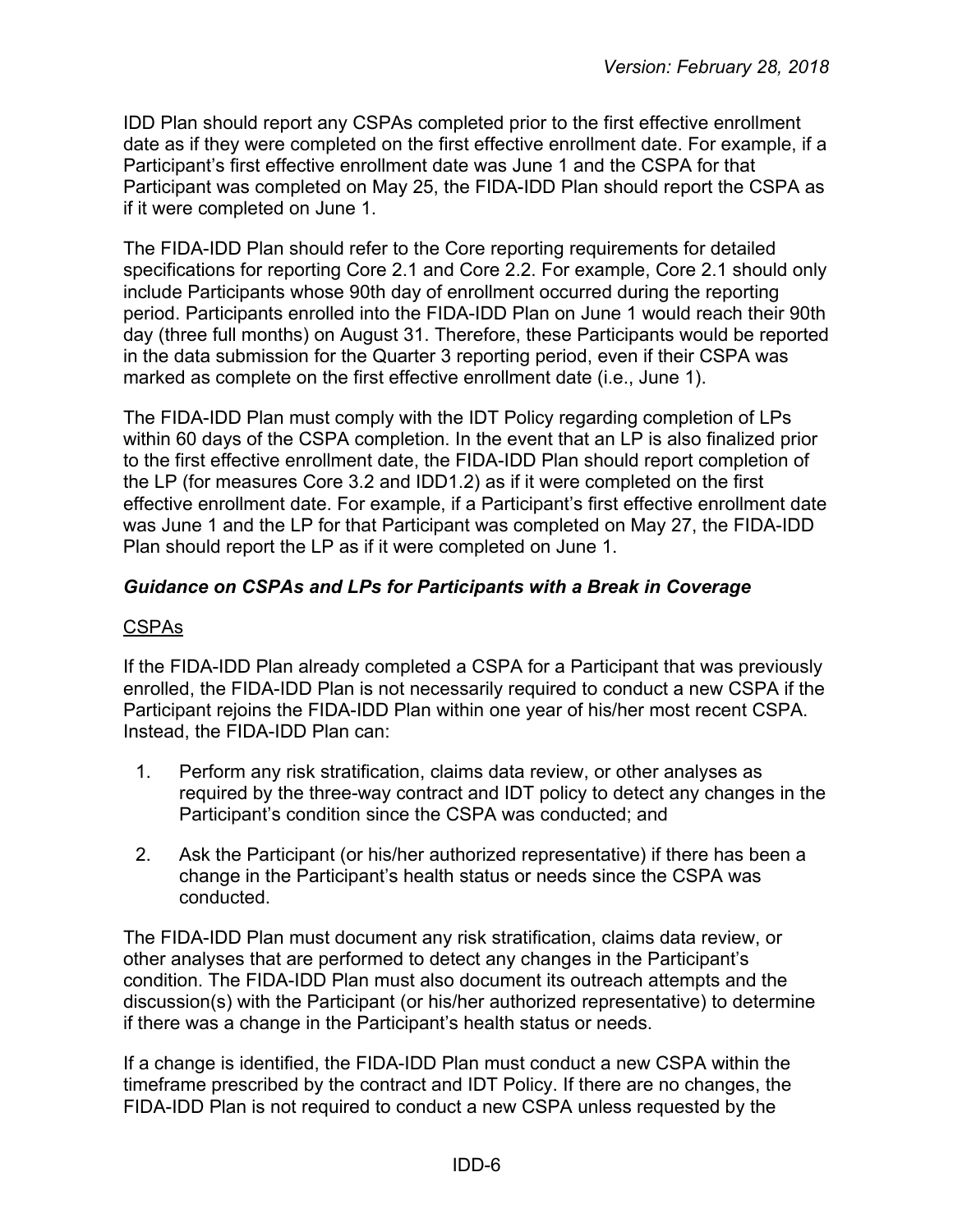Participant (or his/her authorized representative). Please note, if the FIDA-IDD Plan prefers to conduct CSPAs on all re-enrollees regardless of status, it may continue to do so.

Once the FIDA-IDD Plan has conducted a new CSPA as needed or confirmed that the prior CSPA is still accurate, the FIDA-IDD Plan can mark the CSPA as complete for the Participant's current enrollment. The FIDA-IDD Plan would then report that completion according to the specifications for Core 2.1 and Core 2.2. When reporting these measures, the FIDA-IDD Plan should count the number of enrollment days from the Participant's most recent enrollment effective date, and should report the CSPA based on the date the prior CSPA was either confirmed to be accurate or a new CSPA was completed.

If the FIDA-IDD Plan is unable to reach a re-enrolled Participant to determine if there was a change in health status, then the FIDA-IDD Plan may report that Participant as unable to be reached so long as the FIDA-IDD Plan made the requisite number of outreach attempts. If a re-enrolled Participant refuses to discuss his/her health status with the FIDA-IDD Plan, then the FIDA-IDD Plan may report that Participant as unwilling to participate in the CSPA.

If the FIDA-IDD Plan did not complete a CSPA for the re-enrolled Participant during his/her prior enrollment period, or if it has been more than one year since the Participant's CSPA was completed, the FIDA-IDD Plan is required to conduct a CSPA for the Participant within the timeframe prescribed by the contract and IDT Policy. The FIDA-IDD Plan must make the requisite number of attempts to reach the Participant (at minimum) after his/her most recent enrollment effective date, even if the FIDA-IDD Plan reported that the Participant was unable to be reached during his/her prior enrollment. Similarly, Participants that refused the CSPA during his/her prior enrollment must be asked again to participate (i.e., the FIDA-IDD Plan may not carry over a refusal from one enrollment period to the next).

## LPs

If the FIDA-IDD Plan conducts a new CSPA for the re-enrolled Participant, the IDT must revise the LP accordingly within the timeframe prescribed by the contract and IDT Policy. Once the LP is revised, the FIDA-IDD Plan may mark the LP as complete for the Participant's current enrollment. If the FIDA-IDD Plan determines that the prior CSPA is still accurate and therefore the IDT does not need to update the previously completed LP, the FIDA-IDD Plan may mark the LP as complete for the current enrollment at the same time that the CSPA is marked complete. The FIDA-IDD Plan would then follow the Core 3.2 and IDD1.2 measure specifications for reporting the completion. Please note, for purposes of reporting, the LP for the re-enrolled Participant should be classified as an *initial* LP.

If the IDT did not complete an LP for the re-enrolled Participant during his/her prior enrollment period, or if it has been more than one year since the Participant's LP was completed, the IDT is required to complete an LP for the Participant within the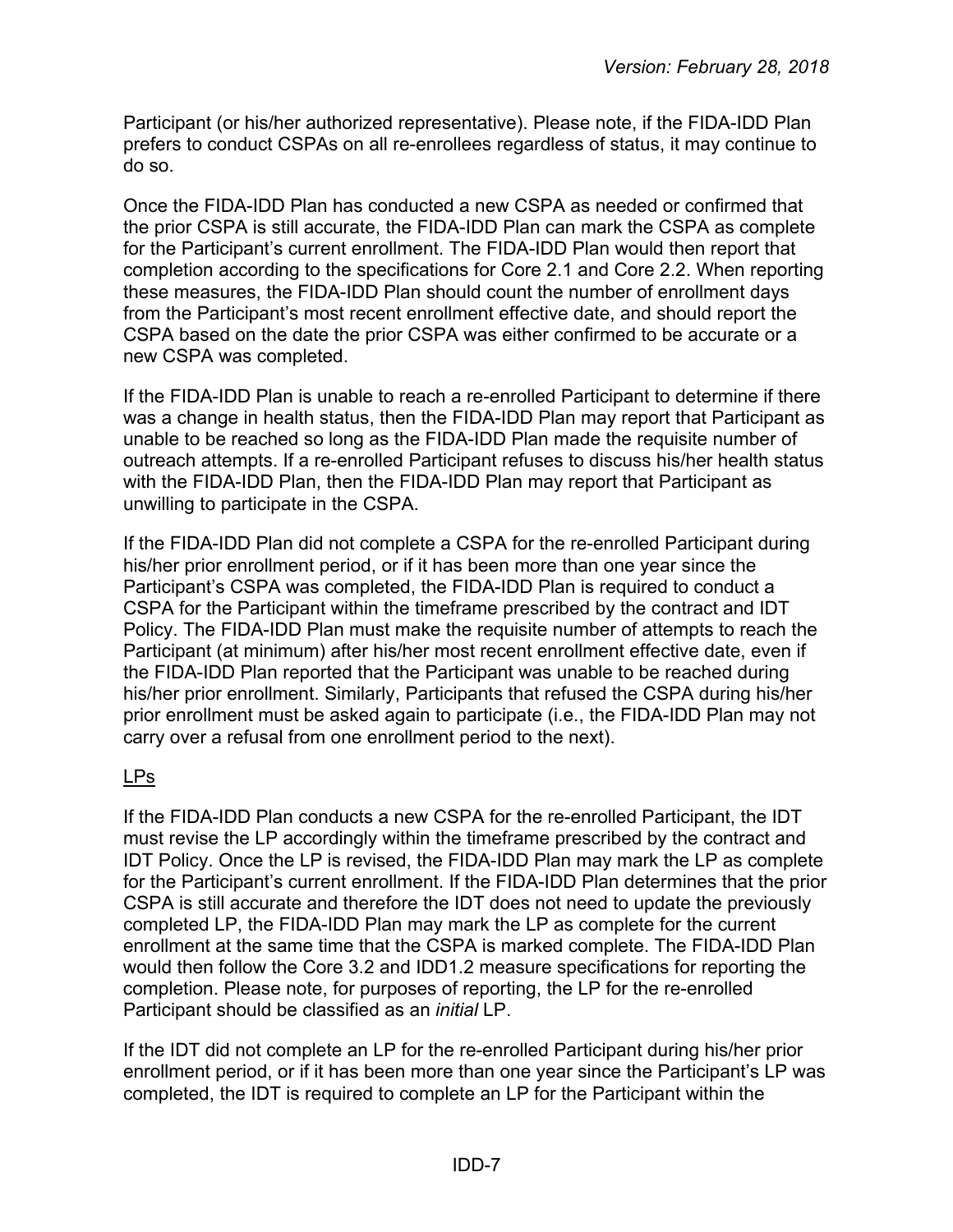timeframe prescribed by the contract and IDT Policy. The IDT must also follow the above guidance regarding reaching out to Participants that previously refused to participate or were not reached.

#### Comprehensive Reassessments (CRs) and LP updates

The FIDA-IDD Plan must follow contract requirements and the IDT policy regarding the completion of CRs at least annually based on the completion date of the previous CSPA, and the IDT should update the LP as necessary within 30 days of the CR. If the FIDA-IDD Plan determined that a CSPA from a Participant's prior enrollment was accurate and marked that CSPA as complete for the Participant's current enrollment, the FIDA-IDD Plan should count from the date that the CSPA was completed in the prior enrollment period to determine the due date for the CR and LP update. For example, when reporting Core 2.3, the FIDA-IDD Plan should count 365 days from the date when the CSPA was actually completed, even if that date was during the Participant's prior enrollment period.

#### <span id="page-7-0"></span>*Value Sets*

The measure specifications in this document refer to code value sets that must be used to determine and report measure data element values. A value set is the complete set of codes used to identify a service or condition included in a measure. The New York FIDA-IDD-Specific Value Sets Workbook includes all value sets and codes needed to report certain measures included in the New York FIDA-IDD-Specific Reporting Requirements and is intended to be used in conjunction with the measure specifications outlined in this document. The New York FIDA-IDD-Specific Value Sets Workbook can be found on the CMS website at the following address: [https://www.cms.gov/Medicare-Medicaid-Coordination/Medicare-and-Medicaid-](https://www.cms.gov/Medicare-Medicaid-Coordination/Medicare-and-Medicaid-Coordination/Medicare-Medicaid-Coordination-Office/FinancialAlignmentInitiative/MMPInformationandGuidance/MMPReportingRequirements.html)[Coordination/Medicare-Medicaid-Coordination-](https://www.cms.gov/Medicare-Medicaid-Coordination/Medicare-and-Medicaid-Coordination/Medicare-Medicaid-Coordination-Office/FinancialAlignmentInitiative/MMPInformationandGuidance/MMPReportingRequirements.html)

[Office/FinancialAlignmentInitiative/MMPInformationandGuidance/MMPReportingReq](https://www.cms.gov/Medicare-Medicaid-Coordination/Medicare-and-Medicaid-Coordination/Medicare-Medicaid-Coordination-Office/FinancialAlignmentInitiative/MMPInformationandGuidance/MMPReportingRequirements.html) [uirements.html.](https://www.cms.gov/Medicare-Medicaid-Coordination/Medicare-and-Medicaid-Coordination/Medicare-Medicaid-Coordination-Office/FinancialAlignmentInitiative/MMPInformationandGuidance/MMPReportingRequirements.html)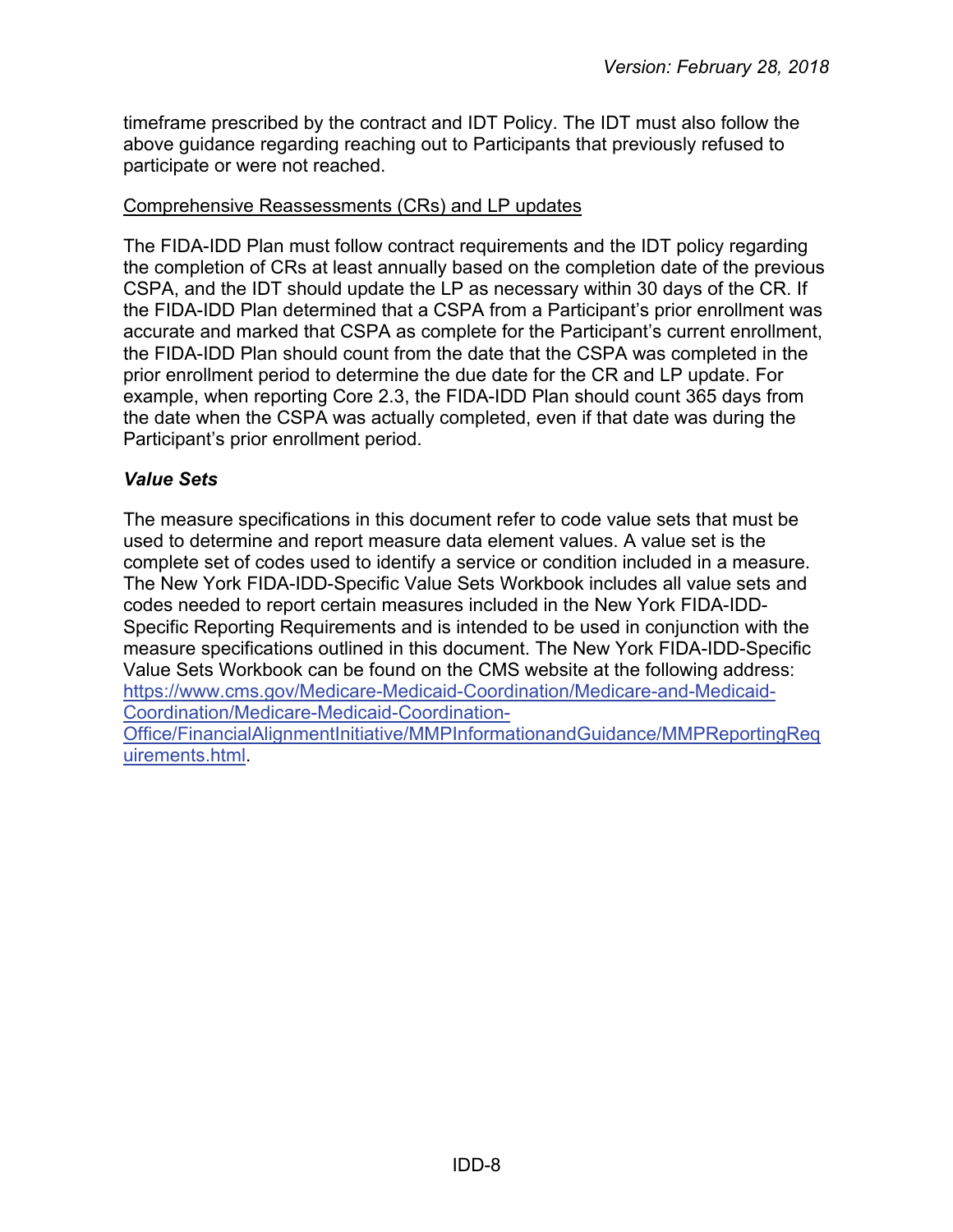<span id="page-8-0"></span>

|                         | <b>Phase</b>                | <b>Dates</b>                | <b>Explanation</b>                                                                                   |  |
|-------------------------|-----------------------------|-----------------------------|------------------------------------------------------------------------------------------------------|--|
|                         |                             | <b>Demonstration Year 1</b> |                                                                                                      |  |
| Continuous              | Implementation<br>Period    | 4-1-16 through 9-30-16      | From the first effective<br>enrollment date through<br>September 30th of the first<br>calendar year. |  |
| Reporting               | <b>Ongoing Period</b>       | 4-1-16 through 12-31-17     | From the first effective enrollment<br>date through the end of the first<br>demonstration year.      |  |
|                         |                             | <b>Demonstration Year 2</b> |                                                                                                      |  |
| Continuous<br>Reporting | <b>Ongoing Period</b>       | 1-1-18 through 12-31-18     | From January 1, 2018 through<br>the end of the second<br>demonstration year.                         |  |
|                         |                             | <b>Demonstration Year 3</b> |                                                                                                      |  |
| Continuous<br>Reporting | <b>Ongoing Period</b>       | 1-1-19 through 12-31-19     | From January 1, 2019 through<br>the end of the third<br>demonstration year.                          |  |
|                         | <b>Demonstration Year 4</b> |                             |                                                                                                      |  |
| Continuous<br>Reporting | <b>Ongoing Period</b>       | 1-1-20 through 12-31-20     | From January 1, 2020 through<br>the end of the fourth<br>demonstration year.                         |  |

#### *New York FIDA-IDD's Implementation, Ongoing, and Continuous Reporting Periods*

## <span id="page-8-1"></span>*Data Submission*

The FIDA-IDD Plan will submit state-specific measure data through the web-based Financial Alignment Initiative Data Collection System (FAI DCS), unless otherwise specified in the measure description. All data submissions must be submitted to this site by 5:00p.m. ET on the applicable due date. This site can be accessed at the following web address: [https://Financial-Alignment-Initiative.NORC.org](https://financial-alignment-initiative.norc.org/)

(Note: Prior to the first use of the system, the FIDA-IDD Plan will receive an email notification with the username and password that has been assigned to their plan. This information will be used to log in to the FAI DCS and complete the data submission).

The FIDA-IDD Plan will submit core measure data in accordance with the Core Reporting Requirements. Submission requirements vary by measure, but most core measures are reported through the Health Plan Management System (HPMS).

Please note, late submissions may result in compliance action from CMS.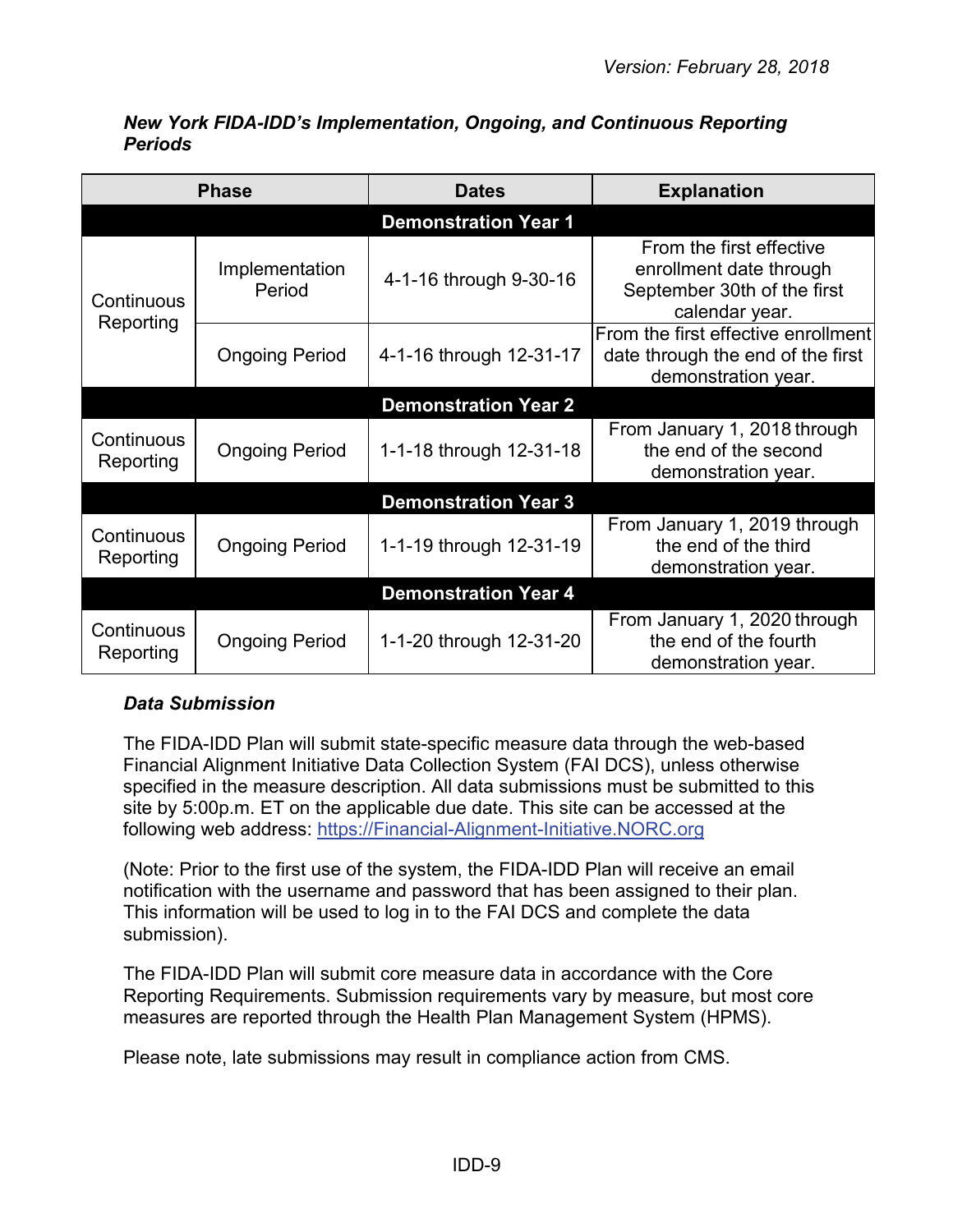# <span id="page-9-0"></span>*Resubmission of Data*

The FIDA-IDD Plan must comply with the following steps to resubmit data after an established due date:

- 1. Email the FIDA-IDD HelpDesk [\(FIDA-IDDHelpDesk@norc.org\)](mailto:FIDA-IDDHelpDesk@norc.org) to request resubmission.
	- o Specify in the email which measures need resubmission;
	- $\circ$  Specify for which reporting period(s) the resubmission is needed; and
	- $\circ$  Provide a brief explanation for why the data need to be resubmitted.
- 2. After review of the request, the FIDA-IDD HelpDesk will notify the FIDA-IDD Plan once the FAI DCS and/or HPMS has been re-opened.
- 3. Resubmit data through the applicable reporting system.
- 4. Notify the FIDA-IDD HelpDesk again after resubmission has been completed.

Please note, requests for resubmission after an established due date may result in compliance action from CMS.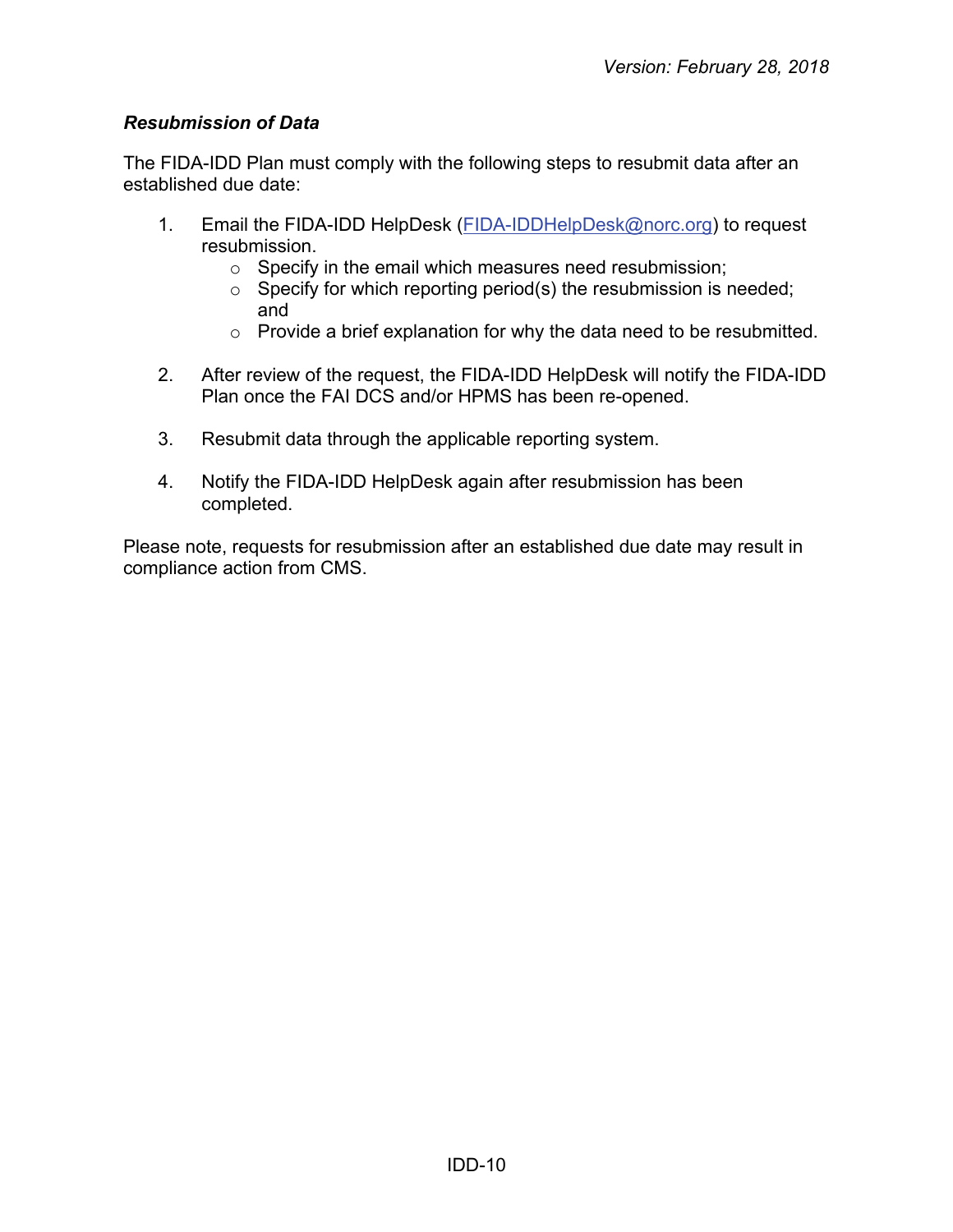# <span id="page-10-0"></span>**Section FIDA-IDD I. Care Coordination**

|                    | IDD1.1 Participants with Life Plans (LPs) updated within 30 days of a Comprehensive |
|--------------------|-------------------------------------------------------------------------------------|
| Reassessment (CR). |                                                                                     |

| <b>IMPLEMENTATION</b>              |                                      |                |                                                                                                     |                                                                                    |
|------------------------------------|--------------------------------------|----------------|-----------------------------------------------------------------------------------------------------|------------------------------------------------------------------------------------|
| Reporting<br><b>Section</b>        | <b>Reporting</b><br><b>Frequency</b> | Level          | <b>Reporting</b><br><b>Period</b>                                                                   | <b>Due Date</b>                                                                    |
| FIDA-IDD1. Care<br>Coordination    | Monthly                              | Contract       | Current<br>Month                                                                                    | By the end of the third<br>month following the last                                |
|                                    |                                      |                | Ex:<br>$1/1 - 1/31$                                                                                 | day of the reporting period                                                        |
|                                    |                                      | <b>ONGOING</b> |                                                                                                     |                                                                                    |
| <b>Reporting</b><br><b>Section</b> | <b>Reporting</b><br><b>Frequency</b> | Level          | Reporting<br><b>Periods</b>                                                                         | Due Date                                                                           |
| FIDA-IDD1. Care<br>Coordination    | Quarterly                            | Contract       | Current<br>Calendar<br>Quarter<br>Ex:<br>$1/1 - 3/31$<br>$4/1 - 6/30$<br>$7/1 - 9/30$<br>10/1-12/31 | By the end of the third<br>month following the last<br>day of the reporting period |

| <b>Element</b><br><b>Letter</b> | <b>Element Name</b>                                                                                                                                                                                 | <b>Definition</b>                                                                                                                                                                                                | <b>Allowable</b><br><b>Values</b>              |
|---------------------------------|-----------------------------------------------------------------------------------------------------------------------------------------------------------------------------------------------------|------------------------------------------------------------------------------------------------------------------------------------------------------------------------------------------------------------------|------------------------------------------------|
| А.                              | Total number of<br>Comprehensive<br>Reassessments (CRs)<br>completed during the<br>reporting period.                                                                                                | Total number of CRs<br>completed during the<br>reporting period for<br>Participants who were<br>continuously enrolled for<br>30 days after the<br>completion of the CR.                                          | Field Type: Numeric                            |
| B.                              | Total number of CRs<br>completed for which<br>the Participant was<br>documented as<br>unwilling to participate<br>in the revised LP<br>process within 30 days<br>after the completion of<br>the CR. | Of the total reported in<br>A, the number of CRs for<br>which the Participant<br>was documented as<br>unwilling to participate in<br>the revised LP process<br>within 30 days after the<br>completion of the CR. | Field Type: Numeric<br>Note: Is a subset of A. |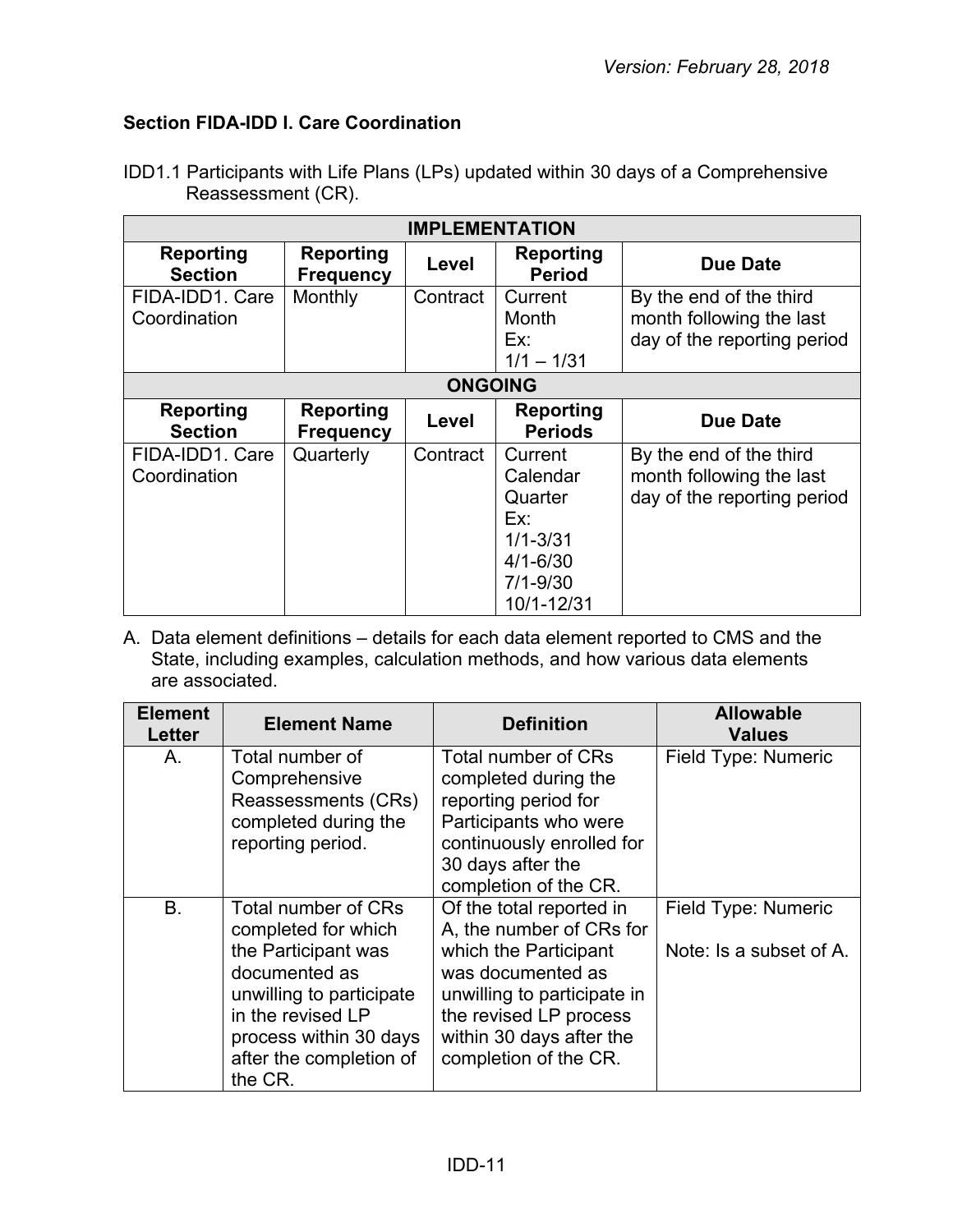| <b>Element</b><br>Letter | <b>Element Name</b>     | <b>Definition</b>        | <b>Allowable</b><br><b>Values</b> |
|--------------------------|-------------------------|--------------------------|-----------------------------------|
| C.                       | Total number of CRs     | Of the total reported in | Field Type: Numeric               |
|                          | completed for which     | A, the number of CRs for |                                   |
|                          | the Participant was     | which the Participant    | Note: Is a subset of A.           |
|                          | unable to be reached,   | was unable to be         |                                   |
|                          | following no fewer than | reached to revise the    |                                   |
|                          | three documented        | LP, following no fewer   |                                   |
|                          | outreach attempts, to   | than three documented    |                                   |
|                          | complete the revised    | outreach attempts, to    |                                   |
|                          | LP within 30 days after | complete the revised LP  |                                   |
|                          | the completion of the   | within 30 days after the |                                   |
|                          | CR.                     | completion of a CR.      |                                   |
| D.                       | Total number of CRs     | Of the total reported in | Field Type: Numeric               |
|                          | for which a revised LP  | A, the number of CRs for |                                   |
|                          | was completed within    | which a revised LP was   | Note: Is a subset of A.           |
|                          | 30 days after the       | completed within 30      |                                   |
|                          | completion of the CR.   | days after the           |                                   |
|                          |                         | completion of the CR.    |                                   |

- B. QA checks/Thresholds procedures used by CMS and the State to establish benchmarks in order to identify outliers or data that are potentially erroneous.
	- CMS and the State will perform an outlier analysis.
	- As data are received from the FIDA-IDD Plan over time, CMS and the State will apply threshold checks.
- C. Edits and Validation checks validation checks that should be performed by the FIDA-IDD Plan prior to data submission.
	- Confirm those data elements listed above as subsets of other elements.
	- The FIDA-IDD Plan should validate that data elements B, C, and D are less than or equal to data element A.
	- All data elements should be positive values.
- D. Analysis how CMS and the State will evaluate reported data, as well as how other data sources may be monitored. CMS and the State will evaluate the percentage of CRs completed for which:
	- Participants were unable to be reached to have a revised LP completed within 30 days of the completion of the CR.
	- Participants refused to have a revised LP completed within 30 days after the completion of the CR.
	- A revised LP was completed within 30 days after the completion of the CR.
	- Participants were willing to participate, could be reached and for whom a revised LP was completed within 30 days after the completion of the CR.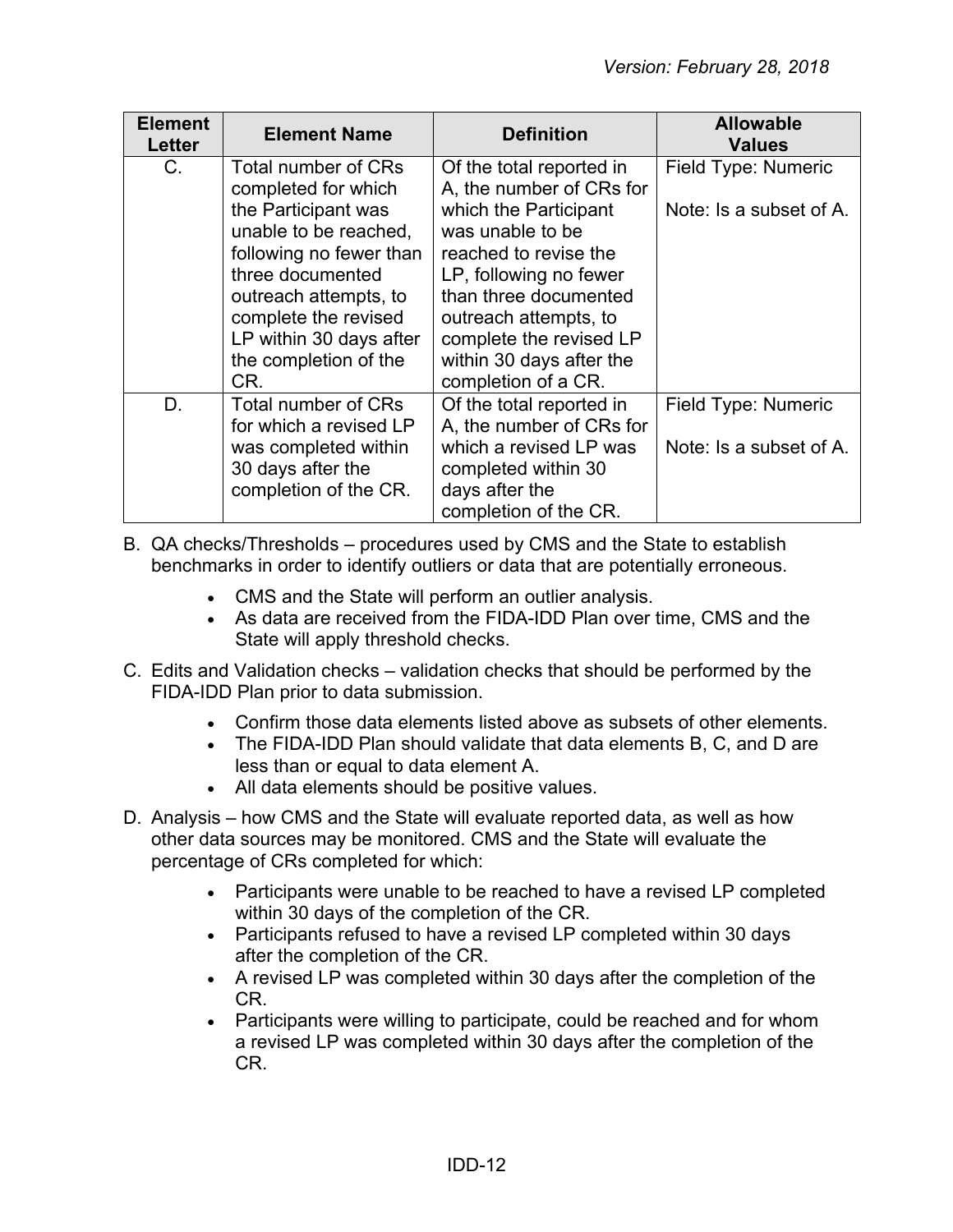- E. Notes additional clarifications to a reporting section. This section incorporates previously answered frequently asked questions.
	- The FIDA-IDD Plan should include all Participants who meet the criteria outlined in data elements A, regardless of whether they are slated for disenrollment as of the end of the reporting period (i.e., include all Participants whose 30th day of coverage following the completion of a CR falls within the reporting period, even if that day is his/her last effective day of coverage).
	- Participants need to be continuously enrolled for 30 days from the date of a CR completion with no gaps in enrollment to be included in data element A.
	- For purposes of reporting, 30 days from the date of the CR completion will be equivalent to one full calendar month.
	- CRs reported in data elements B, C and D must also be reported in data element A, since these data elements are subsets of data element A. Additionally, subset data elements should be mutually exclusive (e.g., a Participant reported in data element B or C should not also be reported in data element D). If a Participant's CR could meet the criteria for multiple data elements, use the following guidance to ensure the CR is included in only one of those three data elements:
		- o If a Participant initially refused to participate in the LP process or could not be reached after three outreach attempts, but then subsequently completes an LP within the indicated timeframe, the CR for that Participant should be classified in data element D.
		- $\circ$  If a Participant was not reached after three outreach attempts, but then subsequently is reached and refuses to complete the LP process within the specified timeframe, the CR for that Participant should be classified in data element B.
	- The FIDA-IDD Plan should refer to the IDT Policy and the FIDA-IDD three-way contract for specific requirements pertaining to LPs and CRs.
	- The CR must be completed within the reporting period, but the LP may not be completed in the same reporting period. For example, if a CR is completed less than 30 days before the end of the quarterly reporting period (e.g., March 15), look up to 30 days past the end of the reporting period to identify whether an LP was completed.
	- For data element B, the FIDA-IDD Plan should report the number of CRs for which Participants were documented as unwilling to participate in the revised LP process if a Participant (or his or her authorized representative):
		- o Affirmatively declines to participate in the LP process. Participant communicates this refusal by phone, mail, fax, or in person. The declination must be documented by the FIDA-IDD Plan.
		- o Expresses willingness to complete the LP process but asks for it to be conducted after the indicated timeframe (despite being offered a reasonable opportunity to complete the LP process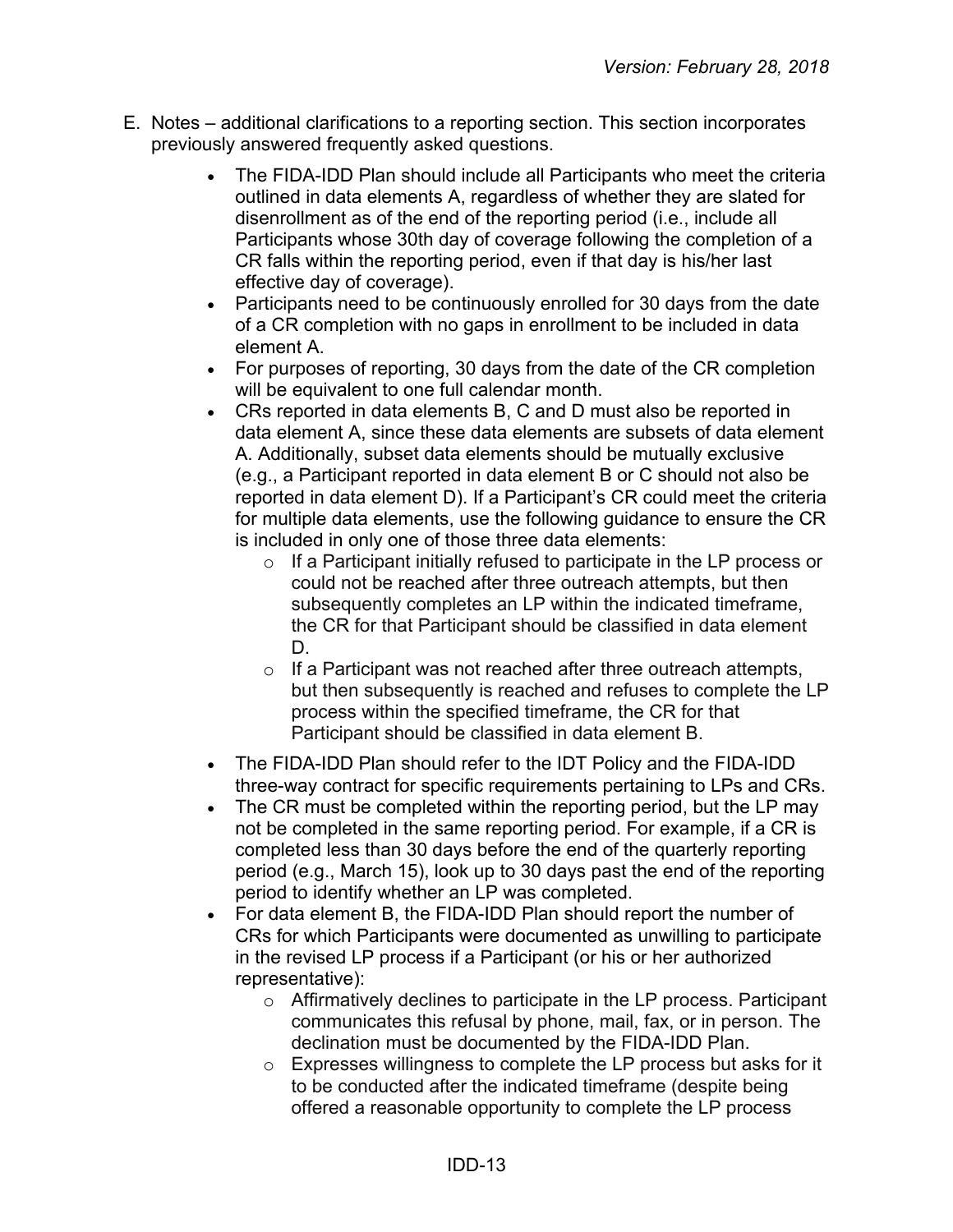within that timeframe). Discussions with the Participant must be documented by the FIDA-IDD Plan.

- o Expresses willingness to complete the LP process, but reschedules or is a no-show and then is subsequently nonresponsive. Attempts to contact the Participant must be documented by the FIDA-IDD Plan.
- $\circ$  Initially agrees to complete the LP process, but then declines to participate in the LP process. The declination must be documented by the FIDA-IDD Plan.
- For data element C, the FIDA-IDD Plan should report the number of CRs for which the FIDA-IDD Plan was unable to reach the Participant to revise the LP after three documented outreach attempts to contact the Participant. For Participants reported in data element C, the three documented outreach attempts to contact the Participant should be specific to updating the LP after a CR. The FIDA-IDD Plan should refer to the NY FIDA-IDD three-way contract, IDT Policy, or state guidance for any specific requirements pertaining to the method of outreach to Participants. The FIDA-IDD Plan must document each attempt to reach the Participant, including the method of the attempt (e.g., phone, mail, or email), as CMS and the State may validate this number. There may be instances when the FIDA-IDD Plan has a high degree of confidence that a Participant's contact information is correct, yet that Participant is not responsive to the FIDA-IDD Plan's outreach efforts. So long as the FIDA-IDD Plan follows the guidance regarding outreach attempts, these Participants may be included in the count for this data element.
	- $\circ$  If the FIDA-IDD Plan was previously able to reach a Participant for the purpose of completing a CR, at least three new and distinct outreach attempts for the purpose of completing the LP must be made and documented.
- There may be certain circumstances that make it impossible or inappropriate to complete an LP within the specified timeframes. For example, a Participant may become medically unable to respond and have no authorized representative to do so on their behalf, or a Participant may be experiencing an acute medical or behavioral health crisis that requires immediate attention and outweighs the need for an LP. However, the FIDA-IDD Plan should not include such CRs in the counts for data elements B or C.
- If an LP was started but not completed within 30 days of a completed CR, then the LP should not be considered completed and, therefore, would not be counted in data elements B, C, or D. However, this Participant would be included in data element A if a CR was completed within the reporting period.
- If a CR is completed and the FIDA-IDD Plan reviews the LP within 30 days of the completion of that CR and finds that no revisions to the LP are necessary, the FIDA-IDD Plan may report this CR in data element D.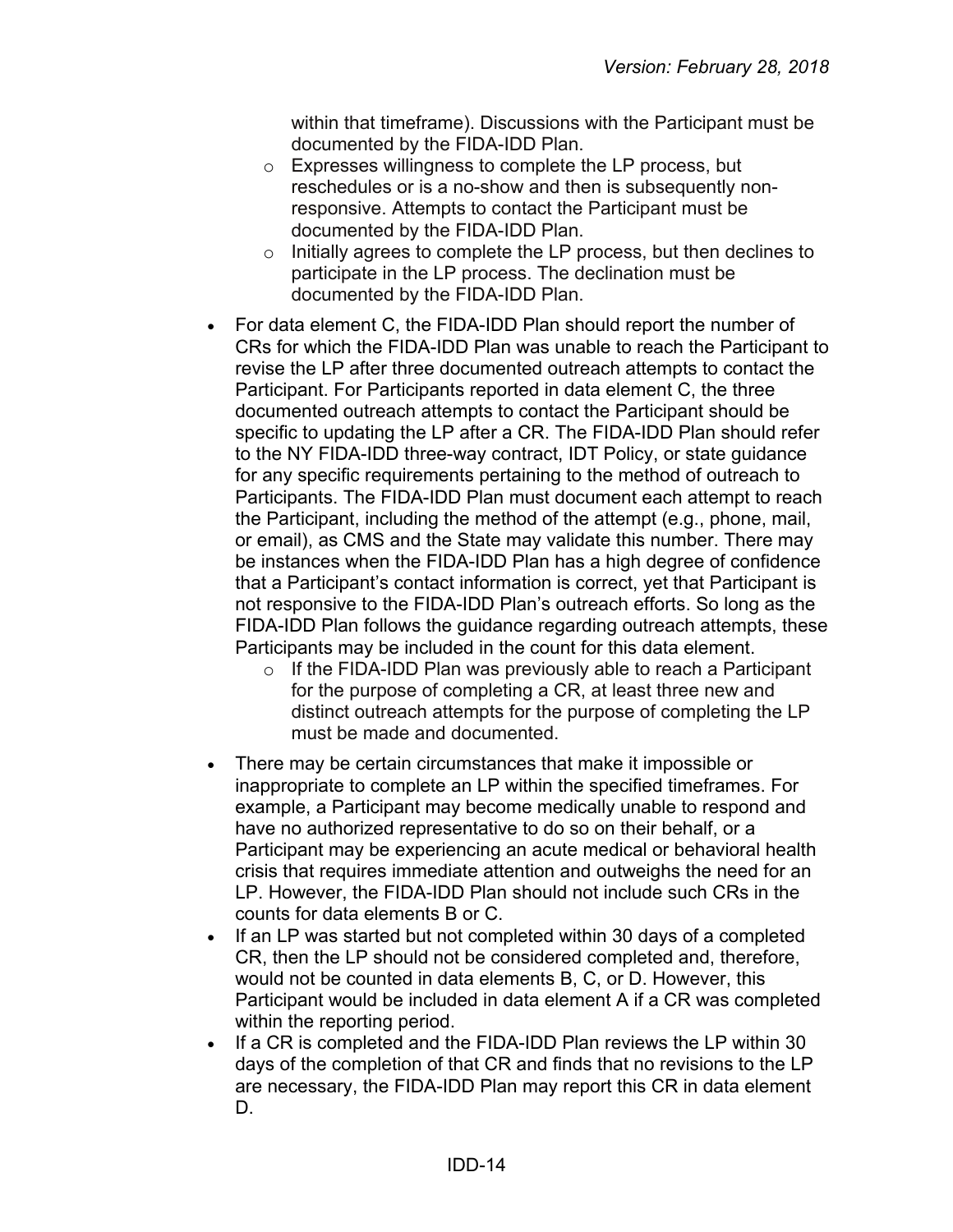- The FIDA-IDD Plan should only report revised LPs where the Participant or the Participant's authorized representative was involved in the revision of the LP.
- For data element A, exclude CRs where the Participant has a trigger event that occurs within 30 days after completing the CR. These CRs are excluded because the trigger event results in the need for the Participant to undergo another CR. Any subsequent CR should be reported in this measure in the reporting period in which it occurs.
- F. Data Submission how the FIDA-IDD Plan will submit data collected to CMS and the State.
	- The FIDA-IDD Plan will submit data collected for this measure in the above specified format through a secure data collection site established by CMS. This site can be accessed at the following web address: [https://Financial-Alignment-Initiative.NORC.org](https://financial-alignment-initiative.norc.org/)

| <b>IMPLEMENTATION</b>              |                                      |                |                                                                                                     |                                                                                        |
|------------------------------------|--------------------------------------|----------------|-----------------------------------------------------------------------------------------------------|----------------------------------------------------------------------------------------|
| <b>Reporting</b><br><b>Section</b> | <b>Reporting</b><br><b>Frequency</b> | Level          | <b>Reporting</b><br><b>Period</b>                                                                   | Due Date                                                                               |
| FIDA-IDD1. Care<br>Coordination    | Monthly                              | Contract       | Current<br>Month<br>Ex:<br>$1/1 - 1/31$                                                             | By the end of the month<br>following the last day of<br>the reporting period           |
|                                    |                                      | <b>ONGOING</b> |                                                                                                     |                                                                                        |
| <b>Reporting</b><br><b>Section</b> | <b>Reporting</b><br><b>Frequency</b> | Level          | <b>Reporting</b><br><b>Periods</b>                                                                  | <b>Due Date</b>                                                                        |
| FIDA-IDD1. Care<br>Coordination    | Quarterly                            | Contract       | Current<br>Calendar<br>Quarter<br>Ex:<br>$1/1 - 3/31$<br>$4/1 - 6/30$<br>$7/1 - 9/30$<br>10/1-12/31 | By the end of the second<br>month following the last<br>day of the reporting<br>period |

IDD1.2 Participants with documented discussions of care goals.<sup>i</sup>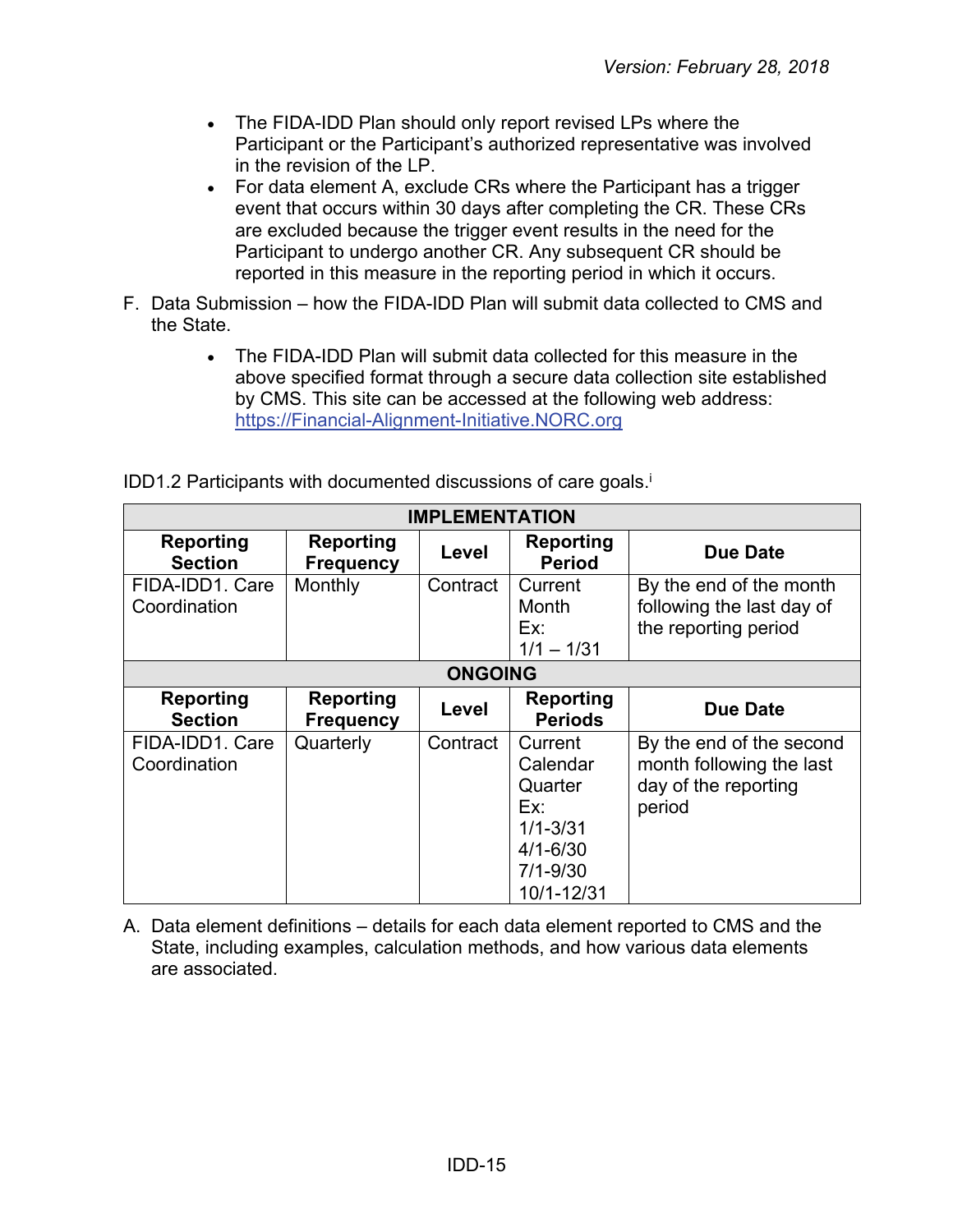| <b>Element</b><br><b>Letter</b> | <b>Element Name</b>                                                                                               | <b>Definition</b>                                                                                                                              | <b>Allowable</b><br><b>Values</b>              |
|---------------------------------|-------------------------------------------------------------------------------------------------------------------|------------------------------------------------------------------------------------------------------------------------------------------------|------------------------------------------------|
| Α.                              | Total number of<br>Participants with an<br>initial LP completed.                                                  | Total number of<br>Participants with an initial<br>LP completed during the<br>reporting period.                                                | Field Type: Numeric                            |
| Β.                              | Total number of<br>Participants with at<br>least one documented<br>discussion of care<br>goals in the initial LP. | Of the total reported in A,<br>the number of<br>Participants with at least<br>one documented<br>discussion of care goals<br>in the initial LP. | Field Type: Numeric<br>Note: Is a subset of A. |
| $C_{\cdot}$                     | Total number of<br>existing LPs revised.                                                                          | Total number of existing<br>LPs revised during the<br>reporting period.                                                                        | Field Type: Numeric                            |
| D.                              | Total number of<br>revised LPs with at<br>least one documented<br>discussion of new or<br>existing care goals.    | Of the total reported in C,<br>the number of revised<br>LPs with at least one<br>documented discussion<br>of new or existing care<br>goals.    | Field Type: Numeric<br>Note: Is a subset of C. |

- B. QA checks/Thresholds procedures used by CMS and the State to establish benchmarks in order to identify outliers or data that are potentially erroneous.
	- The quality withhold benchmark for Demonstration Year 1 is 95%. For more information, refer to the Quality Withhold Technical Notes (DY 1): New York FIDA-IDD-Specific Measures.
- C. Edits and Validation checks validation checks that should be performed by each FIDA-IDD Plan prior to data submission.
	- Confirm those data elements above as subsets of other elements.
	- The FIDA-IDD Plan should validate that data element B is less than or equal to data element A.
	- The FIDA-IDD Plan should validate that data element D is less than or equal to data element C.
	- All data elements should be positive values.
- D. Analysis how CMS and the State will evaluate reported data, as well as how other data sources may be monitored. CMS and the State will evaluate the percentage of:
	- Participants with an initial LP completed during the reporting period who had at least one documented discussion of care goals in the initial LP.
	- LPs revised during the reporting period that had at least one documented discussion of new or existing care goals.
- E. Notes additional clarifications to a reporting section. This section incorporates previously answered frequently asked questions.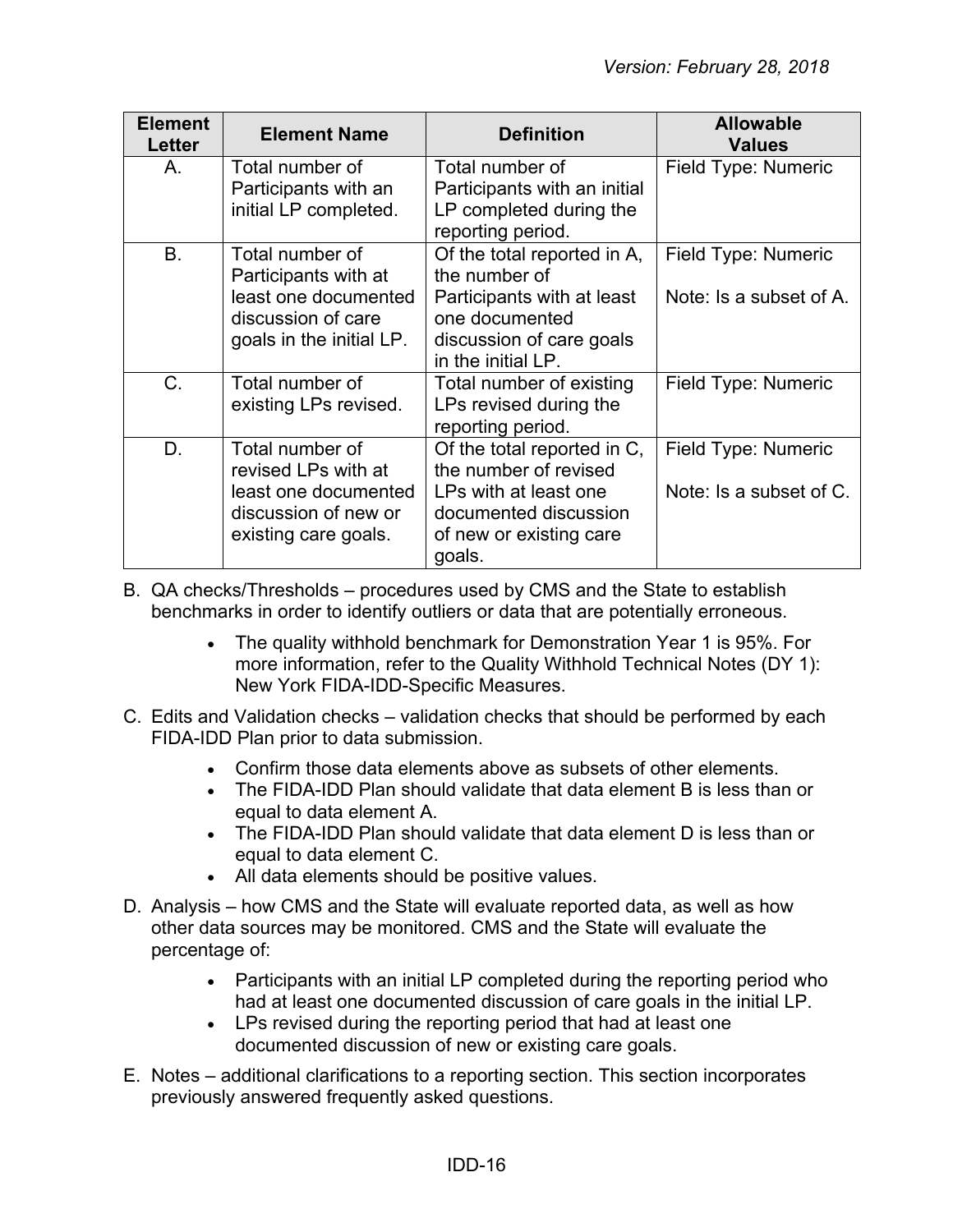- The FIDA-IDD Plan should include all Participants who meet the criteria outlined in data element A, regardless of whether they are disenrolled as of the end of the reporting period (i.e., include all Participants regardless of whether they are currently enrolled or disenrolled as of the last day of the reporting period).
- The FIDA-IDD Plan should include all LPs that meet the criteria outlined in data element C, regardless of whether the Participants are disenrolled as of the end of the reporting period (i.e., include all LPs regardless of whether the Participants are currently enrolled or disenrolled as of the last day of the reporting period).
- Data element A should include all Participants whose LP was completed for the first time during the reporting period (i.e., the Participant did not previously have an LP completed prior to the start of the reporting period). There can be no more than one initial LP completed per Participant. Only LPs that included participation from the Participant (or his/her authorized representative) in the completion of the LP should be reported.
- The FIDA-IDD Plan should only include Participants in data element B when the discussion of care goals with the Participant (or his/her authorized representative) is clearly documented in the Participant's initial LP.
- Data element C should include all existing LPs that were revised during the reporting period. The FIDA-IDD Plan should refer to the IDT Policy and the FIDA-IDD three-way contract for specific requirements pertaining to updating the LP. Only LPs that included participation from the Participant (or his/her authorized representative) in the revision to the LP should be reported.
- The FIDA-IDD Plan should only include LPs in data element D when a new or previously documented care goal is discussed with the Participant (or his/her authorized representative) and is clearly documented in the Participant's revised LP. If the initial LP clearly documented the discussion of care goals, but those existing care goals were not revised or discussed, or new care goals are not discussed and documented during the revision of the LP, then that LP should not be reported in data element D.
- If a Participant has an initial LP completed during the reporting period, and has their LP revised during the same reporting period, then the Participant should be reported in data element A and the Participant's revised LP should be reported in data element C.
- If a Participant's LP is revised multiple times during the same reporting period, each revision should be reported in data element C. For example, if a Participant's LP is revised twice during the same reporting period, two LPs should be counted in data element C.
- F. Data Submission how the FIDA-IDD Plan will submit data collected to CMS and the State.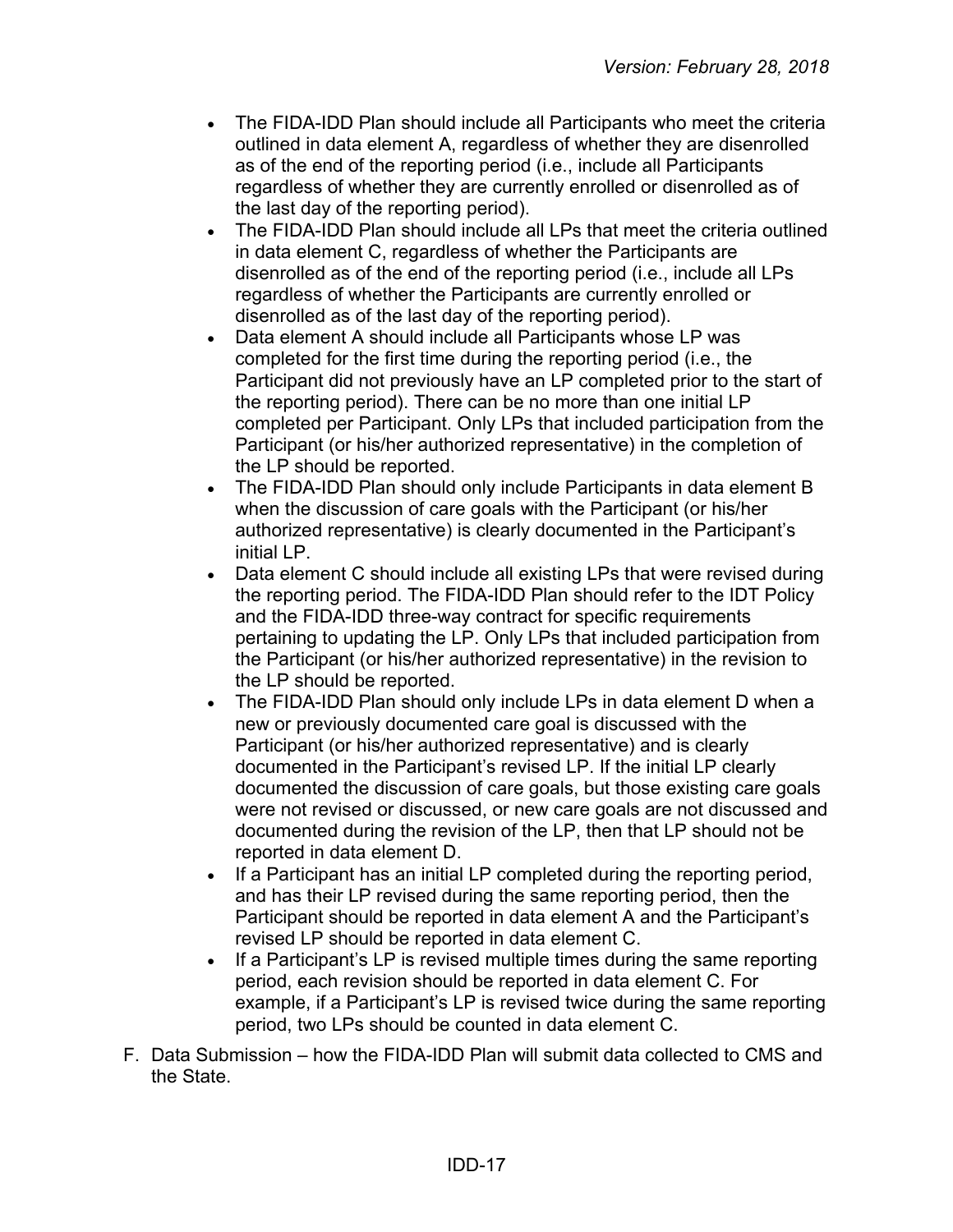• The FIDA-IDD Plan will submit data collected for this measure in the above specified format through a secure data collection site established by CMS. This site can be accessed at the following web address: [https://Financial-Alignment-Initiative.NORC.org](https://financial-alignment-initiative.norc.org/)

IDD1.3 Participants with first follow-up visit within 30 days of hospital discharge.

| <b>CONTINUOUS REPORTING</b>     |                                      |          |                            |                                                                                        |
|---------------------------------|--------------------------------------|----------|----------------------------|----------------------------------------------------------------------------------------|
| Reporting<br><b>Section</b>     | <b>Reporting</b><br><b>Frequency</b> | Level    | Reporting<br><b>Period</b> | <b>Due Date</b>                                                                        |
| FIDA-IDD1. Care<br>Coordination | Annually                             | Contract | Calendar<br>Year           | By the end of the<br>fourth month following<br>the last day of the<br>reporting period |

| <b>Element</b><br><b>Letter</b> | <b>Element Name</b>                                                                                                                                                                           | <b>Definition</b>                                                                                                                                                                                                        | <b>Allowable</b><br><b>Values</b>              |
|---------------------------------|-----------------------------------------------------------------------------------------------------------------------------------------------------------------------------------------------|--------------------------------------------------------------------------------------------------------------------------------------------------------------------------------------------------------------------------|------------------------------------------------|
| A.                              | Total number of<br>acute inpatient<br>hospital discharges.                                                                                                                                    | Total number of acute<br>inpatient hospital<br>discharges during the<br>reporting period.                                                                                                                                | Field Type: Numeric                            |
| <b>B.</b>                       | Total number of<br>acute inpatient<br>hospital discharges<br>that resulted in an<br>ambulatory care<br>follow-up visit within<br>30 days of discharge<br>from the inpatient<br>hospital stay. | Of the total reported in<br>A, the number of acute<br>inpatient hospital<br>discharges that<br>resulted in an<br>ambulatory care follow-<br>up visit within 30 days<br>of discharge from the<br>inpatient hospital stay. | Field Type: Numeric<br>Note: Is a subset of A. |

- B. QA checks/Thresholds procedures used by CMS and the State to establish benchmarks in order to identify outliers or data that are potentially erroneous.
	- CMS and the State will perform an outlier analysis.
	- As data are received from the FIDA-IDD Plan over time, CMS and the State will apply threshold checks.
- C. Edits and Validation checks validation checks that should be performed by the FIDA-IDD Plan prior to data submission.
	- Confirm those data elements listed above as subsets of other elements.
	- The FIDA-IDD Plan should validate that data element B is less than or equal to data element A.
	- All data elements should be positive values.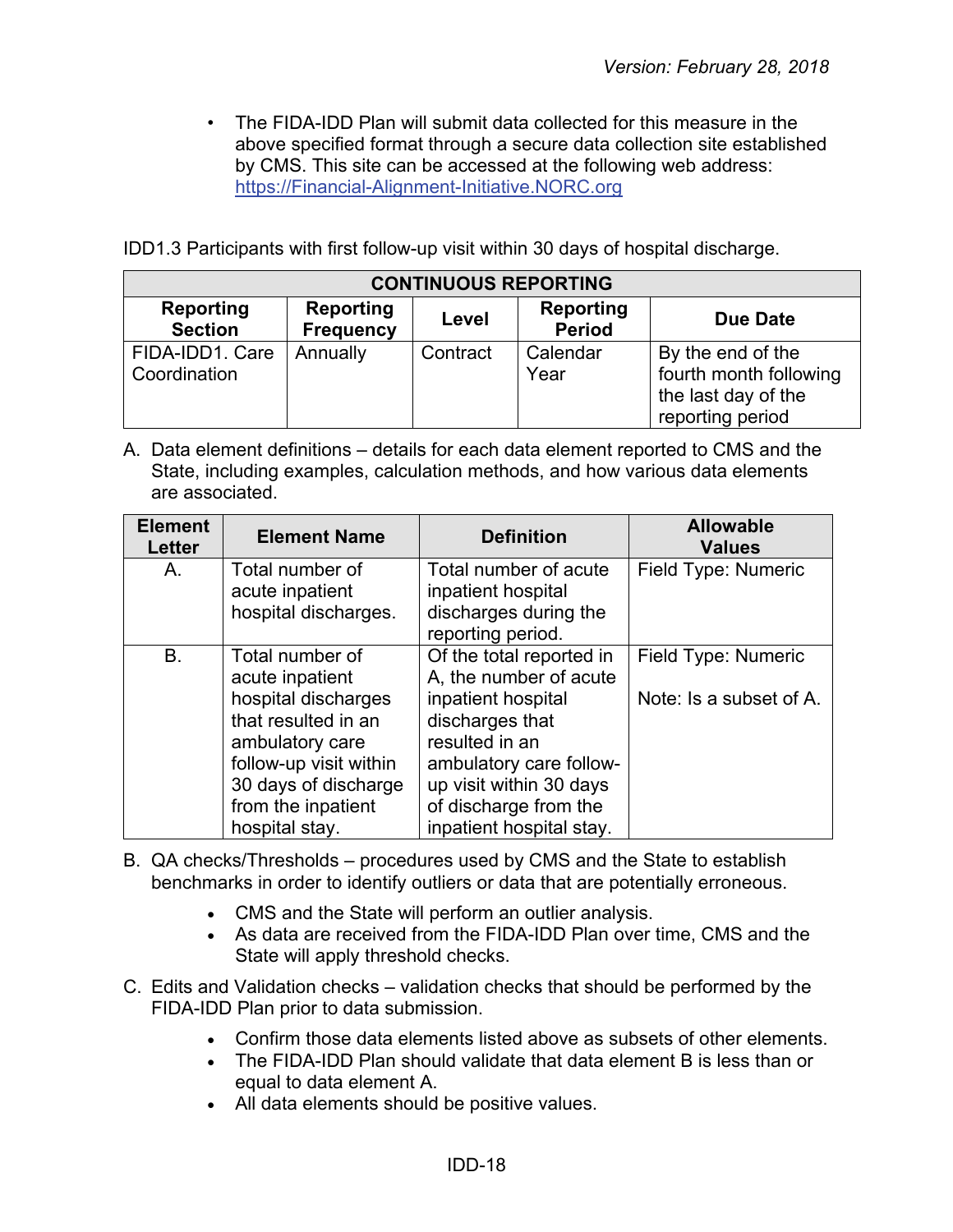- D. Analysis how CMS and the State will evaluate reported data, as well as how other data sources may be monitored.
	- CMS and the State will evaluate the percentage of acute inpatient hospital discharges that resulted in an ambulatory care follow-up visit within 30 days of the discharge from the inpatient hospital stay.
- E. Notes additional clarifications to a reporting section. This section incorporates previously answered frequently asked questions.
	- The FIDA-IDD Plan should include all inpatient hospital discharges for Participants who meet the criteria outlined in data element A and who were continuously enrolled from the date of the inpatient hospital discharge through 30 days after the inpatient hospital discharge, regardless if they are disenrolled as of the end of the reporting period.
	- The denominator for this measure is based on inpatient hospital discharges, not members.
	- The date of discharge must occur within the reporting period, but the follow-up visit may not be in the same reporting period. For example, if a discharge occurs during the last month of the reporting period, look to the first month of the following reporting period to identify the follow-up visit.
	- The Participant needs to be enrolled from the date of the inpatient hospital discharge through 30 days after the inpatient hospital discharge, with no gaps in enrollment.
	- A follow-up visit is defined as an ambulatory care follow-up visit to assess the Participant's health following a hospitalization. Codes to identify follow-up visits are provided in the Ambulatory Visits value set and Other Ambulatory Visits value set. The FIDA-IDD Plan should report ambulatory care follow-up visits based on all visits identified, including denied and pended claims, and including encounter data as necessary in cases where follow-up care is included as part of a bundled payment covering the services delivered during an inpatient stay. The FIDA-IDD Plan should use all information available, including encounter data supplied by providers, to ensure complete and accurate reporting.
	- To identify all acute inpatient hospital discharges during the reporting period (data element A):
		- 1. Identify all acute and nonacute inpatient stays (Inpatient Stay value set).
		- 2. Exclude nonacute inpatient stays (Nonacute Inpatient Stay value set)
		- 3. Identify the discharge date for the stay. The date of discharge should be within the reporting period.

Additionally, the FIDA-IDD Plan should use UB Type of Bill codes 11x, 12x, 41x, and 84x or any acute inpatient facility code to identify discharges from an inpatient hospital stay.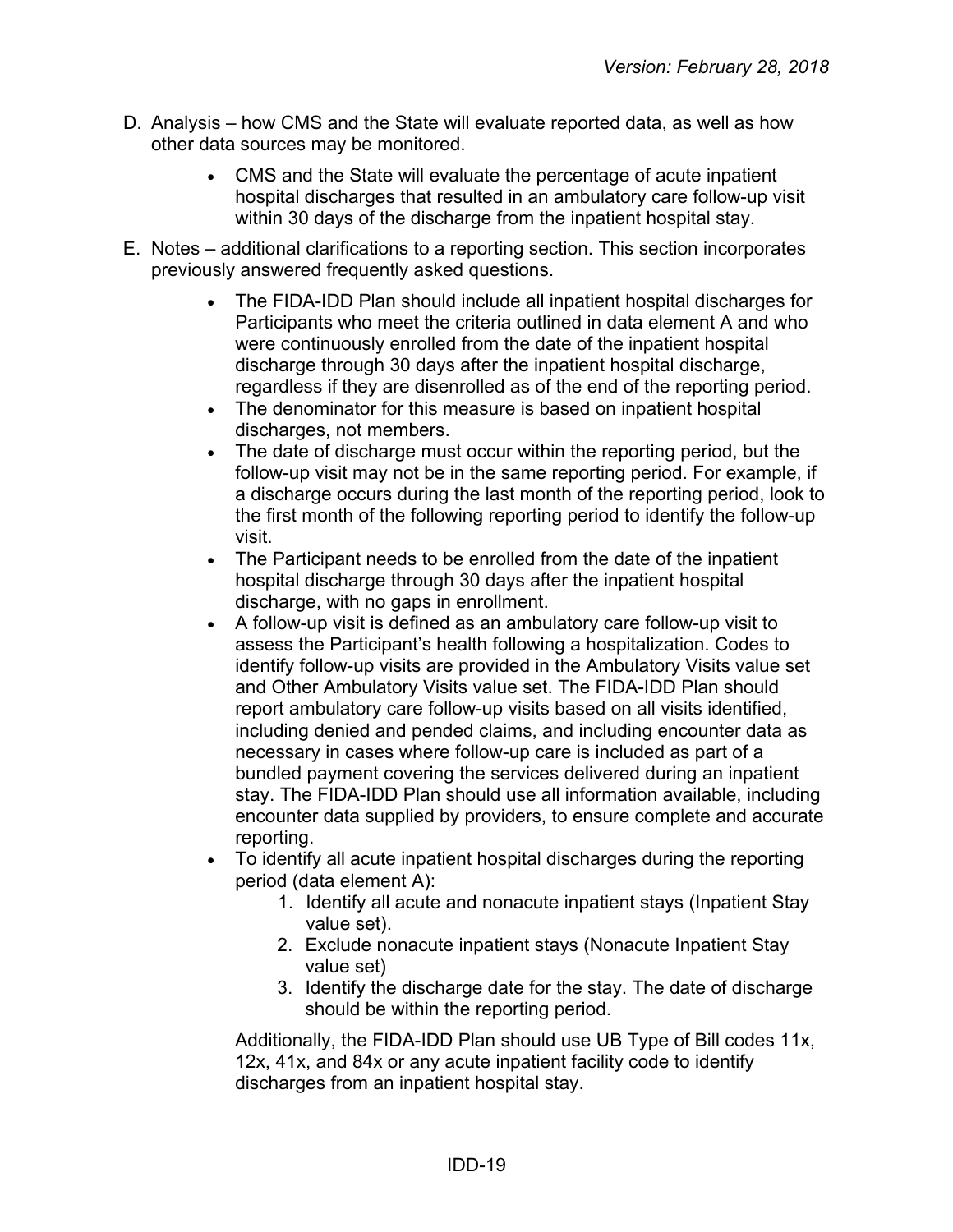- The FIDA-IDD Plan should report discharges based on all inpatient stays identified, including denied and pended claims.
- If the discharge is followed by readmission or direct transfer to an acute inpatient care setting within the 30-day follow-up period, count only the last discharge for reporting in data element A. To identify readmissions and direct transfers to an acute inpatient care setting:
	- 1. Identify all acute and nonacute inpatient stays (Inpatient Stay value set)
	- 2. Exclude nonacute inpatient stays (Nonacute Inpatient Stay value set)
	- 3. Identify the admission date for the stay
- Exclude from data element A any discharges followed by readmission or direct transfer to a nonacute inpatient care setting within the 30-day follow-up period. To identify readmissions and direct transfers to a nonacute inpatient care setting:
	- 1. Identify all acute and nonacute inpatient stays (Inpatient Stay value set)
	- 2. Confirm the stay was for nonacute care based on the presence of a nonacute code (Nonacute Inpatient Stay value set) on the claim
	- 3. Identify the admission date for the stay

These discharges are excluded from the measure because rehospitalization or direct transfer may prevent an outpatient follow-up visit from taking place.

- For example, the following direct transfers/readmissions should be excluded from this measure:
	- An inpatient discharge on June 1, followed by an admission to another inpatient setting on June 1 (a direct transfer)
	- An inpatient discharge on June 1, followed by a readmission to a hospital on June 15 (readmission within 30 days)
- Exclude discharges due to death, using the Discharges due to Death value set.
- F. Data Submission how the FIDA-IDD Plan will submit data collected to CMS and the State.
	- The FIDA-IDD Plan will submit data collected for this measure in the above specified format through a secure data collection site established by CMS. This site can be accessed at the following web address: [https://Financial-Alignment-Initiative.NORC.org](https://financial-alignment-initiative.norc.org/)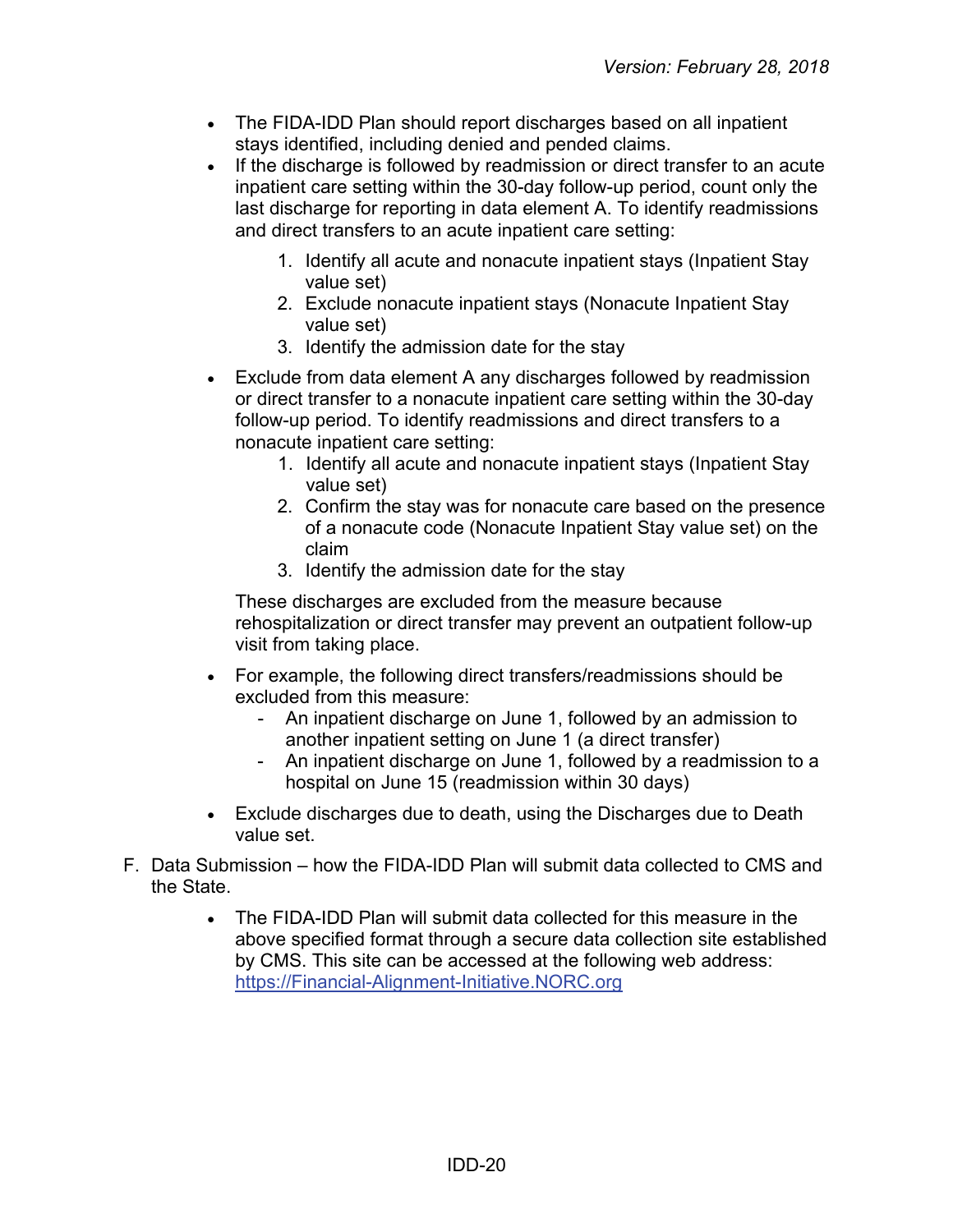IDD1.4 Participants with a Comprehensive Service Planning Assessment completed within 30 days of enrollment.

| <b>CONTINUOUS REPORTING</b>        |                               |          |                                                                                                     |                                                                                           |
|------------------------------------|-------------------------------|----------|-----------------------------------------------------------------------------------------------------|-------------------------------------------------------------------------------------------|
| Reporting<br><b>Section</b>        | Reporting<br><b>Frequency</b> | Level    | Reporting<br><b>Periods</b>                                                                         | Due Date                                                                                  |
| FIDA-IDD1.<br>Care<br>Coordination | Quarterly                     | Contract | Current<br>Calendar<br>Quarter<br>Ex:<br>$1/1 - 3/31$<br>$4/1 - 6/30$<br>$7/1 - 9/30$<br>10/1-12/31 | By the end of the<br>second month<br>following the last day<br>of the reporting<br>period |

| <b>Element</b><br>Letter | <b>Element Name</b>                                                                                                                                                                               | <b>Definition</b>                                                                                                                                                                           | <b>Allowable Values</b>                        |
|--------------------------|---------------------------------------------------------------------------------------------------------------------------------------------------------------------------------------------------|---------------------------------------------------------------------------------------------------------------------------------------------------------------------------------------------|------------------------------------------------|
| A.                       | Total number of<br>Participants whose 30th<br>day of enrollment<br>occurred within the<br>reporting period.                                                                                       | Total number of<br>Participants whose 30th<br>day of enrollment occurred<br>within the reporting period.                                                                                    | Field type: Numeric                            |
| <b>B.</b>                | Total number of<br>Participants who were<br>documented as<br>unwilling to participate<br>in the Comprehensive<br><b>Service Planning</b><br>Assessment (CSPA)<br>within 30 days of<br>enrollment. | Of the total reported in A,<br>the number of Participants<br>who were documented as<br>unwilling to participate in<br>the CSPA within 30 days<br>of enrollment.                             | Field Type: Numeric<br>Note: Is a subset of A. |
| $\mathsf{C}$ .           | Total number of<br>Participants the FIDA-<br><b>IDD Plan was unable to</b><br>reach, following three<br>documented outreach<br>attempts, within 30<br>days of enrollment.                         | Of the total reported in A,<br>the number of Participants<br>the FIDA-IDD Plan was<br>unable to reach, following<br>three documented<br>outreach attempts, within<br>30 days of enrollment. | Field type: Numeric<br>Note: Is a subset of A. |
| D.                       | Total number of<br>Participants with a<br>CSPA completed within<br>30 days of enrollment.                                                                                                         | Of the total reported in A,<br>the number of Participants<br>with a CSPA completed<br>within 30 days of<br>enrollment.                                                                      | Field type: Numeric<br>Note: Is a subset of A. |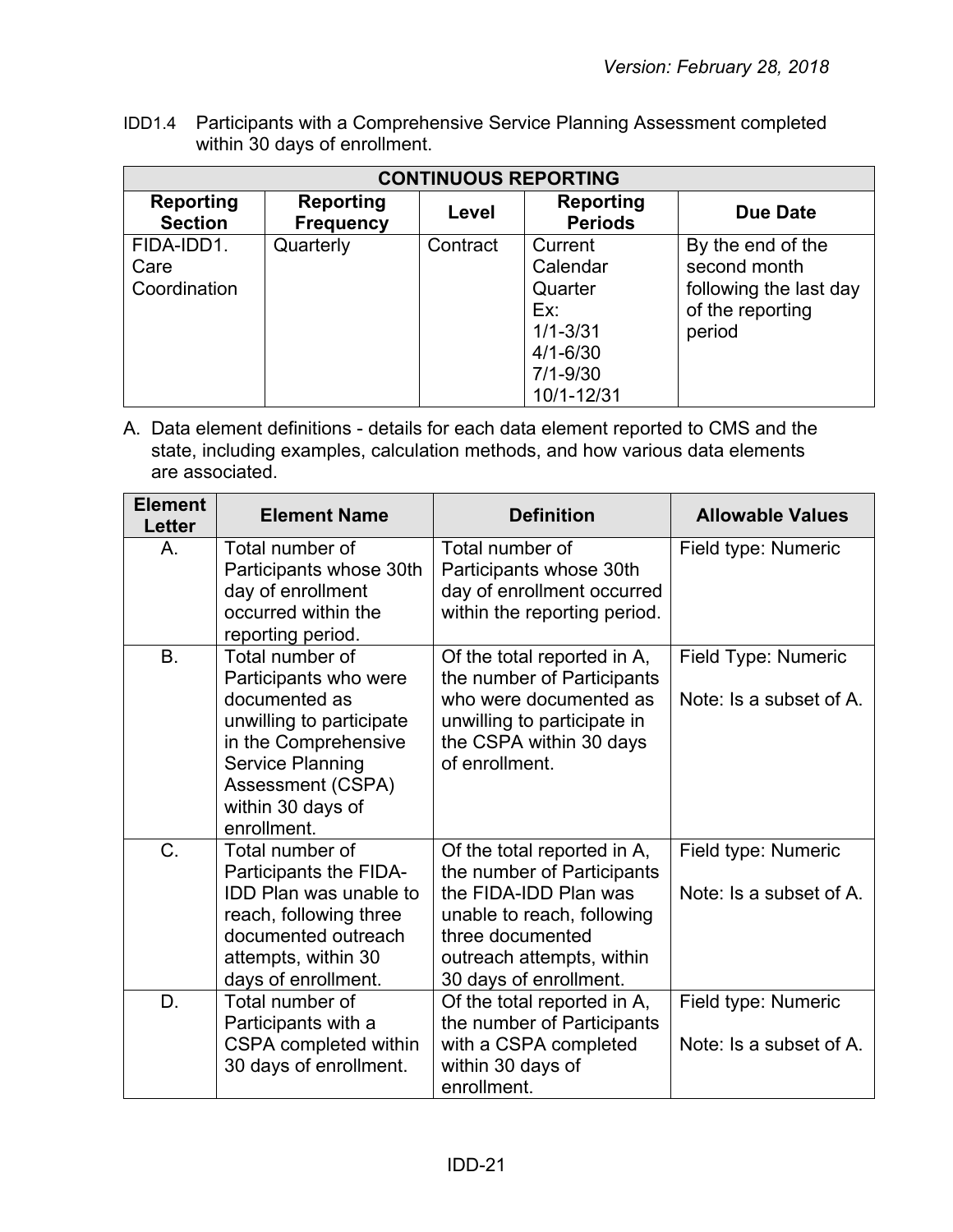- B. QA Checks/Thresholds procedures used by CMS and the state to establish benchmarks in order to identify outliers or data that are potentially erroneous.
	- CMS and the state will perform an outlier analysis.
	- As data are received from the FIDA-IDD Plan over time, CMS and the state will apply threshold checks.
- C. Edits and Validation checks validation checks that should be performed by the FIDA-IDD Plan prior to data submission.
	- Confirm those data elements listed above as subsets of other elements.
	- The FIDA-IDD Plan should validate that data elements B, C, and D are less than or equal to data element A.
	- All data elements should be positive values.
- D. Analysis how CMS and the state will evaluate reported data, as well as how other data sources may be monitored. CMS and the state will evaluate the percentage of Participants who:
	- Were unable to be reached, following three documented outreach attempts, to complete the CSPA within 30 days of enrollment.
	- Were unwilling to participate in the CSPA within 30 days of enrollment.
	- Had a CSPA completed within 30 days of enrollment.
	- Were willing to participate and who could be reached who had a CSPA completed within 30 days of enrollment.
- E. Notes additional clarifications to a reporting section. This section incorporates previously answered frequently asked questions.
	- The FIDA-IDD Plan should include all Participants who meet the criteria outlined in data element A, regardless of whether they are disenrolled as of the end of the reporting period (i.e., include all Participants regardless of whether they are currently enrolled or disenrolled as of the last day of the reporting period).
	- The FIDA-IDD Plan should refer to the FIDA-IDD IDT Policy for specific requirements pertaining to the CSPA.
	- The 30th day of enrollment should be based on each Participant's effective date of enrollment. For the purposes of reporting this measure, 30 days of enrollment will be equivalent to one full calendar month.
	- Participants reported in data elements B, C, and D must also be reported in data element A, since these data elements are subsets of data element A. Additionally, data elements B, C, and D should be mutually exclusive (e.g., a Participant reported in element B or C should not also be reported in element D). If a Participant could meet the criteria for multiple data elements (B, C, or D) use the following guidance to ensure the Participant is included in only one of those three data elements:
		- 1. If a Participant initially refused the CSPA or could not be reached after three outreach attempts, but then subsequently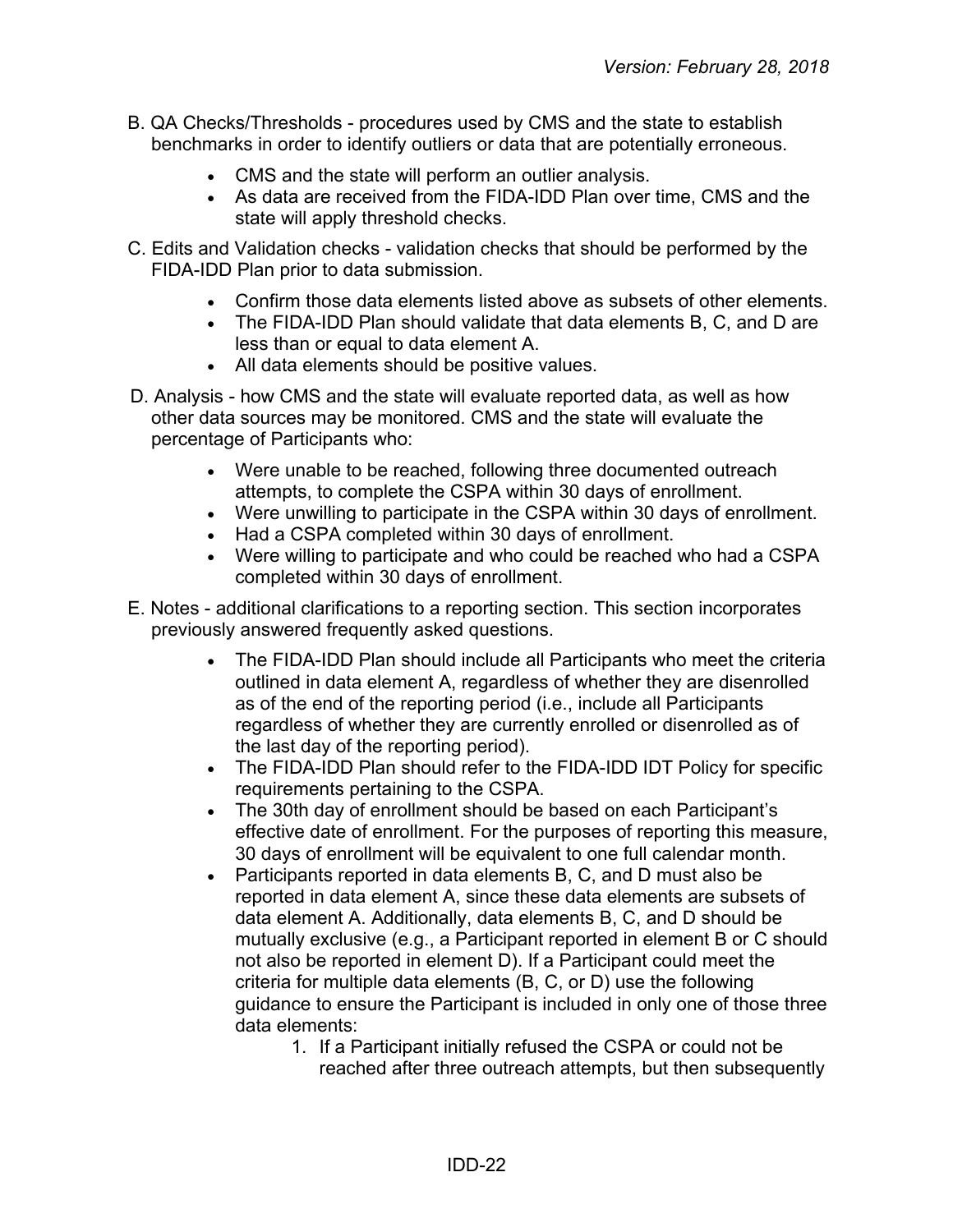completes the CSPA within 30 days of enrollment, the Participant should be classified in data element D.

- 2. If a Participant was not reached after three outreach attempts, but then subsequently is reached and refuses the CSPA within 30 days of enrollment, the Participant should be classified in data element B.
- For data element B, the FIDA-IDD Plan should report the number of Participants who were documented as unwilling to participate in the CSPA if a Participant (or his or her authorized representative):
	- 1. Affirmatively declines to participate in the CSPA. Participant communicates the declination or refusal by phone, mail, fax, or in person. The declination must be documented by the FIDA-IDD Plan.
	- 2. Expresses willingness to complete the CSPA but asks for it to be conducted after 30 days (despite being offered a reasonable opportunity to complete the CSPA within 30 days). Discussions with the Participant must be documented by the FIDA-IDD Plan.
	- 3. Expresses willingness to complete the CSPA, but reschedules or is a no-show and then is subsequently nonresponsive. Attempts to contact the Participant must be documented by the FIDA-IDD Plan.
	- 4. Initially agrees to complete the CSPA, but then declines to answer a majority of the questions in the CSPA. The declination must be documented by the FIDA-IDD Plan.
- For data element C, the FIDA-IDD Plan should report the number of Participants the FIDA-IDD Plan was unable to reach after three attempts to contact the Participant. The FIDA-IDD Plan should refer to the FIDA-IDD IDT Policy for any specific requirements pertaining to the method of outreach to Participants. The FIDA-IDD Plan must document each attempt to reach the Participant, including the method of the attempt (e.g., phone, mail, or email), as CMS and the state may validate this number. If less than three outreach attempts are made to the Participant within 30 days of enrollment, the Participant should not be included in data element C.
- There may be instances when the FIDA-IDD Plan has a high degree of confidence that a Participant's contact information is correct, yet that Participant is not responsive to the FIDA-IDD Plan's outreach efforts. So long as the FIDA-IDD Plan follows the guidance regarding outreach attempts, these Participants may be included in the count for data element C.
- There may be certain circumstances that make it impossible or inappropriate to complete a CSPA within the required timeframes. For example, a Participant may be medically unable to respond and have no authorized representative to do so on their behalf, or a Participant may be experiencing an acute medical or behavioral health crisis that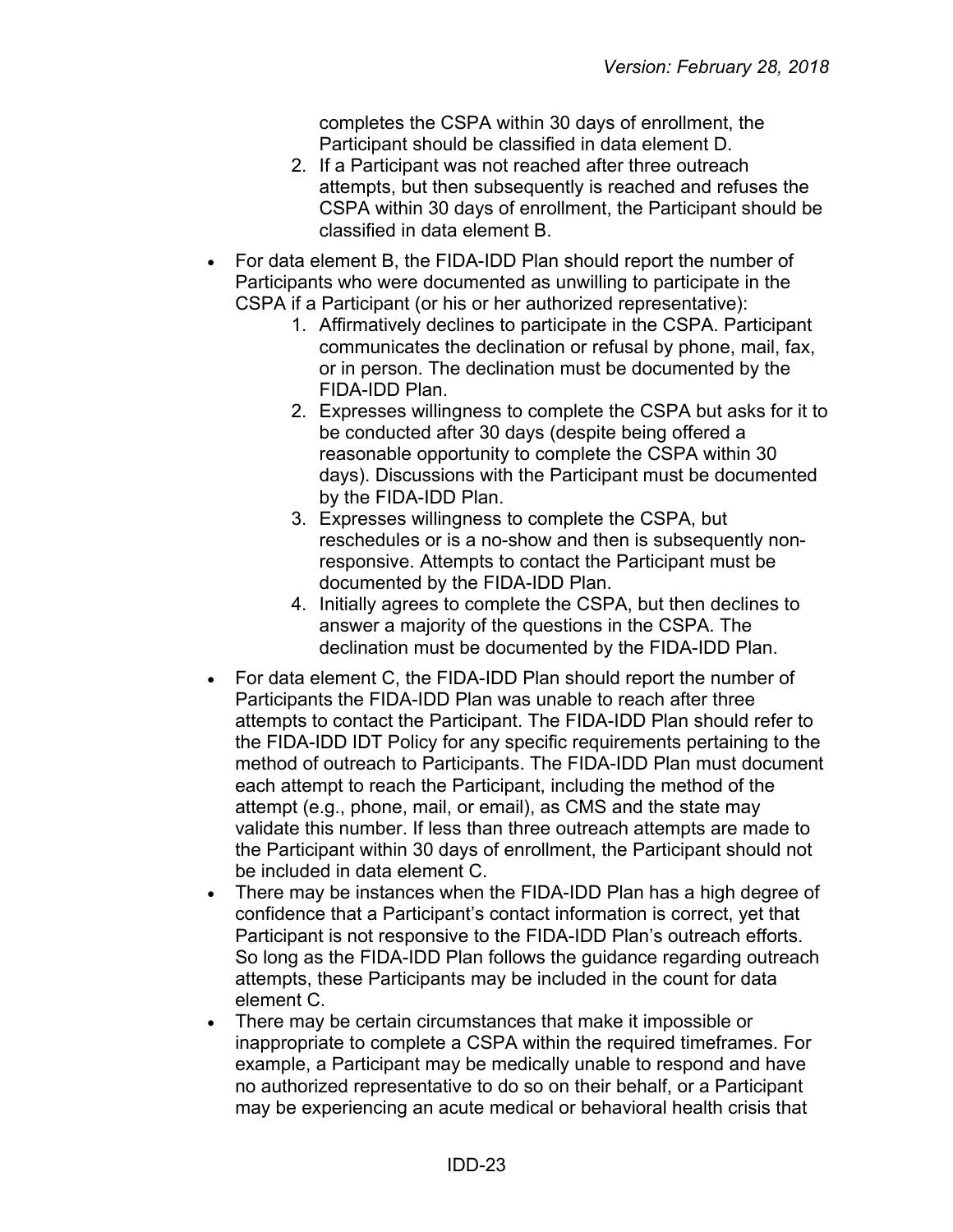requires immediate attention and outweighs the need for a CSPA. However, the FIDA-IDD Plan should not include such Participants in the counts for data elements B or C.

- If a Participant's CSPA is in progress, but is not completed within 30 days of enrollment, then the CSPA should not be considered completed, and therefore, would not be counted in data element D. However, this Participant would be included in data element A.
- <span id="page-23-0"></span>F. Data Submission - how MMPs will submit data collected to CMS and the state.
	- The FIDA-IDD Plan will submit data collected for this measure in the above specified format through a secure data collection site established by CMS. This site can be accessed at the following web address: [https://Financial-Alignment-Initiative.NORC.org](https://financial-alignment-initiative.norc.org/)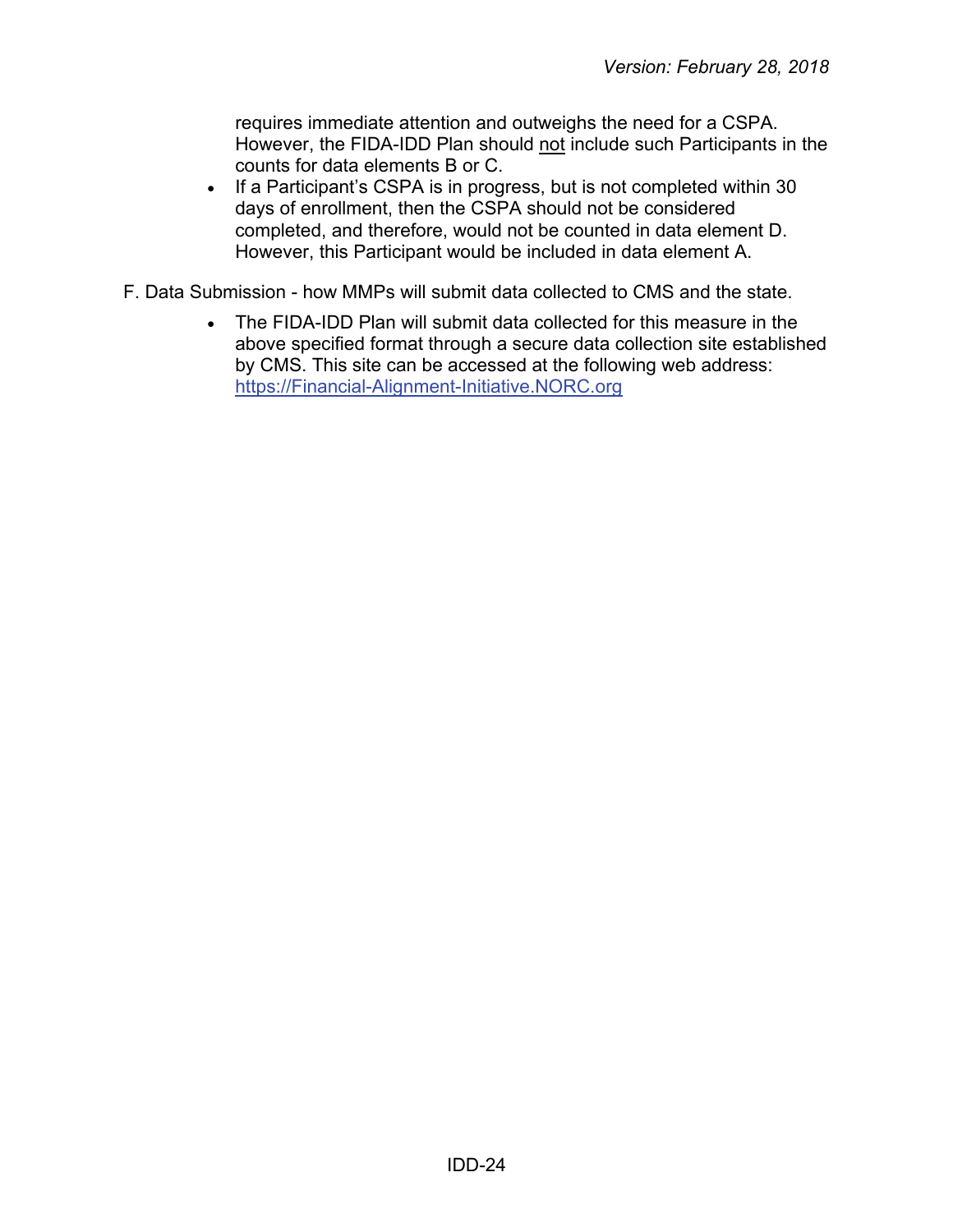# **Section FIDA-IDD II. Long Term Care Quality**

| <b>CONTINUOUS REPORTING</b>             |                                      |          |                                   |                                                                                          |  |
|-----------------------------------------|--------------------------------------|----------|-----------------------------------|------------------------------------------------------------------------------------------|--|
| <b>Reporting</b><br><b>Section</b>      | <b>Reporting</b><br><b>Frequency</b> | Level    | <b>Reporting</b><br><b>Period</b> | <b>Due Date</b>                                                                          |  |
| FIDA-IDD2.<br>Long Term Care<br>Quality | Annually                             | Contract | <b>Calendar Year</b>              | By the end of the<br>sixth month<br>following the last<br>day of the reporting<br>period |  |

IDD2.1 Long Term Care Overall Balance.<sup>i</sup>

A. Data element definitions – details for each data element reported to CMS and the State, including examples, calculation methods, and how various data elements are associated.

| <b>Element</b><br><b>Letter</b> | <b>Element Name</b>                                                                                     | <b>Definition</b>                                                                                                                                                                | <b>Allowable</b><br><b>Values</b>                 |
|---------------------------------|---------------------------------------------------------------------------------------------------------|----------------------------------------------------------------------------------------------------------------------------------------------------------------------------------|---------------------------------------------------|
| Α.                              | Total number of<br>Participants<br>continuously enrolled<br>in the FIDA-IDD Plan<br>for 6 months.       | Total number of<br>Participants<br>continuously enrolled in<br>the FIDA-IDD Plan for 6<br>months during the<br>reporting period.                                                 | Field Type: Numeric                               |
| B.                              | Total number of<br>Participants who did<br>not reside in an<br>Intermediate Care<br>Facility (ICF-IID). | Of the total reported in<br>A, the number of<br>Participants who did not<br>reside in an ICF-IID at<br>the earliest point of their<br>enrollment during the<br>reporting period. | Field Type: Numeric<br>Note: Is a subset of<br>Α. |
| $C_{\cdot}$                     | Total number of<br>Participants who did<br>not reside in an ICF-<br>IID during the<br>reporting period. | Of the total reported in<br>B, the number of<br>Participants who did not<br>reside in an ICF-IID<br>during the reporting<br>period.                                              | Field Type: Numeric<br>Note: Is a subset of<br>В. |

B. QA checks/Thresholds – procedures used by CMS and the State to establish benchmarks in order to identify outliers or data that are potentially erroneous.

- The quality withhold benchmark for Demonstration Year 1 is timely and accurate reporting according to the IDD2.1 measure specifications. For more information, refer to the Quality Withhold Technical Notes (DY 1): New York FIDA-IDD-Specific Measures
- C. Edits and Validation checks validation checks that should be performed by the FIDA-IDD Plan prior to data submission.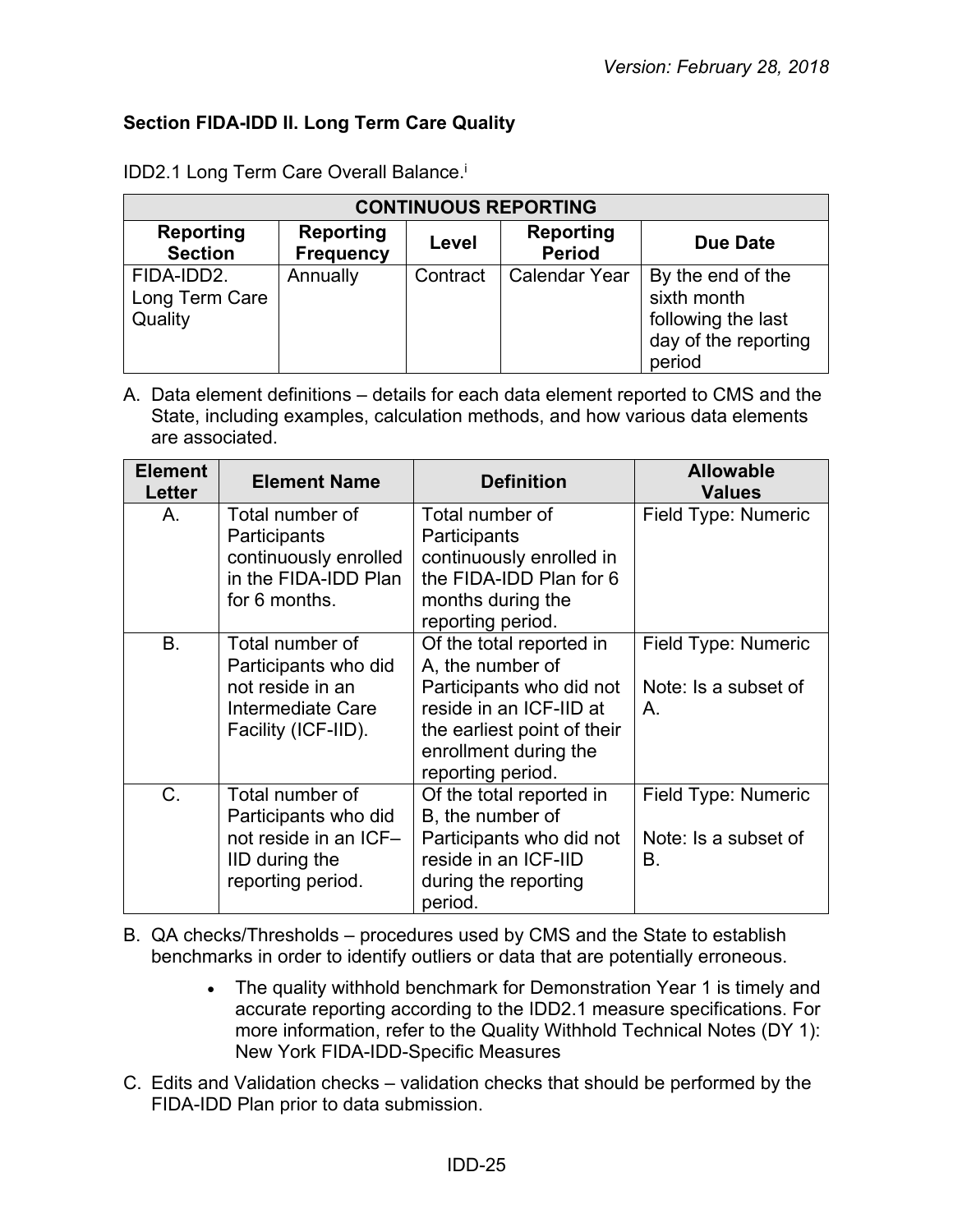- Confirm those data elements above as subsets of other elements.
- The FIDA-IDD Plan should validate that data element B is less than or equal to data element A.
- The FIDA-IDD Plan should validate that data element C is less than or equal to data element B.
- All data elements should be positive values.
- D. Analysis how CMS and the State will evaluate reported data, as well as how other data sources may be monitored.
	- CMS and the State will evaluate the percentage of Participants who did not reside in an ICF-IID at the earliest point of their enrollment during the reporting period who did not reside in an ICF-IID during the reporting period.
- E. Notes additional clarifications to a reporting section. This section incorporates previously answered frequently asked questions.
	- The FIDA-IDD Plan should include all Participants who meet the criteria outlined in data element A, regardless if they are disenrolled as of the end of the reporting period.
	- For data element A, Participants must be continuously enrolled for six months during the reporting period, with no gaps in enrollment, to be included in this measure.
	- For data element B, the FIDA-IDD Plan should include Participants who did not reside in an ICF-IID at the earliest point of their enrollment during the current reporting period:
		- $\circ$  For Participants enrolled as of January 1 of the reporting period, use the Participants' status (i.e., did not reside in an ICF-IID) as of January 1 of current reporting period.
		- $\circ$  For Participants enrolled after January 1 of the reporting period, use the Participants' status (i.e., did not reside in an ICF-IID) on the first day of enrollment during the reporting period.
			- 1. For example, if a Participant enrolls on April 1 and does not reside in an ICF-IID at the time of enrollment, the Participant would be reported in data element B.
	- To establish a Participant's ICF-IID stay for data element C, the FIDA-IDD Plan should evaluate the entire reporting period in which the Participant was enrolled to determine if the Participant did not reside in an ICF-IID.
	- ICF-IID services are those services provided by a residential facility certified by the Office of People with Developmental Disabilities (OPWDD) as an ICF-IID and providing comprehensive and individualized health care and habilitation services to individuals with IDD to promote their functional status and independence. ICF-IID is available only for individuals in need of, and receiving, active treatment (AT) services. AT refers to aggressive, consistent implementation of a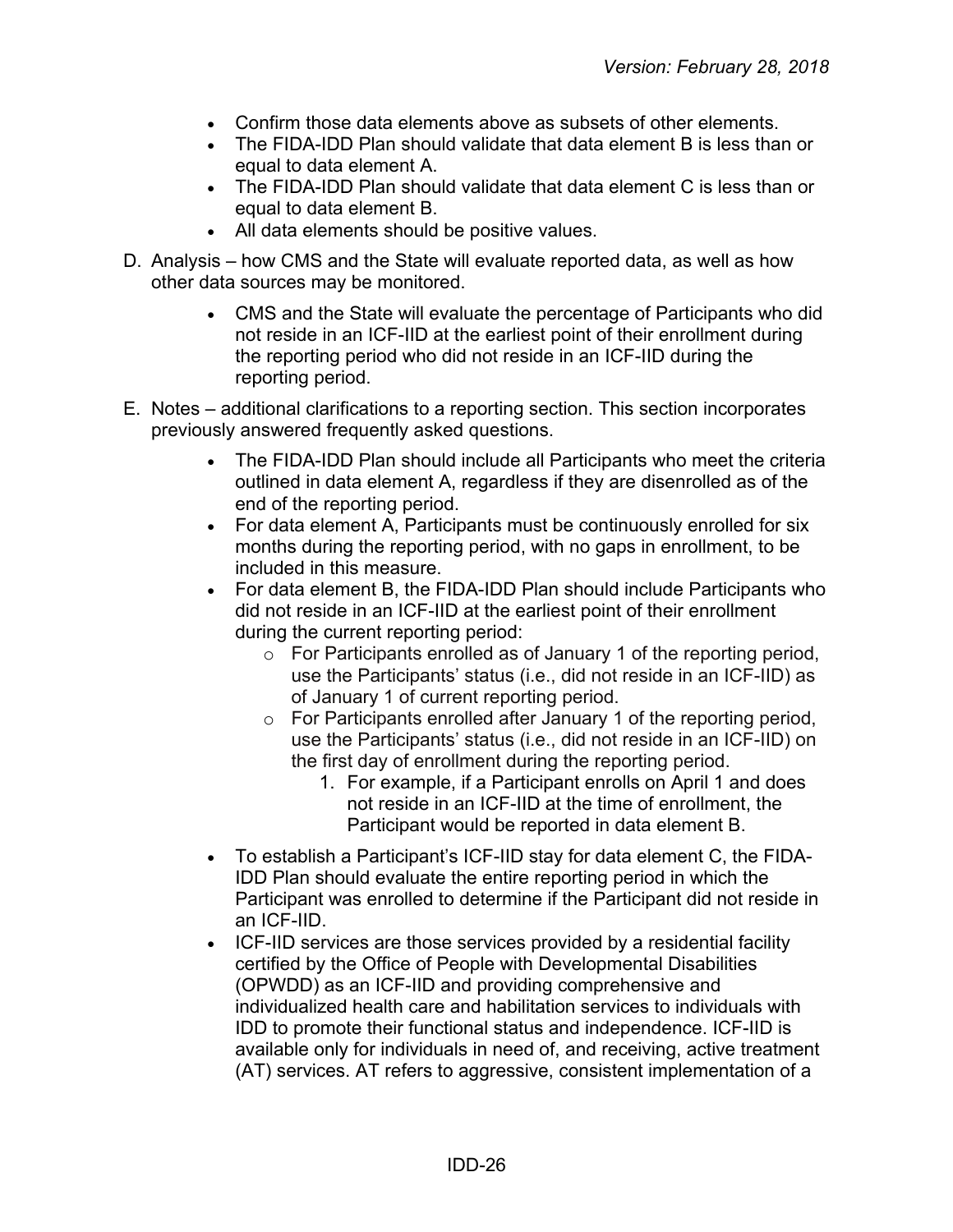program of specialized and generic training, treatment, and health services.

- F. Data Submission how the FIDA-IDD Plan will submit data collected to CMS and the State.
	- The FIDA-IDD Plan will submit data collected for this measure in the above specified format through a secure data collection site established by CMS. This site can be accessed at the following web address: [https://Financial-Alignment-Initiative.NORC.org](https://financial-alignment-initiative.norc.org/)

IDD2.2 Community Reintegration.

| <b>CONTINUOUS REPORTING</b>                    |                                      |                                   |                                   |                                                             |  |
|------------------------------------------------|--------------------------------------|-----------------------------------|-----------------------------------|-------------------------------------------------------------|--|
| <b>Reporting</b><br><b>Section</b>             | <b>Reporting</b><br><b>Frequency</b> | <b>Reporting</b><br><b>Period</b> | <b>Due Date</b>                   |                                                             |  |
| FIDA-IDD2. Long<br><b>Term Care</b><br>Quality | Annually                             | Contract                          | Calendar<br>Year,<br>beginning in | By the end of the<br>second month<br>following the last day |  |
|                                                |                                      |                                   | CY <sub>2</sub>                   | of the reporting period                                     |  |

| <b>Element</b><br><b>Letter</b> | <b>Element Name</b>                                                                                                                                                    | <b>Definition</b>                                                                                                                                                                                                                       | <b>Allowable</b><br><b>Values</b>              |
|---------------------------------|------------------------------------------------------------------------------------------------------------------------------------------------------------------------|-----------------------------------------------------------------------------------------------------------------------------------------------------------------------------------------------------------------------------------------|------------------------------------------------|
| A.                              | Total number of<br>Participants who<br>resided in an<br>Intermediate Care<br>Facility (ICF-IID)<br>during the previous<br>reporting period.                            | Total number of<br>Participants who resided<br>in an ICF-IID during the<br>previous reporting period<br>and who were<br>continuously enrolled<br>during the previous and<br>current reporting periods.                                  | Field Type: Numeric                            |
| <b>B.</b>                       | Total number of<br>Participants<br>discharged to a<br>community setting<br>during the previous<br>or current reporting<br>period who did not<br>return to the ICF-IID. | Of the total reported in A,<br>the number of Participants<br>discharged to a<br>community setting during<br>the previous or current<br>reporting period who did<br>not return to the ICF-IID<br>during the current<br>reporting period. | Field Type: Numeric<br>Note: Is a subset of A. |

- B. QA checks/Thresholds procedures used by CMS and the State to establish benchmarks in order to identify outliers or data that are potentially erroneous.
	- CMS and the State will perform an outlier analysis.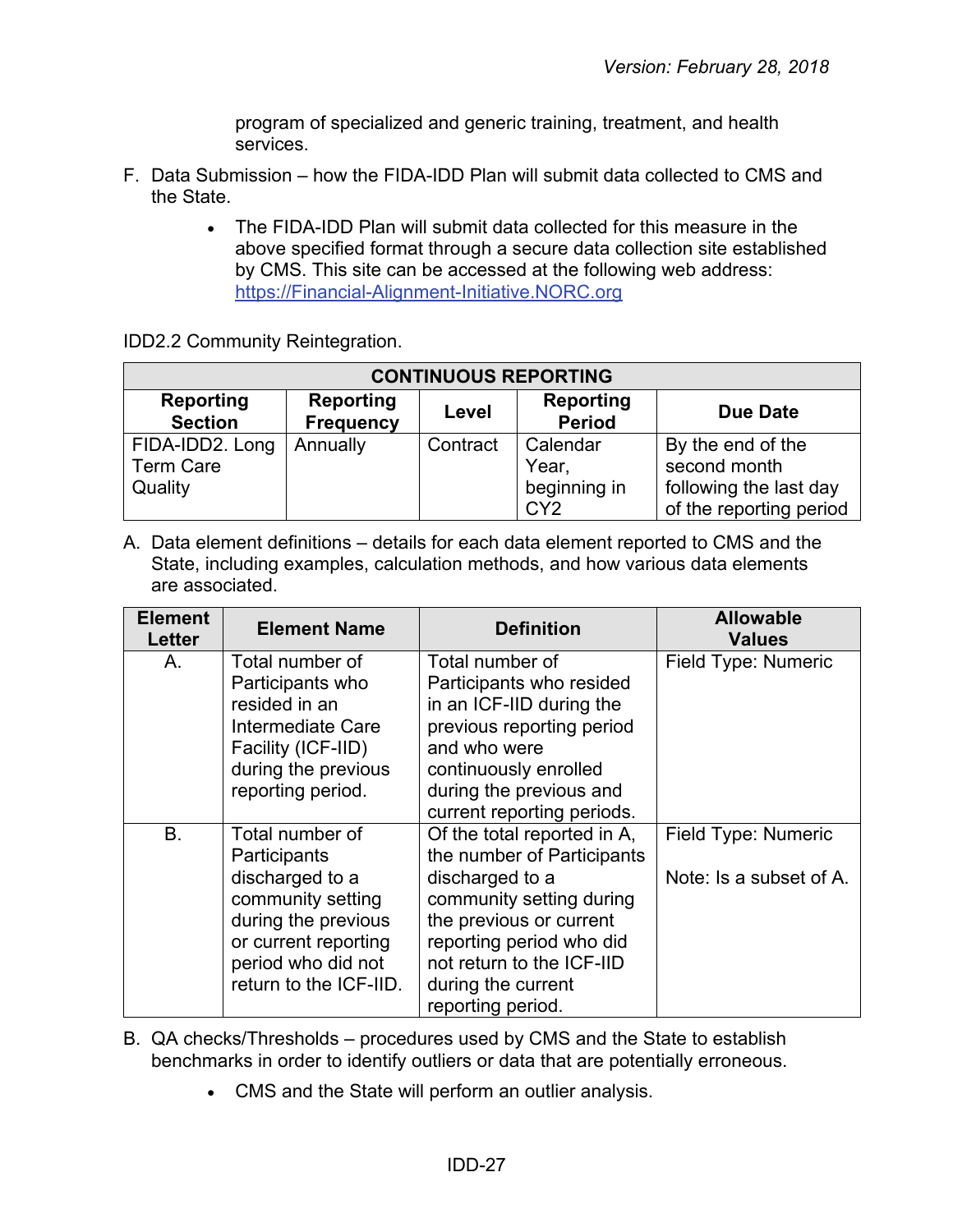- As data are received from the FIDA-IDD Plan over time, CMS and the State will apply threshold checks.
- C. Edits and Validation checks validation checks that should be performed by the FIDA-IDD Plan prior to data submission.
	- Confirm those data elements above as subsets of other elements.
	- The FIDA-IDD Plan should validate that data element B is less than or equal to data element A.
	- All data elements should be positive values.
- D. Analysis how CMS and the State will evaluate reported data, as well as how other data sources may be monitored.
	- CMS and the State will evaluate the percentage of Participants who resided in an ICF-IID during the previous reporting period who were continuously enrolled during the previous and current reporting periods who were discharged to a community setting during the previous or current reporting period who did not return to the ICF-IID during the current reporting period.
- E. Notes additional clarifications to a reporting section. This section incorporates previously answered frequently asked questions.
	- Continuous enrollment is defined as no more than one gap in enrollment of up to 45 days during the reporting period (i.e., January through December). To determine continuous enrollment for a Participant for whom enrollment is verified monthly, the Participant may not have more than a 1-month gap in coverage (i.e., a Participant whose coverage lapses for 2 months [60 days] is not considered continuously enrolled).
	- The discharge to community could have occurred during either the previous reporting period or the current reporting period.
	- Codes to identify a discharge to a community setting are provided in the Discharges to the Community value set.
	- ICF-IID services are those services provided by a residential facility certified by OPWDD as an ICF-IID and providing comprehensive and individualized health care and habilitation services to individuals with IDD to promote their functional status and independence. ICF-IID is available only for individuals in need of, and receiving, active treatment (AT) services. AT refers to aggressive, consistent implementation of a program of specialized and generic training, treatment, and health services.
	- A community based setting is defined as a private home, apartment, Individual Residential Alternative, or Family Care Home.
	- This measure will not be reported until Calendar Year 2 (e.g., Calendar Year 2017 will be Calendar Year 2 for the FIDA-IDD Plan).
- F. Data Submission how the FIDA-IDD Plan will submit data collected to CMS and the State.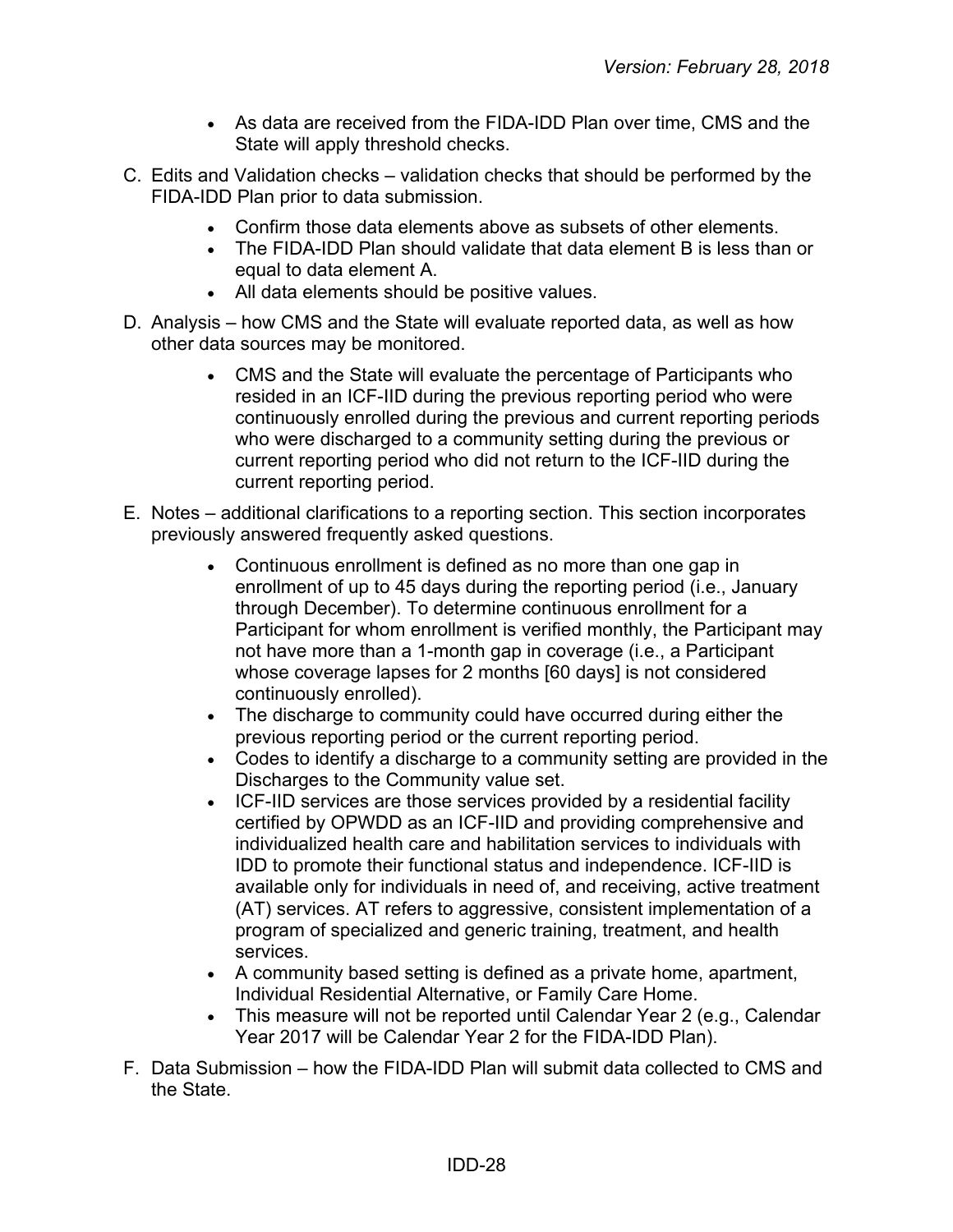• The FIDA-IDD Plan will submit data collected for this measure in the above specified format through a secure data collection site established by CMS. This site can be accessed at the following web address: [https://Financial-Alignment-Initiative.NORC.org](https://financial-alignment-initiative.norc.org/)

IDD2.3 Intermediate Care Facilities for Individuals with Intellectual Disabilities (ICF-IID) Diversion.<sup>ii</sup>

| <b>CONTINUOUS REPORTING</b>                    |                               |          |                                   |                                                                                           |  |
|------------------------------------------------|-------------------------------|----------|-----------------------------------|-------------------------------------------------------------------------------------------|--|
| <b>Reporting</b><br><b>Section</b>             | <b>Reporting</b><br>Frequency | Level    | <b>Reporting</b><br><b>Period</b> | <b>Due Date</b>                                                                           |  |
| FIDA-IDD2. Long<br><b>Term Care</b><br>Quality | Annually                      | Contract | Calendar Year,<br>beginning CY2   | By the end of the<br>second month<br>following the last day<br>of the reporting<br>period |  |

| <b>Element</b><br>Letter | <b>Element Name</b>                                                                                                                                                                                                                                                                                                 | <b>Definition</b>                                                                                                                                                                                                                                                                                                   | <b>Allowable</b><br><b>Values</b>              |
|--------------------------|---------------------------------------------------------------------------------------------------------------------------------------------------------------------------------------------------------------------------------------------------------------------------------------------------------------------|---------------------------------------------------------------------------------------------------------------------------------------------------------------------------------------------------------------------------------------------------------------------------------------------------------------------|------------------------------------------------|
| A.                       | Total number of<br>Participants who were<br>continuously enrolled in<br>the FIDA-IDD Plan for at<br>least 5 out of the last 6<br>months during the<br>previous reporting period<br>and continuously<br>enrolled in the FIDA-IDD<br>Plan for at least 11 out<br>of 12 months during the<br>current reporting period. | Total number of<br>Participants who were<br>continuously enrolled in<br>the FIDA-IDD Plan for at<br>least 5 out of the last 6<br>months during the<br>previous reporting period<br>and continuously<br>enrolled in the FIDA-IDD<br>Plan for at least 11 out<br>of 12 months during the<br>current reporting period. | Field Type: Numeric                            |
| <b>B.</b>                | The total number of<br>Participants who did not<br>reside in an ICF-IID<br>during the previous<br>reporting period.                                                                                                                                                                                                 | Of the total reported in<br>A, the number of<br>Participants who did not<br>reside in an ICF-IID<br>during the previous<br>reporting period.                                                                                                                                                                        | Field Type: Numeric<br>Note: Is a subset of A. |
| $C_{\cdot}$              | Total number of<br>Participants who did not<br>reside in an ICF-IID<br>during the current<br>reporting period.                                                                                                                                                                                                      | Of the total reported in<br>B, the number of<br>Participants who did not<br>reside in an ICF-IID<br>during the current<br>reporting period.                                                                                                                                                                         | Field Type: Numeric<br>Note: Is a subset of B. |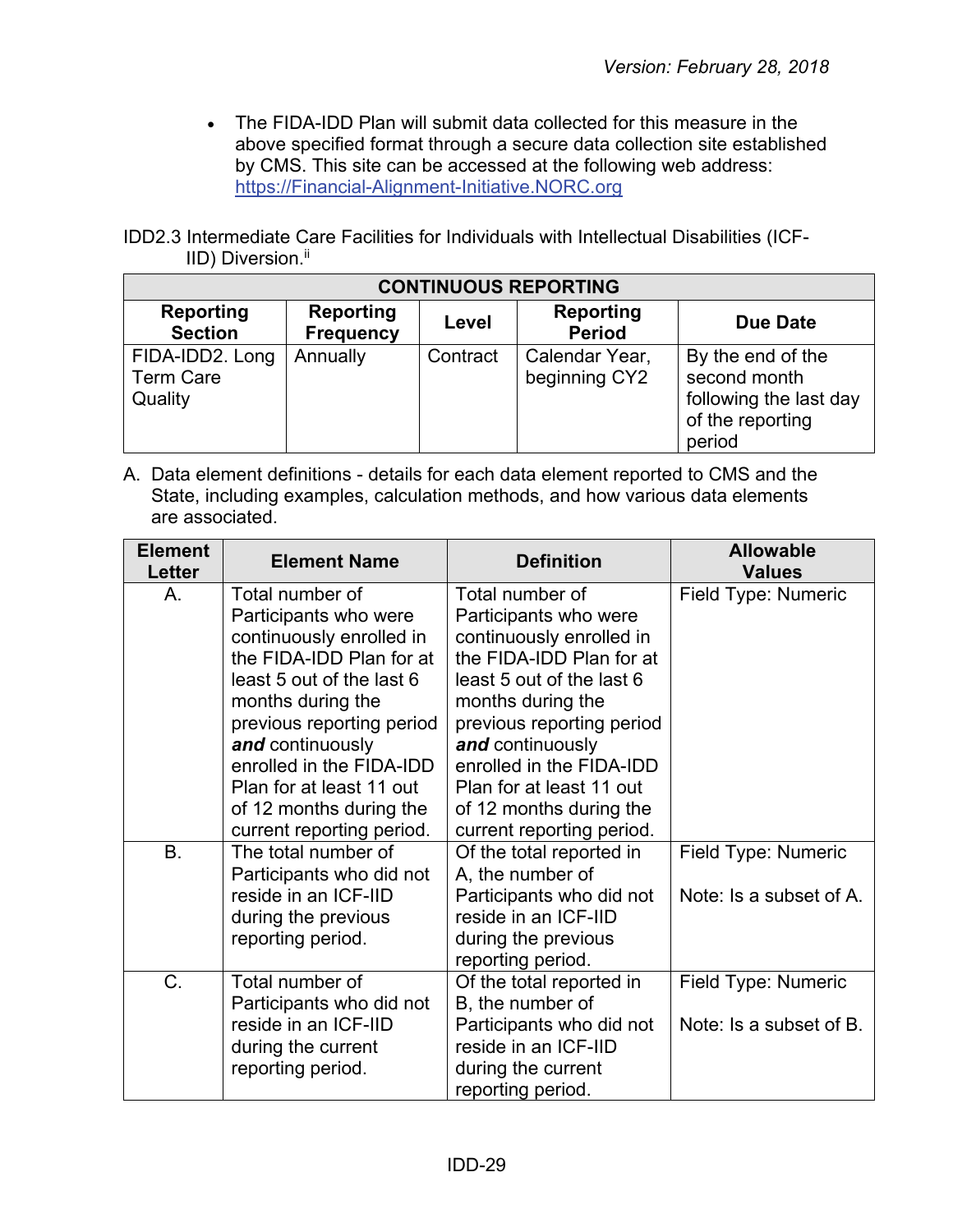- B. QA checks/Thresholds procedures used by CMS and the State to establish benchmarks in order to identify outliers or data that are potentially erroneous.
	- Guidance will be forthcoming on the established benchmark for this measure.
- C. Edits and Validation checks validation checks that should be performed by each FIDA-IDD Plan previous to data submission.
	- Confirm those data elements listed above as subsets of other elements.
	- The FIDA-IDD Plan should validate that data element B is less than or equal to data element A.
	- The FIDA-IDD Plan should validate that data element C is less than or equal to data element B.
	- All data elements should be positive values.
- D. Analysis how CMS and the State will evaluate reported data, as well as how other data sources may be monitored.
	- For Participants who did not reside in an ICF-IID during the previous reporting period, CMS and the State will evaluate the percentage of Participants who did not reside in an ICF-IID during the current reporting period.
- E. Notes additional clarifications to a reporting section. This section incorporates previously answered frequently asked questions.
	- For the purposes of this measure, the "previous reporting period" is defined as the previous calendar year. The "current reporting period" is defined as the current calendar year. For example, for data submitted on February 28, 2018, the previous reporting period is April 1, 2016 – December 31, 2016, and the current reporting period is January 1, 2017 – December 31, 2017.
	- The Participant must be enrolled as of the last day of both the previous and current reporting periods to be included in this measure.
	- For reporting Participants in data element A, Participants must meet both continuous enrollment criteria in order to be included in this data element. Therefore, the Participant must be continuously enrolled in the FIDA-IDD Plan for at least 5 out of the last 6 months during the previous reporting period *and* continuously enrolled in the FIDA-IDD Plan for at least 11 out of 12 months during the current reporting period. Participants meeting these criteria for only one of the reporting periods should not be included in data element A.
	- Continuous enrollment is defined as no more than one gap in enrollment of up to 45 days during each reporting period. To determine continuous enrollment for a Participant for whom enrollment is verified monthly, the Participant may not have more than a 1-month gap in coverage (i.e., a Participant whose coverage lapses for 2 months [60 days] is not considered continuously enrolled).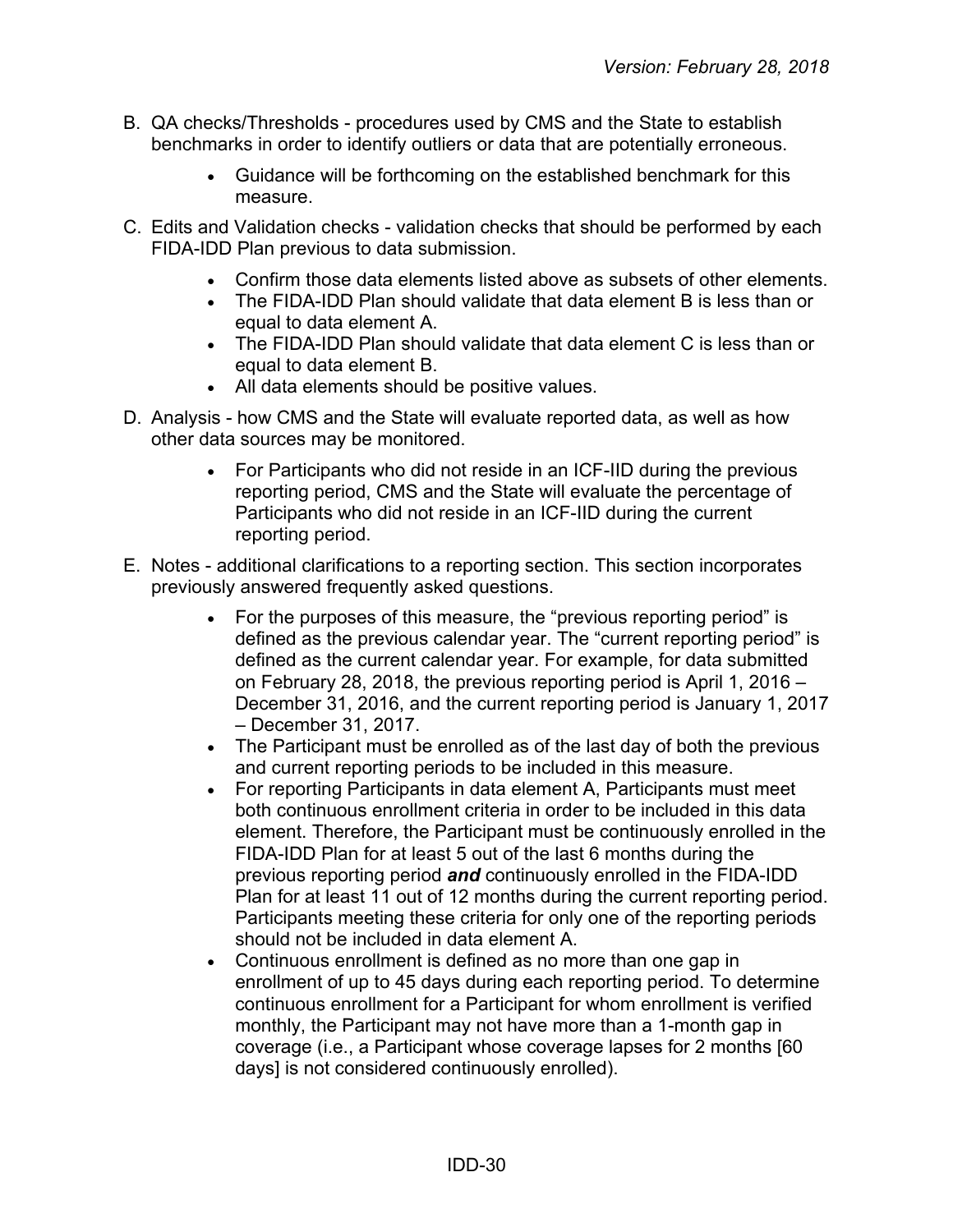- ICF-IID services are those services provided by a residential facility certified by OPWDD as an ICF-IID and providing comprehensive and individualized health care and habilitation services to individuals with IDD to promote their functional status and independence. ICF-IID is available only for individuals in need of, and receiving, active treatment (AT) services. AT refers to aggressive, consistent implementation of a program of specialized and generic training, treatment, and health services.
- The FIDA-IDD Plan should exclude Participants who are transitioned to hospice services in either the current or previous reporting periods when reporting this measure. These Participants may be identified using various methods, which may include but are not limited to enrollment data, medical record or claims/encounter data (Hospice value set).
- The FIDA-IDD Plan should exclude Participants who expired in either the current or previous reporting period when reporting this measure using the Discharges due to Death value set.
- This measure will not be reported until Calendar Year 2 (e.g., Calendar Year 2017 will be Calendar Year 2 for the FIDA-IDD Plan).
- <span id="page-30-0"></span>F. Data Submission - how the FIDA-IDD Plan will submit data collected to CMS and the State.
	- The FIDA-IDD Plan will submit data collected for this measure in the above specified format through a secure data transmission site established by CMS. This site can be accessed at the following web address: [https://Financial-Alignment-Initiative.NORC.org](https://financial-alignment-initiative.norc.org/)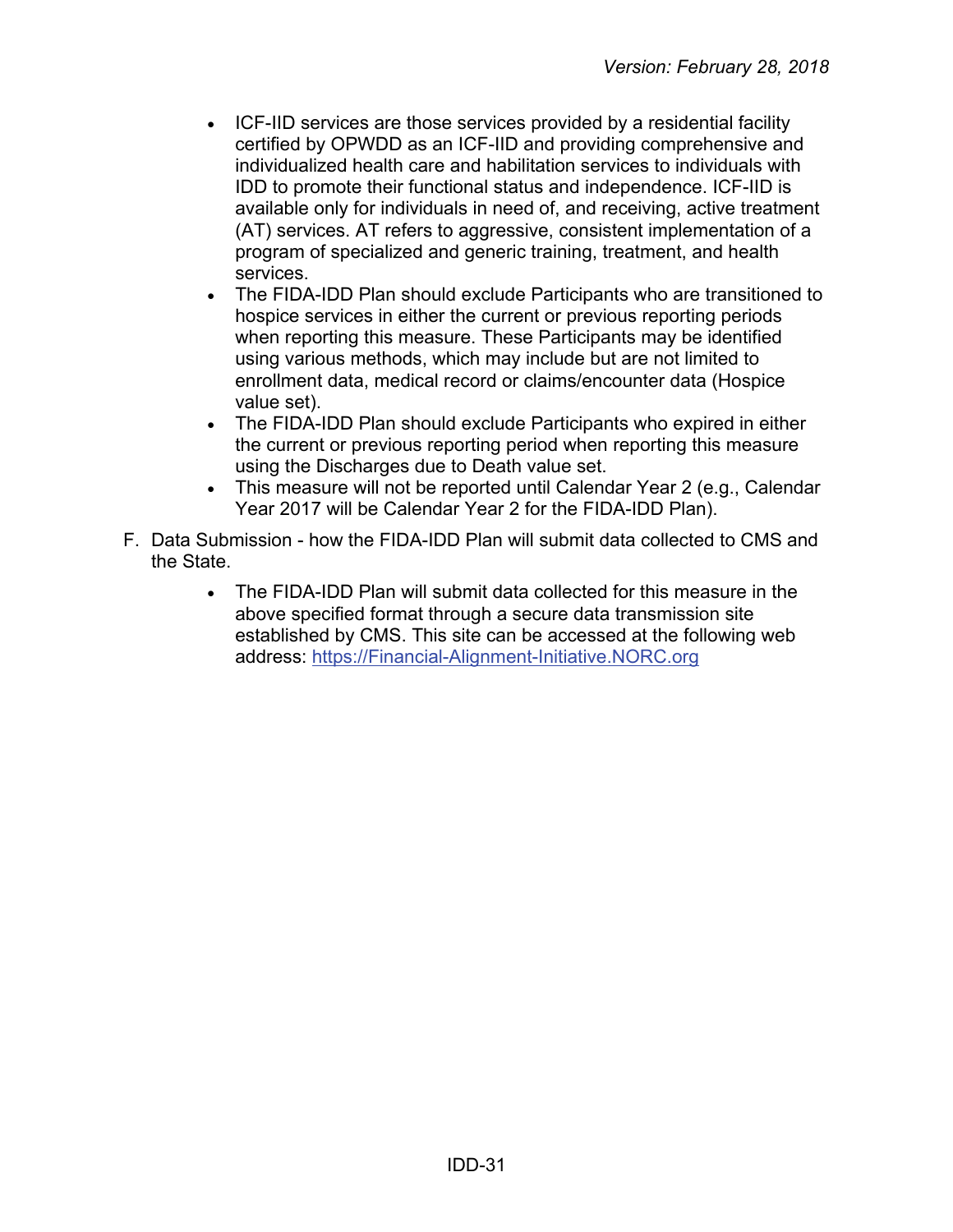#### **Section FIDA-IDD III. Enrollee Protections**

| <b>IMPLEMENTATION</b>                        |                                      |                |                                                                                                     |                                                                                           |  |
|----------------------------------------------|--------------------------------------|----------------|-----------------------------------------------------------------------------------------------------|-------------------------------------------------------------------------------------------|--|
| Reporting<br><b>Section</b>                  | <b>Reporting</b><br><b>Frequency</b> | Level          | Reporting<br><b>Period</b>                                                                          | <b>Due Date</b>                                                                           |  |
| FIDA-IDD3.<br>Enrollee<br><b>Protections</b> | Monthly                              | Contract       | Current<br>Month<br>Ex: $1/1 - 1/31$                                                                | By the end of the<br>second month<br>following the last<br>day of the<br>reporting period |  |
|                                              |                                      | <b>ONGOING</b> |                                                                                                     |                                                                                           |  |
| <b>Reporting</b><br><b>Section</b>           | Reporting<br><b>Frequency</b>        | Level          | <b>Reporting</b><br><b>Periods</b>                                                                  | <b>Due Date</b>                                                                           |  |
| FIDA-IDD3.<br>Enrollee<br><b>Protections</b> | Quarterly                            | Contract       | Current<br>Calendar<br>Quarter<br>Ex:<br>$1/1 - 3/31$<br>$4/1 - 6/30$<br>$7/1 - 9/30$<br>10/1-12/31 | By the end of the<br>second month<br>following the last<br>day of the<br>reporting period |  |

IDD3.1 The number of critical incident and abuse reports for Participants receiving LTSS.

| <b>Element</b><br><b>Letter</b> | <b>Element Name</b>                                        | <b>Definition</b>                                                                                                      | <b>Allowable</b><br><b>Values</b> |
|---------------------------------|------------------------------------------------------------|------------------------------------------------------------------------------------------------------------------------|-----------------------------------|
| A.                              | Total number of<br>Participants receiving<br>LTSS.         | Total number of<br>Participants receiving<br>LTSS during the<br>reporting period.                                      | Field Type: Numeric               |
| В.                              | Total number of<br>critical incident and<br>abuse reports. | Of the total reported<br>in A, the number of<br>critical incident and<br>abuse reports during<br>the reporting period. | Field Type: Numeric               |

- B. QA checks/Thresholds procedures used by CMS and the State to establish benchmarks in order to identify outliers or data that are potentially erroneous.
	- CMS and the State will perform an outlier analysis.
	- As data are received from the FIDA-IDD Plan over time, CMS and the State will apply threshold checks.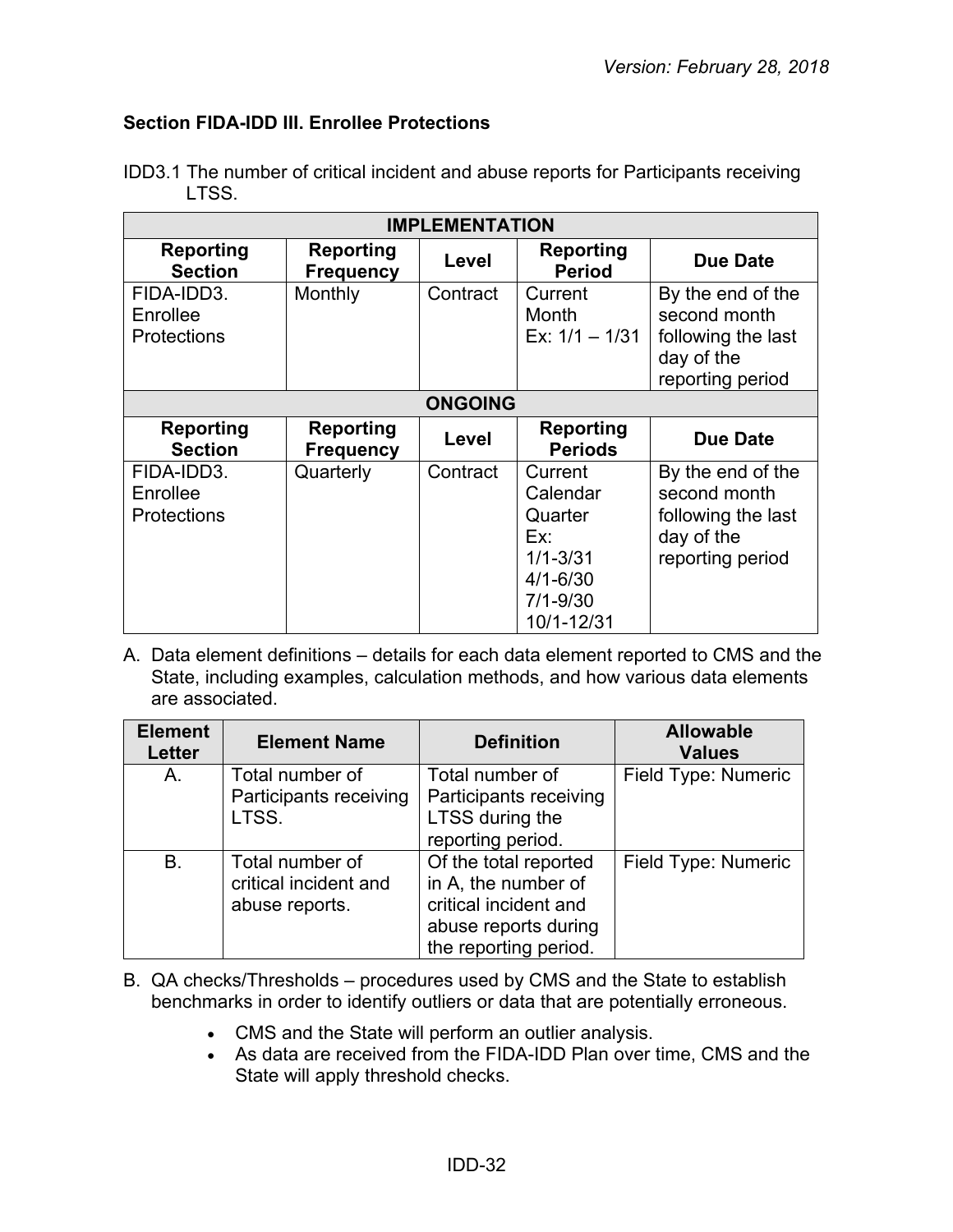- C. Edits and Validation checks validation checks that should be performed by the FIDA-IDD Plan prior to data submission.
	- All data elements should be positive values.
- D. Analysis how CMS and the State will evaluate reported data, as well as how other data sources may be monitored.
	- CMS and the State will evaluate the number of critical incident and abuse reports per 1,000 Participants receiving LTSS.
- E. Notes additional clarifications to a reporting section. This section incorporates previously answered frequently asked questions.
	- The FIDA-IDD Plan should include all Participants who meet the criteria outlined in data element A, regardless of whether they are disenrolled as of the end of the reporting period (i.e., include all Participants regardless of whether they are currently enrolled or disenrolled as of the last day of the reporting period).
	- Since all Participants in the FIDA-IDD Plan receive LTSS, data element A should include all Participants enrolled in the FIDA-IDD Plan for any amount of time during the reporting period.
	- For data element B, the FIDA-IDD Plan should include all new critical incident and abuse cases that are reported during the reporting period, regardless if the case status is open or closed as of the last day of the reporting period.
	- Critical incident and abuse reports could be reported by the FIDA-IDD Plan or any provider, and are not limited to only those providers defined as LTSS providers.
	- It is possible for Participants to have more than one critical incident and/or abuse report during the reporting period. All critical incident and abuse reports during the reporting period should be counted.
	- Critical incident refers to any actual or alleged event or situation that creates a significant risk of substantial or serious harm to the physical or mental health, safety or well-being of a Participant including, neglect, financial exploitation, and mandated reporting requirements called for under the three-way contract, and under New York State and Federal requirements for reporting on incidents and residents of Intermediate Care Facilities for Individuals with Intellectual Disabilities (ICF-IID) or Nursing Facilities.
	- Abuse refers to any of the following:
		- 1. Willful use of offensive, abusive, or demeaning language by a caretaker that causes mental anguish;
		- 2. Knowing, reckless, or intentional acts or failures to act which cause injury or death to an individual or which places that individual at risk of injury or death;
		- 3. Rape or sexual assault;
		- 4. Corporal punishment or striking of an individual;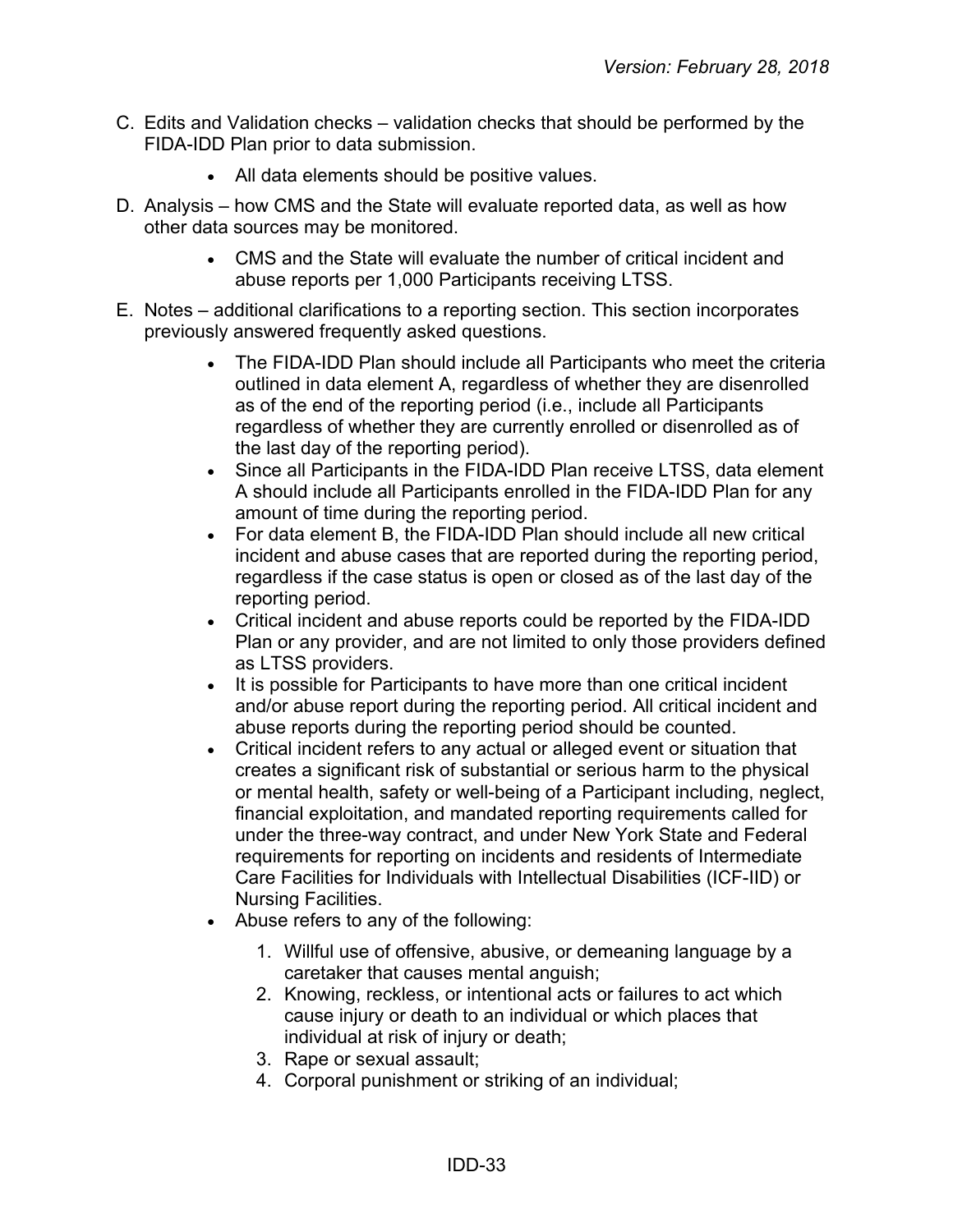- 5. Unauthorized use or the use of excessive force in the placement of bodily restraints on an individual; and
- 6. Use of bodily or chemical restraints on an individual which is not in compliance with Federal or State laws and administrative regulations.
- F. Data Submission how the FIDA-IDD Plan will submit data collected to CMS and the State.
	- The FIDA-IDD Plan will submit data collected for this measure in the above specified format through a secure data transmission site established by CMS. This site can be accessed at the following web address: [https://Financial-Alignment-Initiative.NORC.org](https://financial-alignment-initiative.norc.org/)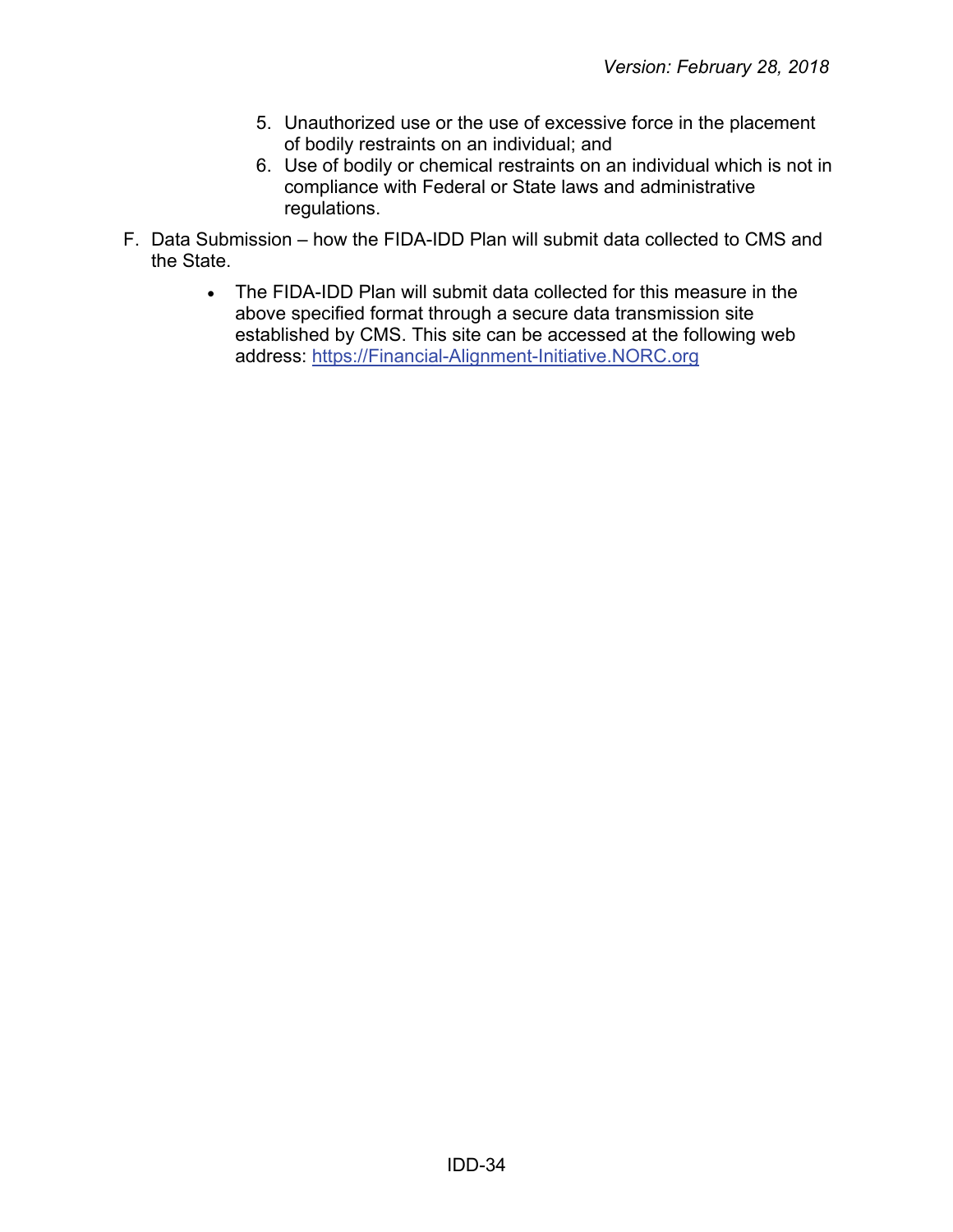#### <span id="page-34-0"></span>**Section FIDA-IDD IV. Utilization**

| IDD4.1 Participants self-directing their services through employer authority or budget |  |  |
|----------------------------------------------------------------------------------------|--|--|
| authority.                                                                             |  |  |

| <b>CONTINUOUS REPORTING</b>        |          |          |                      |                                                                                        |  |
|------------------------------------|----------|----------|----------------------|----------------------------------------------------------------------------------------|--|
| <b>Reporting</b><br><b>Section</b> | Due Date |          |                      |                                                                                        |  |
| FIDA-IDD4.<br><b>Utilization</b>   | Annually | Contract | <b>Calendar Year</b> | By the end of the<br>second month<br>following the last day<br>of the reporting period |  |

| <b>Element</b><br><b>Letter</b> | <b>Element Name</b>                                                                                                                | <b>Definition</b>                                                                                                                                                                              | <b>Allowable</b><br><b>Values</b>              |
|---------------------------------|------------------------------------------------------------------------------------------------------------------------------------|------------------------------------------------------------------------------------------------------------------------------------------------------------------------------------------------|------------------------------------------------|
| A.                              | Total number of<br>Participants enrolled in<br>the FIDA-IDD Plan.                                                                  | Total number of<br>Participants continuously<br>enrolled in the FIDA-IDD<br>Plan during the reporting<br>period.                                                                               | Field Type: Numeric                            |
| B.                              | Total number of<br>Participants who were<br>self-directing their<br>services through<br>employer authority or<br>budget authority. | Of the total reported in<br>A, the number of<br>Participants who were<br>self-directing their<br>services through<br>employer authority or<br>budget authority during<br>the reporting period. | Field Type: Numeric<br>Note: Is a subset of A. |

- B. QA checks/Thresholds procedures used by CMS and the State to establish benchmarks in order to identify outliers or data that are potentially erroneous.
	- CMS and the State will perform an outlier analysis.
	- As data are received from the FIDA-IDD Plan over time, CMS and the State will apply threshold checks.
- C. Edits and Validation checks validation checks that should be performed by the FIDA-IDD Plan prior to data submission.
	- Confirm those data elements above as subsets of other elements.
	- The FIDA-IDD Plan should validate that data element B is less than or equal to data element A.
	- All data elements should be positive values.
- D. Analysis how CMS and the State will evaluate reported data, as well as how other data sources may be monitored.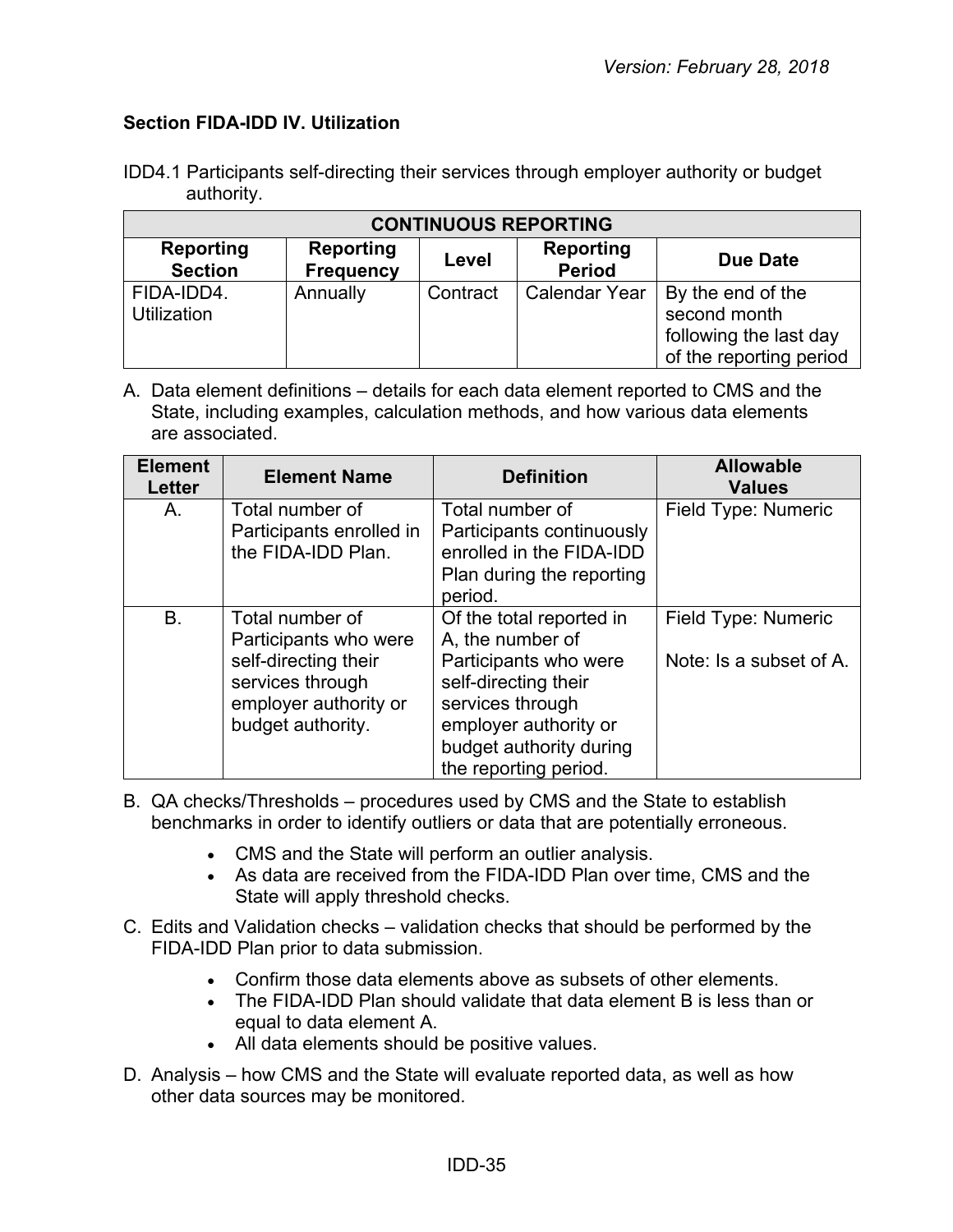- CMS and the State will evaluate the percentage of Participants continuously enrolled in the FIDA-IDD Plan who were self-directing their services through employer authority or budget authority during the reporting period.
- E. Notes additional clarifications to a reporting section. This section incorporates previously answered frequently asked questions.
	- The FIDA-IDD Plan should include all Participants who meet the criteria outlined in data element A, regardless if they are disenrolled as of the end of the reporting period (i.e., include all Participants regardless if they are currently enrolled or disenrolled as of the last day of the reporting period).
	- Continuous enrollment is defined as no more than one gap in enrollment of up to 45 days during the reporting period (i.e., January through December). To determine continuous enrollment for a Participant for whom enrollment is verified monthly, the Participant may not have more than a 1-month gap in coverage (i.e., a Participant whose coverage lapses for 2 months [60 days] is not considered continuously enrolled).
	- Self-direction is defined as the ability for a Participant and his/her Representative to direct his/her own services through the Self-Direction in the Section 1915(c) OPWDD Comprehensive Waiver or the consumer-directed personal assistance option.
- F. Data Submission how the FIDA-IDD Plan will submit data collected to CMS and the State.
	- The FIDA-IDD Plan will submit data collected for this measure in the above specified format through a secure data collection site established by CMS. This site can be accessed at the following web address: [https://Financial-Alignment-Initiative.NORC.org](https://financial-alignment-initiative.norc.org/)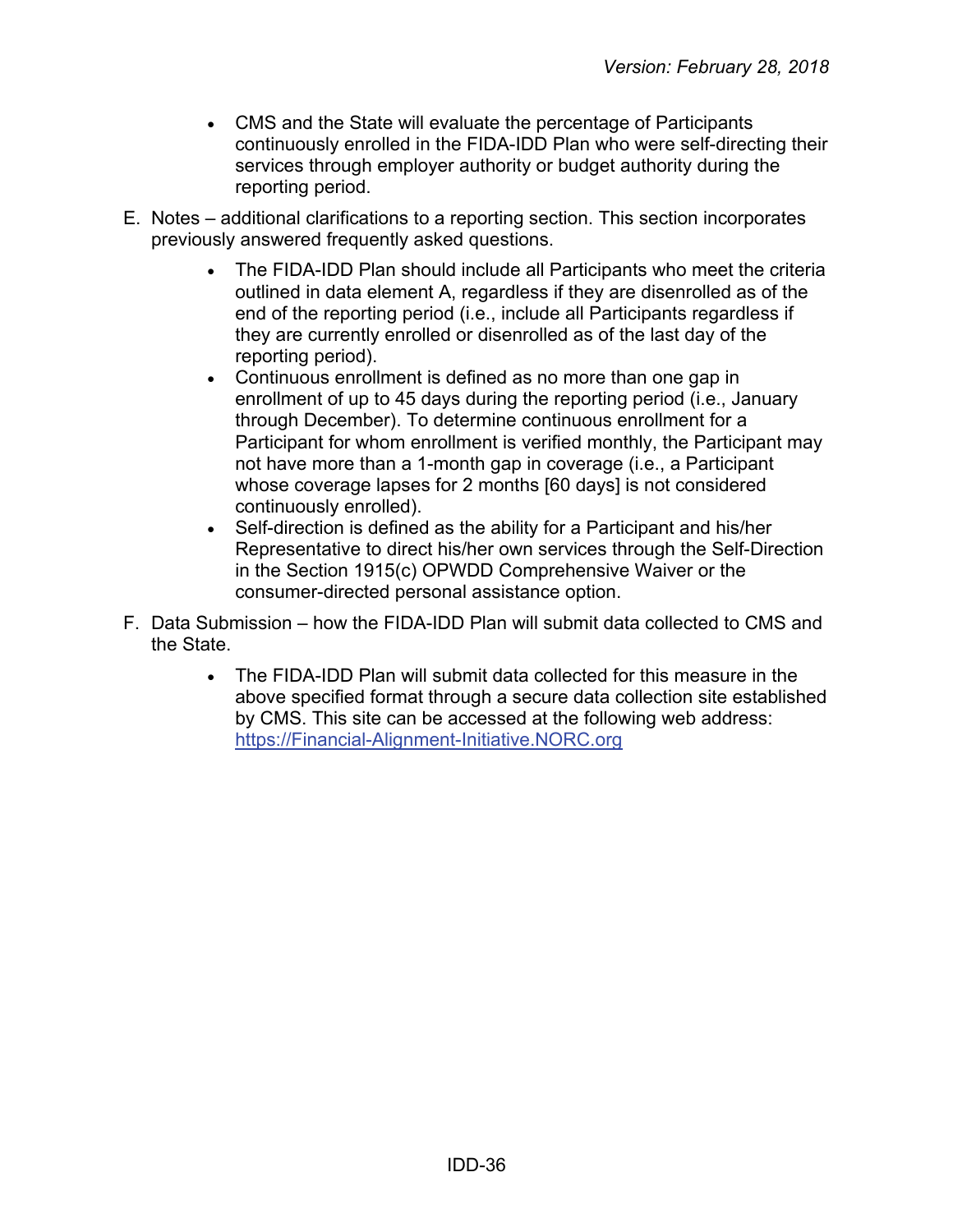IDD4.2 Participants who received an eye exam in the last year. $\mathbb{I}$ 

Please note: No FIDA-IDD Plan reporting is required for this measure; however, the FIDA-IDD Plan must assist NYSDOH with data collection and analysis as needed. NYSDOH will collect data for this measure through the Coordinated Assessment System (CAS).

| <b>CONTINUOUS REPORTING</b>                                                                                                   |          |          |                      |     |  |
|-------------------------------------------------------------------------------------------------------------------------------|----------|----------|----------------------|-----|--|
| <b>Reporting</b><br><b>Reporting</b><br>Reporting<br><b>Due Date</b><br>Level<br><b>Section</b><br><b>Period</b><br>Frequency |          |          |                      |     |  |
| FIDA-IDD4.<br>Utilization                                                                                                     | Annually | Contract | <b>Calendar Year</b> | N/A |  |

- A. QA Checks/Thresholds procedures used by CMS and the State to establish benchmarks in order to identify outliers or data that are potentially erroneous.
	- Guidance will be forthcoming on the established benchmark for this measure.
- B. Analysis how CMS and the State will evaluate reported data, as well as how other data sources may be monitored.
	- CMS and the state will evaluate the percent of Participants continuously enrolled in the FIDA-IDD Plan for at least six months during the reporting period who received an eye exam in the last year.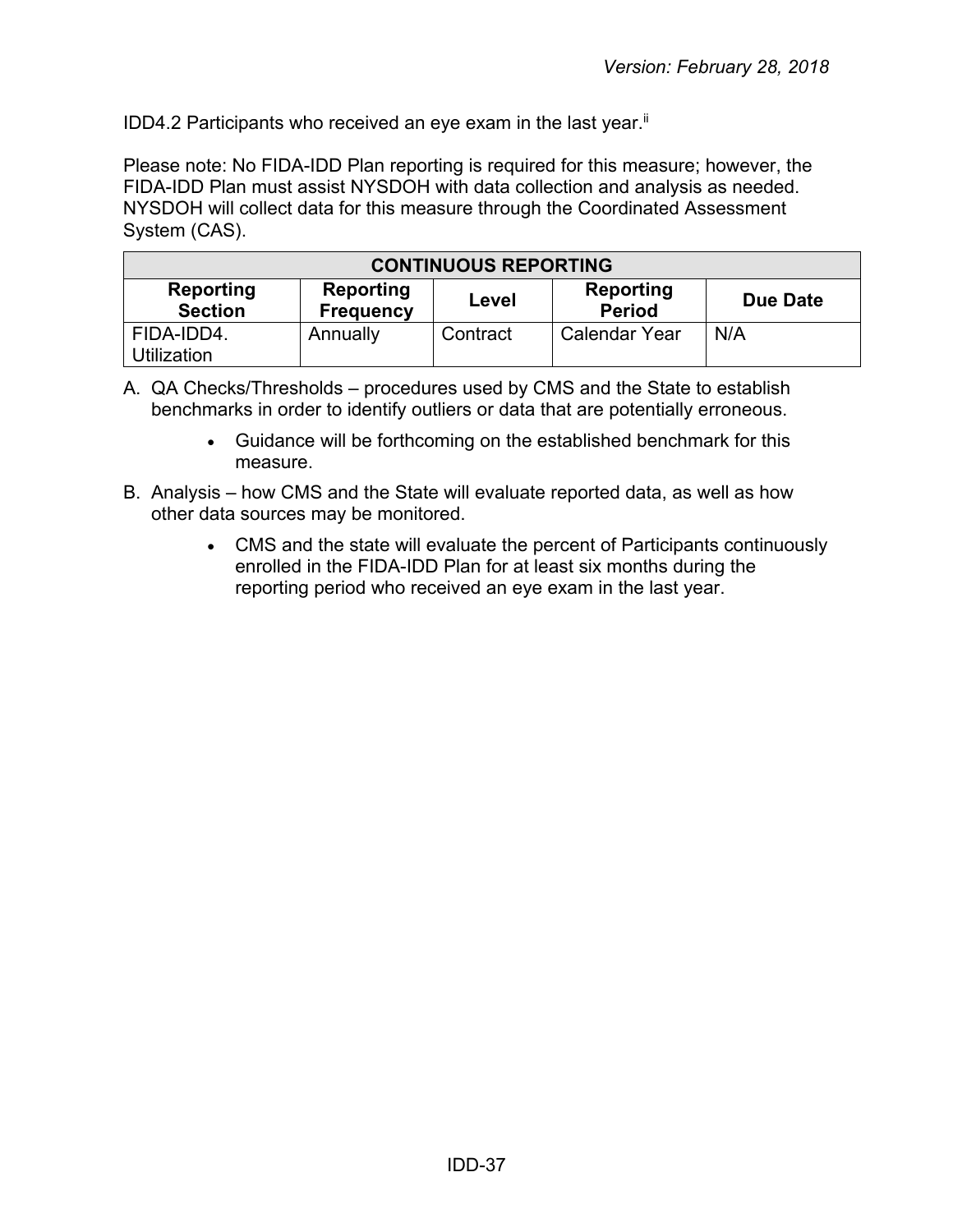# <span id="page-37-0"></span>**Section FIDA-IDD V. Participant-Level File**

The New York Office of Quality and Patient Safety (OQPS) will be evaluating measures using the Medicaid Encounter Data System (MEDS), the OPWDD Approved Assessment Tool (OAA) and Participant-level data. The State will conduct ongoing research on Participants' personal experiences in FIDA-IDD and on potential relationship of these experiences with Participants' health outcomes.

The following table provides instructions on the submission of Participant-level data on a subset of measures the FIDA-IDD Plan is reporting at the plan-level and a number of IDT-related performance measures. This table does not provide any additional measures; it only provides guidance on the subset of measures for which CMS/NYSDOH require Participant-level data. Please see the source of each measure for the technical specifications for each. In particular:

- Columns 17-48 provide instructions on reporting Participant level data on HEDIS measures.
- Columns 49-56 provide instructions on some of the NY FIDA-IDD-Specific measures defined elsewhere within this appendix.
- Columns 57-64 refer to MMP Specific Core Measures available at: [https://www.cms.gov/Medicare-Medicaid-Coordination/Medicare-and-](https://www.cms.gov/Medicare-Medicaid-Coordination/Medicare-and-Medicaid-Coordination/Medicare-Medicaid-Coordination-Office/FinancialAlignmentInitiative/InformationandGuidanceforPlans.html)[Medicaid-Coordination/Medicare-Medicaid-Coordination-](https://www.cms.gov/Medicare-Medicaid-Coordination/Medicare-and-Medicaid-Coordination/Medicare-Medicaid-Coordination-Office/FinancialAlignmentInitiative/InformationandGuidanceforPlans.html)[Office/FinancialAlignmentInitiative/InformationandGuidanceforPlans.html](https://www.cms.gov/Medicare-Medicaid-Coordination/Medicare-and-Medicaid-Coordination/Medicare-Medicaid-Coordination-Office/FinancialAlignmentInitiative/InformationandGuidanceforPlans.html)
- Columns 65-360 provide instructions on reporting Participant level data on IDT activities. As noted for each element, some of the IDT requirements are specified within this appendix while others are specified within the final IDT policy. CMS and NYSDOH may establish thresholds and conduct outlier analysis based on this data.

Questions from the FIDA-IDD Plan regarding these measures or the data submission process should be directed to NYSDOH and OPWDD.

| <b>CONTINUOUS REPORTING</b>                        |                                      |          |                                   |                                                                                          |  |
|----------------------------------------------------|--------------------------------------|----------|-----------------------------------|------------------------------------------------------------------------------------------|--|
| <b>Reporting</b><br><b>Section</b>                 | <b>Reporting</b><br><b>Frequency</b> | Level    | <b>Reporting</b><br><b>Period</b> | Due Date                                                                                 |  |
| FIDA-IDD5.<br>Participant-Level<br><b>Measures</b> | Annually                             | Contract | Calendar<br>Year                  | By the end of the<br>sixth month<br>following the last<br>day of the reporting<br>period |  |

IDD5.1 Participant-Level File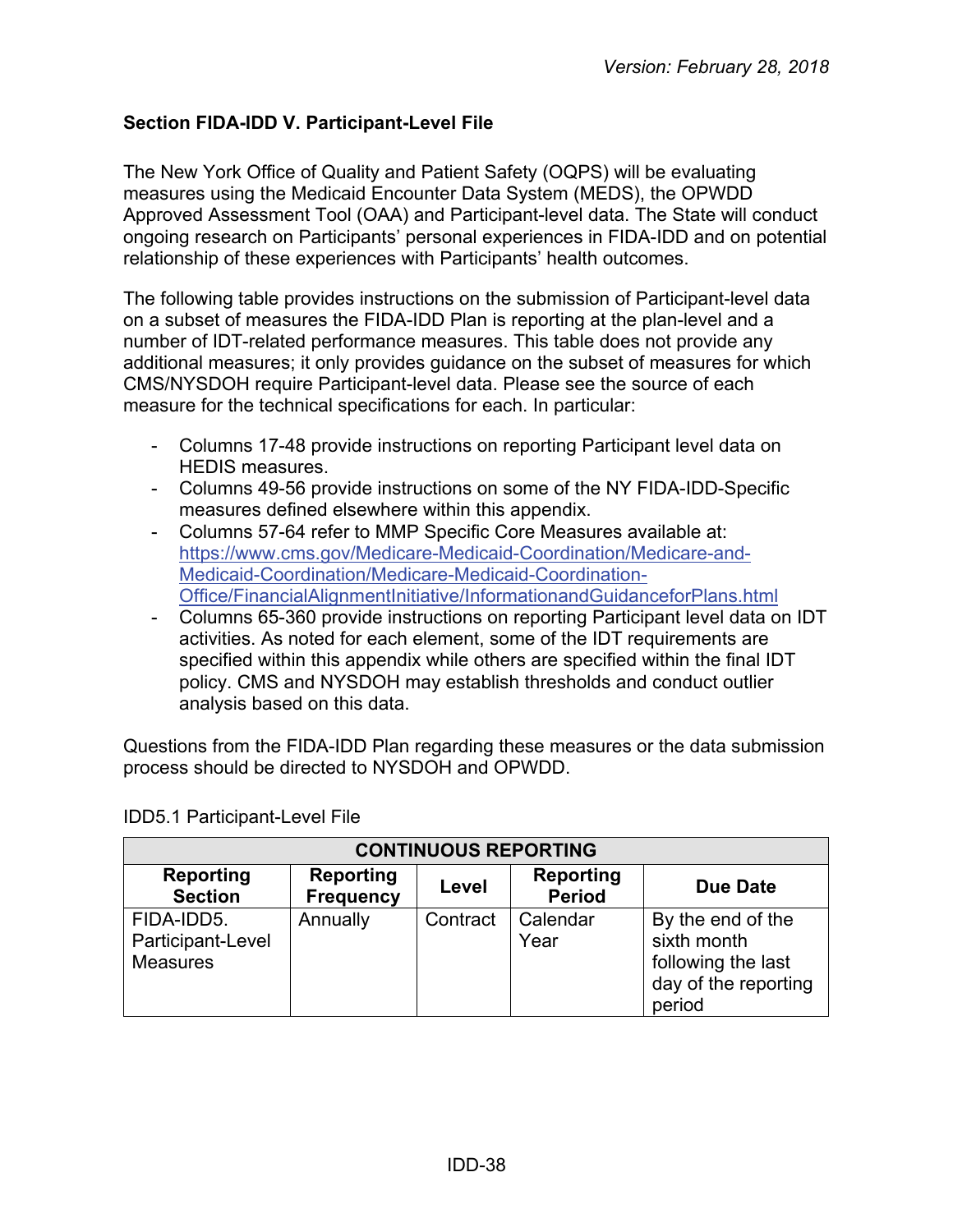A. File Format definitions – details for each data element reported to CMS and the State.

| Column<br><b>Placement</b> | <b>Name</b>                                                                                                                               | <b>Direction</b>                                                                                                                                                                                                                                                                                                                  | <b>Allowed</b><br><b>Values</b>      |
|----------------------------|-------------------------------------------------------------------------------------------------------------------------------------------|-----------------------------------------------------------------------------------------------------------------------------------------------------------------------------------------------------------------------------------------------------------------------------------------------------------------------------------|--------------------------------------|
|                            | <b>Instructions for Participant Identification</b>                                                                                        |                                                                                                                                                                                                                                                                                                                                   |                                      |
| Column 1-8                 | <b>MMIS ID</b>                                                                                                                            | Enter the Plan's numeric eight-digit<br>ID.                                                                                                                                                                                                                                                                                       | ########                             |
| Column 9-16                | <b>Medicaid CIN</b>                                                                                                                       | A Participant's client identification<br>number. The field should be<br>continuous without any spaces or<br>hyphens. The field is alpha- numeric<br>and should be treated as a text field.<br>The CIN entered in this field should<br>be for the CIN for the measurement<br>period. For example, CINs for 2015<br>should be used. | Dual eligible<br>individuals<br>only |
|                            | <b>Instructions for Participant-level data on HEDIS Measures</b>                                                                          |                                                                                                                                                                                                                                                                                                                                   |                                      |
| Column 17                  | Denominator for<br>Antidepressant<br>Medication<br>Management (AMM)                                                                       | Enter a '1' if the Participant is in the<br>denominator of the Antidepressant<br>Medication Management measures,<br>'0' if the Participant is not in the<br>denominator.                                                                                                                                                          | $1 = Yes$<br>$0 = No$                |
| Column 18                  | Numerator for<br>Antidepressant<br>Medication<br>Management-<br><b>Effective Acute Phase</b><br>Treatment (AMM)                           | Enter a '1' if the Participant is in the<br>numerator of the Antidepressant<br><b>Medication Management - Effective</b><br>Acute Phase Treatment measure, '0'<br>if the Participant is not in the<br>numerator or the information is<br>missing.                                                                                  | $1 = Yes$<br>$0 = No$                |
| Column 19                  | Numerator for<br>Antidepressant<br>Medication<br>Management-Effective<br><b>Continuation Phase</b><br>Treatment (AMM)                     | Enter a '1' if the Participant is in the<br>numerator of the Antidepressant<br>Medication Management - Effective<br><b>Continuation Phase Treatment</b><br>measure, '0' if the Participant is not in<br>the numerator or the information is<br>missing.                                                                           | $1 = Yes$<br>$0 = No$                |
| Column 20                  | Denominator for<br>Initiation and<br><b>Engagement of Alcohol</b><br>and Other Drug<br><b>Dependence Treatment</b><br>$(IET)$ : 18+ years | Enter: '1' if the Participant is in the<br>denominator of the Initiation and<br>Engagement of AOD Treatment, 18+<br>years measure '0' if the Participant is<br>not in the denominator of this<br>measure                                                                                                                          | $1 = Yes$<br>$0 = No$                |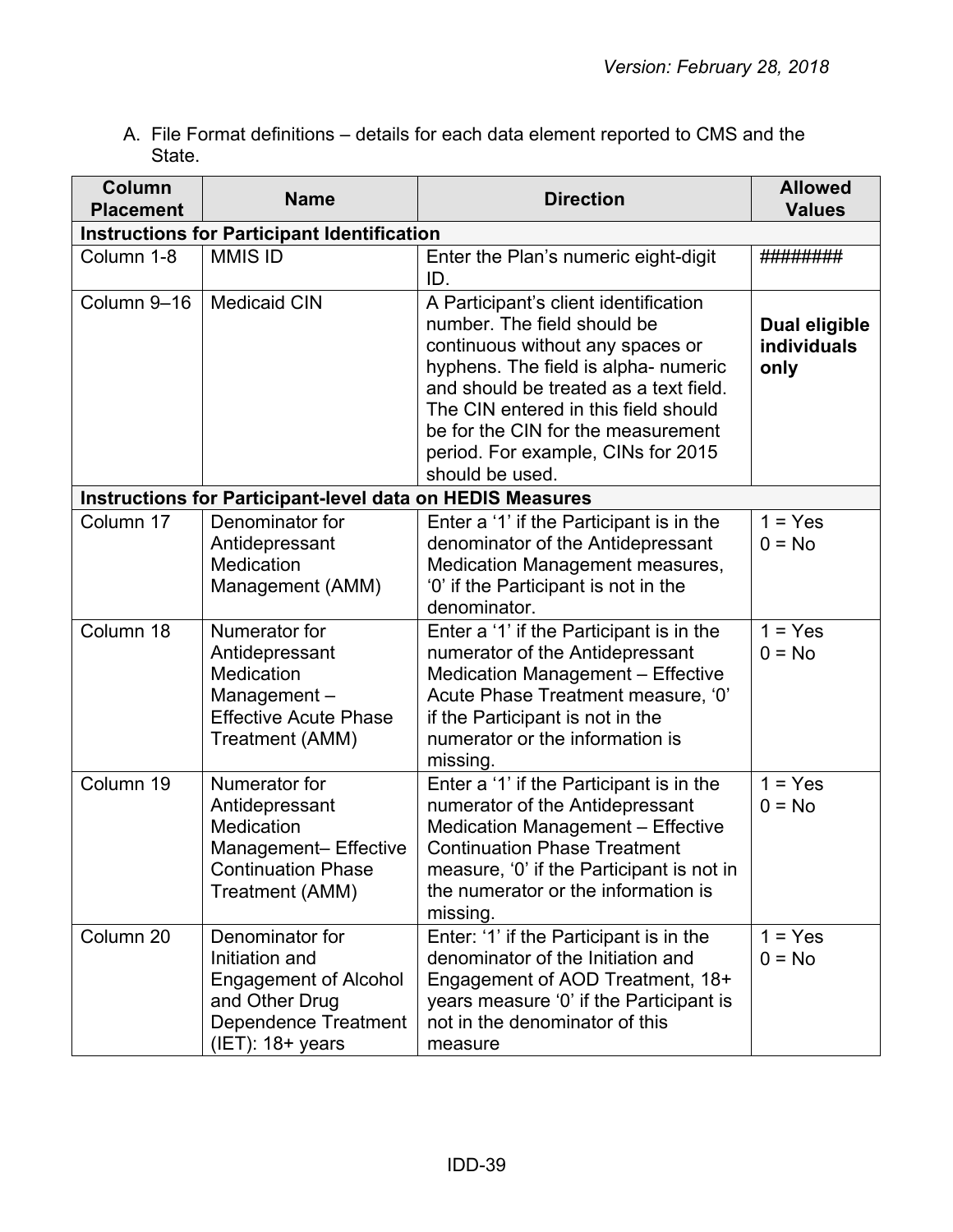| <b>Column</b><br><b>Placement</b> | <b>Name</b>                                                                                                                                                         | <b>Direction</b>                                                                                                                                                                                                                                     | <b>Allowed</b><br><b>Values</b> |
|-----------------------------------|---------------------------------------------------------------------------------------------------------------------------------------------------------------------|------------------------------------------------------------------------------------------------------------------------------------------------------------------------------------------------------------------------------------------------------|---------------------------------|
| Column 21                         | Numerator for Initiation<br>and Engagement of<br>Alcohol and Other Drug<br><b>Dependence Treatment</b><br>(IET): Initiation of AOD<br>Treatment-18+ years           | Enter: '1' if the Participant is in the<br>numerator of the Initiation and<br>Engagement of AOD Treatment-<br>Initiation of AOD Treatment, 18+<br>years measure '0' if the Participant is<br>not in the numerator or the<br>information is missing.  | $1 = Yes$<br>$0 = No$           |
| Column 22                         | Numerator for Initiation<br>and Engagement of<br>Alcohol and Other Drug<br><b>Dependence Treatment</b><br>(IET): <i>Engagement</i> of<br>AOD Treatment-18+<br>years | Enter: '1' if the Participant is in the<br>numerator of the Initiation and<br>Engagement of AOD Treatment-<br>Engagement of AOD Treatment, 18+<br>years measure '0' if the Participant is<br>not in the numerator or the<br>information is missing.  | $1 = Yes$<br>$0 = No$           |
| Column 23-<br>24                  | Denominator for<br>Follow-Up After<br>Hospitalization for<br>Mental Illness (FUH)                                                                                   | Enter the number of times the<br>Participant appears in the<br>denominator of the Follow-Up After<br>Hospitalization for Mental Illness; '0' if<br>the Participant is not in the<br>denominator.                                                     | 00-98                           |
| Column 25-<br>26                  | Numerator 1 for Follow-<br>Up After Hospitalization<br>for Mental Illness, 7<br>days after discharge<br>(FUH)                                                       | Enter the number of times the<br>Participant appears in numerator 1 of<br>the Follow-Up After Hospitalization for<br>Mental Illness, 7 days after discharge.<br>'0' if the Participant is not in the<br>numerator or the information is<br>missing.  | 00-98                           |
| Column 27-<br>28                  | Numerator 2 for Follow-<br>Up After Hospitalization<br>for Mental Illness, 30<br>days after discharge<br>(FUH)                                                      | Enter the number of times the<br>Participant appears in numerator 2 of<br>the Follow-Up After Hospitalization for<br>Mental Illness, 30 days after<br>discharge. '0' if the Participant is not<br>in the numerator or the information is<br>missing. | 00-98                           |
| Column 29-<br>30                  | Denominator for<br>Medication<br><b>Reconciliation After</b><br>Discharge from<br><b>Inpatient Facility (MRP)</b>                                                   | Enter the number of times the<br>Participant appears in the<br>denominator of the Medication<br>Reconciliation After Discharge from<br><b>Inpatient Facility</b>                                                                                     | 00-98                           |
| Column 31-<br>32                  | Numerator for<br>Medication<br><b>Reconciliation After</b><br>Discharge from<br><b>Inpatient Facility (MRP)</b>                                                     | Enter the number of times the<br>Participant appears in numerator of<br>the Medication Reconciliation After<br>Discharge from Inpatient Facility                                                                                                     | 00-98                           |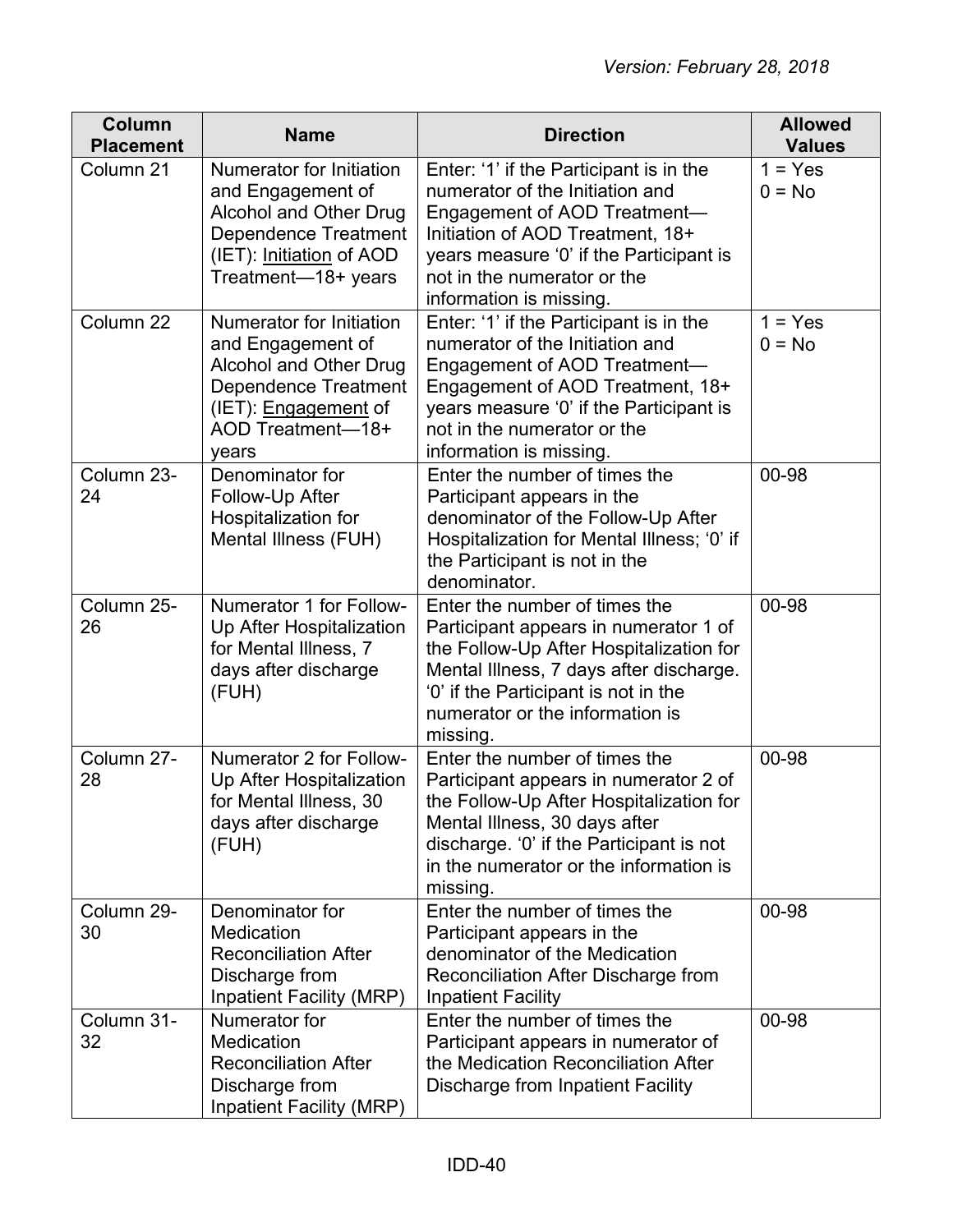| Column<br><b>Placement</b> | <b>Name</b>                                                                             | <b>Direction</b>                                                                                                                                                                                                  | <b>Allowed</b><br><b>Values</b> |
|----------------------------|-----------------------------------------------------------------------------------------|-------------------------------------------------------------------------------------------------------------------------------------------------------------------------------------------------------------------|---------------------------------|
| Column 33                  | Denominator for the<br><b>Care for Older Adults</b><br>(COA)                            | Enter a '1' if the Participant is in the<br>denominator of the Care for Older<br>Adults measure, '0' if the Participant is<br>not in the denominator.                                                             | $1 = Yes$<br>$0 = No$           |
| Column 34                  | Numerator for Care for<br>Older Adults-<br><b>Medication Review</b><br>(COA)            | Enter a '1' if the Participant is in the<br>numerator of the Care for Older<br><b>Adults Medication Review measure,</b><br>'0' if the Participant is not in the<br>numerator or the information is<br>missing.    | $1 = Yes$<br>$0 = No$           |
| Column 35                  | Numerator for Care for<br>Older Adults-<br><b>Functional Status</b><br>Assessment (COA) | Enter a '1' if the Participant is in the<br>numerator of the Care for Older<br><b>Adults Functional Status Assessment,</b><br>'0' if the Participant is not in the<br>numerator or the information is<br>missing. | $1 = Yes$<br>$0 = No$           |
| Column 36                  | Numerator for Care for<br>Older Adults - Pain<br>Screening (COA)                        | Enter a '1' if the Participant is in the<br>numerator of the Care for Older<br>Adults Pain Screening, '0' if the<br>Participant is not in the numerator or<br>the information is missing.                         | $1 = Yes$<br>$0 = No$           |
| Column 37                  | Denominator for<br>Comprehensive<br>Diabetes Care (CDC)                                 | Enter a '1' if the Participant is in the<br>denominator of the CDC measures,<br>'0' if the Participant is not in the<br>denominator.                                                                              | $1 = Yes$<br>$0 = No$           |
| Column 38                  | Numerator for CDC -<br>Eye Exam                                                         | Enter a '1' if the Participant is in the<br>numerator of the CDC Eye Exam<br>measure, '0' if the Participant is not in<br>the numerator or the information is<br>missing.                                         | $1 = Yes$<br>$0 = No$           |
| Column 39                  | Numerator for CDC -<br><b>Nephropathy Monitor</b>                                       | Enter a '1' if the Participant is in the<br>numerator of the CDC Nephropathy<br>Monitor measure, '0' if the Participant<br>is not in the numerator or the<br>information is missing.                              | $1 = Yes$<br>$0 = No$           |
| Column 40                  | Numerator for CDC -<br>HbA1c Control (<8.0%)                                            | Enter a '1' if the Participant is in the<br>numerator of the CDC HbA1c Control<br>(<8.0%) measure, '0' if the Participant<br>is not in the numerator or the<br>information is missing.                            | $1 = Yes$<br>$0 = No$           |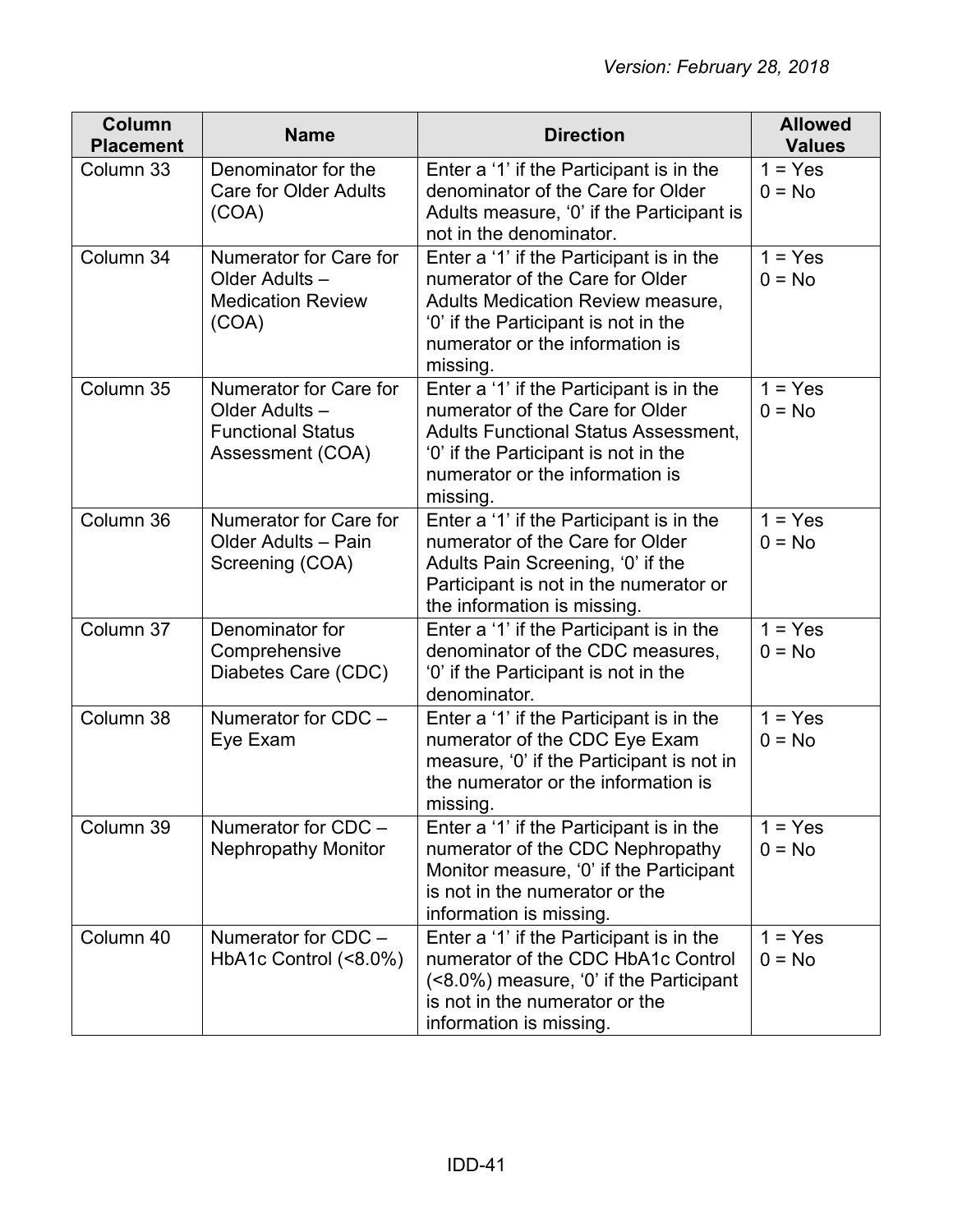| Column<br><b>Placement</b> | <b>Name</b>                                                                                   | <b>Direction</b>                                                                                                                                                                             | <b>Allowed</b><br><b>Values</b> |
|----------------------------|-----------------------------------------------------------------------------------------------|----------------------------------------------------------------------------------------------------------------------------------------------------------------------------------------------|---------------------------------|
| Column 41                  | Denominator for<br><b>Disease Modifying Anti-</b><br><b>Rheumatic Drug</b><br>Therapy (DMARD) | Enter a '1' if the Participant is in the<br>denominator of the DMARD measure,<br>'0' if the Participant is not in the<br>denominator.                                                        | $1 = Yes$<br>$0 = No$           |
| Column 42                  | <b>Numerator for Disease</b><br>Modifying Anti-<br><b>Rheumatic Drug</b><br>Therapy (DMARD)   | Enter a '1' if the Participant is in the<br>numerator of the DMARD measure,<br>'0' if the Participant is not in the<br>numerator or the information is<br>missing.                           | $1 = Yes$<br>$0 = No$           |
| Column 43                  | Denominator for<br><b>Controlling High Blood</b><br>Pressure (CBP)                            | Enter a '1' if the Participant is in the<br>denominator of the Controlling High<br>Blood Pressure measure, '0' if the<br>Participant is not in the denominator.                              | $1 = Yes$<br>$0 = No$           |
| Column 44                  | Numerator for<br><b>Controlling High Blood</b><br>Pressure (CBP)                              | Enter a '1' if the Participant is in the<br>numerator of the Controlling High<br>Blood Pressure measure, '0' if the<br>Participant is not in the numerator or<br>the information is missing. | $1 = Yes$<br>$0 = No$           |
| Column 45                  | <b>Denominator for Breast</b><br><b>Cancer Screening</b><br>(BCS)                             | Enter a '1' if the Participant is in the<br>denominator of the Breast Cancer<br>Screening measure, '0' if the<br>Participant is not in the denominator.                                      | $1 = Yes$<br>$0 = No$           |
| Column 46                  | <b>Numerator for Breast</b><br><b>Cancer Screening</b><br>(BCS)                               | Enter a '1' if the Participant is in the<br>numerator of the Breast Cancer<br>Screening measure, '0' if the<br>participant is not in the numerator or<br>the information is missing.         | $1 = Yes$<br>$0 = No$           |
| Column 47                  | Denominator for<br><b>Colorectal Cancer</b><br>Screening (COL)                                | Enter a '1' if the Participant is in the<br>denominator of the Colorectal Cancer<br>Screening measure, '0' if the<br>Participant is not in the denominator.                                  | $1 = Yes$<br>$0 = No$           |
| Column 48                  | Numerator for<br><b>Colorectal Cancer</b><br>Screening (COL)                                  | Enter a '1' if the Participant is in the<br>numerator of the Colorectal Cancer<br>Screening measure, '0' if the<br>Participant is not in the numerator of<br>this measure.                   | $1 = Yes$<br>$0 = No$           |
|                            |                                                                                               | <b>Instructions for Participant Level Data on NY FIDA-IDD-Specific Measures</b>                                                                                                              |                                 |
| Column 49                  | Denominator for IDD2.1<br>Long Term Care<br><b>Overall Balance</b>                            | Enter a '1' if the Participant is in the<br>denominator of IDD2.1 Long Term<br>Care Overall Balance measure, '0' if<br>the Participant is not in the<br>denominator.                         | $1 = Yes$<br>$0 = No$           |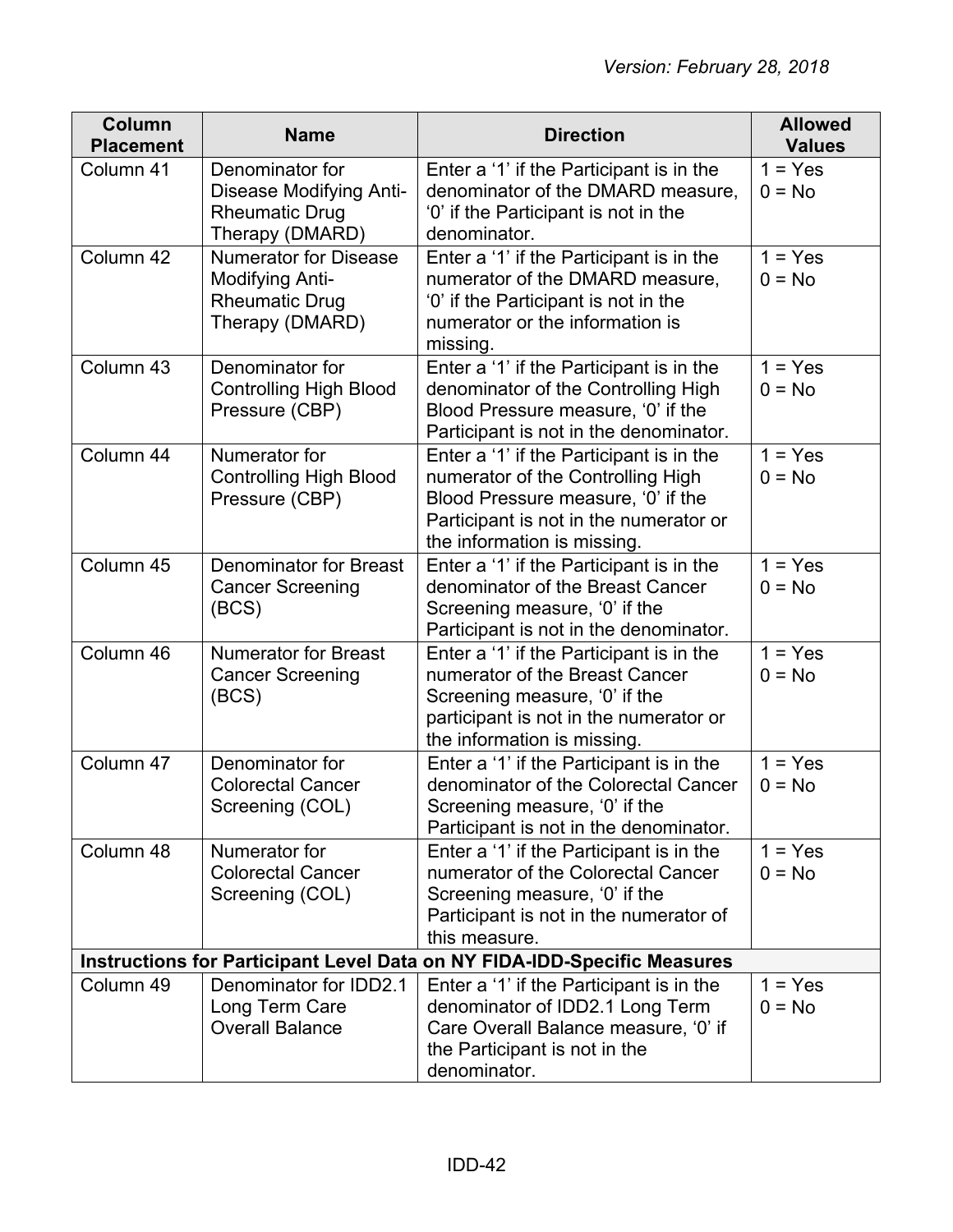| <b>Column</b><br><b>Placement</b> | <b>Name</b>                                                                                                                      | <b>Direction</b>                                                                                                                                                                                                                                         | <b>Allowed</b><br><b>Values</b> |
|-----------------------------------|----------------------------------------------------------------------------------------------------------------------------------|----------------------------------------------------------------------------------------------------------------------------------------------------------------------------------------------------------------------------------------------------------|---------------------------------|
| Column 50                         | Numerator for IDD2.1<br>Long Term Care<br><b>Overall Balance</b>                                                                 | Enter a '1' if the Participant is in the<br>numerator of IDD2.1 Long Term Care<br>Overall Balance measure, '0' if the<br>Participant is not in the numerator or<br>the information is missing.                                                           | $1 = Yes$<br>$0 = No$           |
| Column 51                         | Denominator for IDD4.1<br>Participants self-<br>directing their services<br>through employer<br>authority or budget<br>authority | Enter a '1' if the Participant is in the<br>denominator of the IDD4.1<br>Participants self-directing their<br>services through employer authority<br>or budget authority, '0' if the<br>Participant is not in the denominator.                           | $1 = Yes$<br>$0 = No$           |
| Column 52                         | Numerator for IDD4.1<br>Participants self-<br>directing their services<br>through employer<br>authority or budget<br>authority.  | Enter a '1' if the Participant is in the<br>numerator of IDD4.1 Participants self-<br>directing their services through<br>employer authority or budget<br>authority, '0' if the Participant is not in<br>the numerator or the information is<br>missing. | $1 = Yes$<br>$0 = No$           |
| Column 53                         | Denominator for IDD2.2<br>Community<br>Reintegration                                                                             | Enter a '1' if the Participant is in the<br>denominator of the IDD2.2<br><b>Community Reintegration measure</b><br>above, '0' if the Participant is not in<br>the denominator.                                                                           | $1 = Yes$<br>$0 = No$           |
| Column 54                         | Numerator for IDD2.2<br>Community<br>Reintegration                                                                               | Enter a '1' if the Participant is in the<br>numerator of the IDD2.2 Community<br>Reintegration measure above, '0' if<br>the Participant is not in the numerator<br>or the information is missing.                                                        | $1 = Yes$<br>$0 = No$           |
| Column 55                         | Denominator for IDD2.3<br><b>ICF-IID Diversion</b>                                                                               | Enter a '1' if the Participant is in the<br>denominator of the IDD2.3 ICF-IID<br>Diversion measure above, '0' if the<br>Participant is not in the denominator.                                                                                           | $1 = Yes$<br>$0 = No$           |
| Column 56                         | Numerator for IDD2.3<br><b>ICF-IID Diversion</b>                                                                                 | Enter a '1' if the Participant is in the<br>numerator of the IDD2.3 ICF-IID<br>Diversion measure above, '0' if the<br>Participant is not in the denominator.                                                                                             | $1 = Yes$<br>$0 = No$           |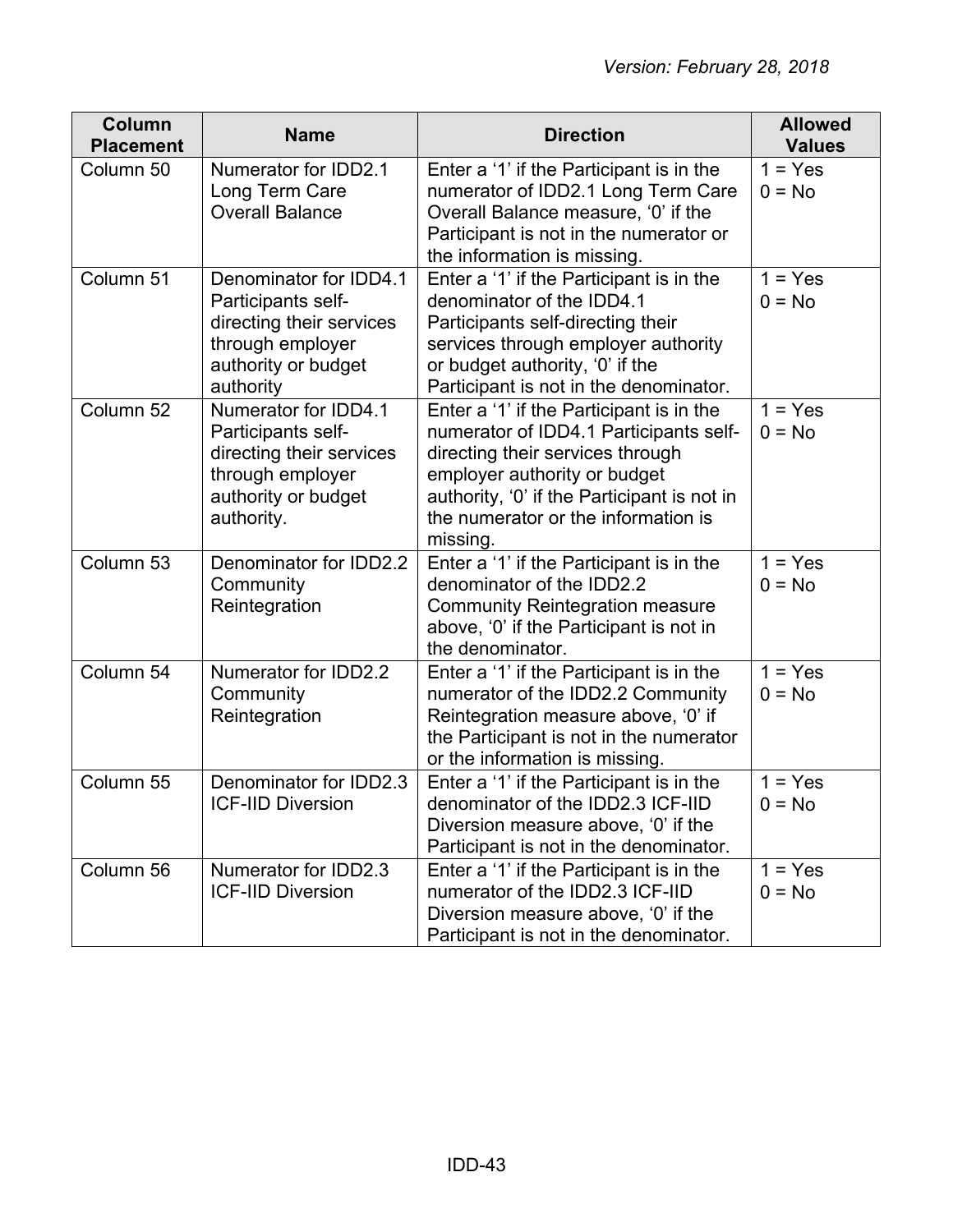| <b>Column</b><br><b>Placement</b> | <b>Name</b>                                                                                                                          | <b>Direction</b>                                                                                                                                                                                                                                                                                                                                 | <b>Allowed</b><br><b>Values</b> |  |  |
|-----------------------------------|--------------------------------------------------------------------------------------------------------------------------------------|--------------------------------------------------------------------------------------------------------------------------------------------------------------------------------------------------------------------------------------------------------------------------------------------------------------------------------------------------|---------------------------------|--|--|
|                                   | Instructions for Participant Level Data on MMP Specific Core Reporting Requirements                                                  |                                                                                                                                                                                                                                                                                                                                                  |                                 |  |  |
| Column 57                         | Denominator for<br>Screening for MMP<br>Core Measure 6.1<br><b>Clinical Depression and</b><br>Follow-up Care                         | Enter a '1' if the Participant is in the<br>denominator of the MMP Core<br>Measure 6.1 Screening for Clinical<br>Depression and Follow-up care, '0' if<br>the Participant is not in the<br>denominator. Because this measure<br>is retired, fill with '0".                                                                                       | $1 = Yes$<br>$0 = No$           |  |  |
| Column 58                         | Numerator for the MMP<br>Core Measure 6.1<br><b>Screening for Clinical</b><br>Depression and Follow-<br>up Care                      | Enter a '1' if the Participant is in<br>numerator 1 of the MMP Core<br>Measure 6.1 Screening for Clinical<br>Depression and Follow-up care, '0' if<br>the Participant is not in the numerator<br>or the information is missing.<br>Because this measure is retired, fill<br>with '0".                                                            | $1 = Yes$<br>$0 = No$           |  |  |
| Column 59                         | Denominator for MMP<br>Core Measure 9.2<br><b>Nursing Facility</b><br><b>Diversion</b>                                               | Enter a '1' if the Participant is in the<br>denominator of the MMP Core<br><b>Measure 9.2 Nursing Facility</b><br>Diversion measure, '0' if the<br>Participant is not in the denominator.                                                                                                                                                        | $1 = Yes$<br>$0 = No$           |  |  |
| Column 60                         | Numerator for MMP<br>Core Measure 9.2<br><b>Nursing Facility</b><br><b>Diversion</b>                                                 | Enter a '1' if the Participant is in the<br>numerator of the MMP Core Measure<br>9.2 Nursing Facility Diversion<br>measure, '0' if the Participant is not in<br>the numerator or the information is<br>missing.                                                                                                                                  | $1 = Yes$<br>$0 = No$           |  |  |
| Column 61-<br>62                  | Denominator for MMP<br>Core Measure 3.1 Care<br><b>Transition Record</b><br><b>Transmitted to Health</b><br><b>Care Professional</b> | Enter the number of times the<br>Participant met the inclusion criteria<br>for Element B of MMP Core Measure<br>3.1 Care Transition Record<br><b>Transmitted to Health Care</b><br>Professional measure, '00' if<br>Participant does not. Because this<br>measure is retired, fill with '0".                                                     | 00-98                           |  |  |
| Column 63-<br>64                  | Numerator for MMP<br>Core Measure 3.1 Care<br><b>Transition Record</b><br><b>Transmitted to Health</b><br><b>Care Professional</b>   | Enter the number of times the<br>Participant met the inclusion criteria<br>for Element C of the MMP Core<br>Measure 3.1 Care Transition Record<br><b>Transmitted to Health Care</b><br>Professional measure, '00' if<br>Participant is not in the numerator or<br>the information is missing. Because<br>this measure is retired, fill with '0". | 00-98                           |  |  |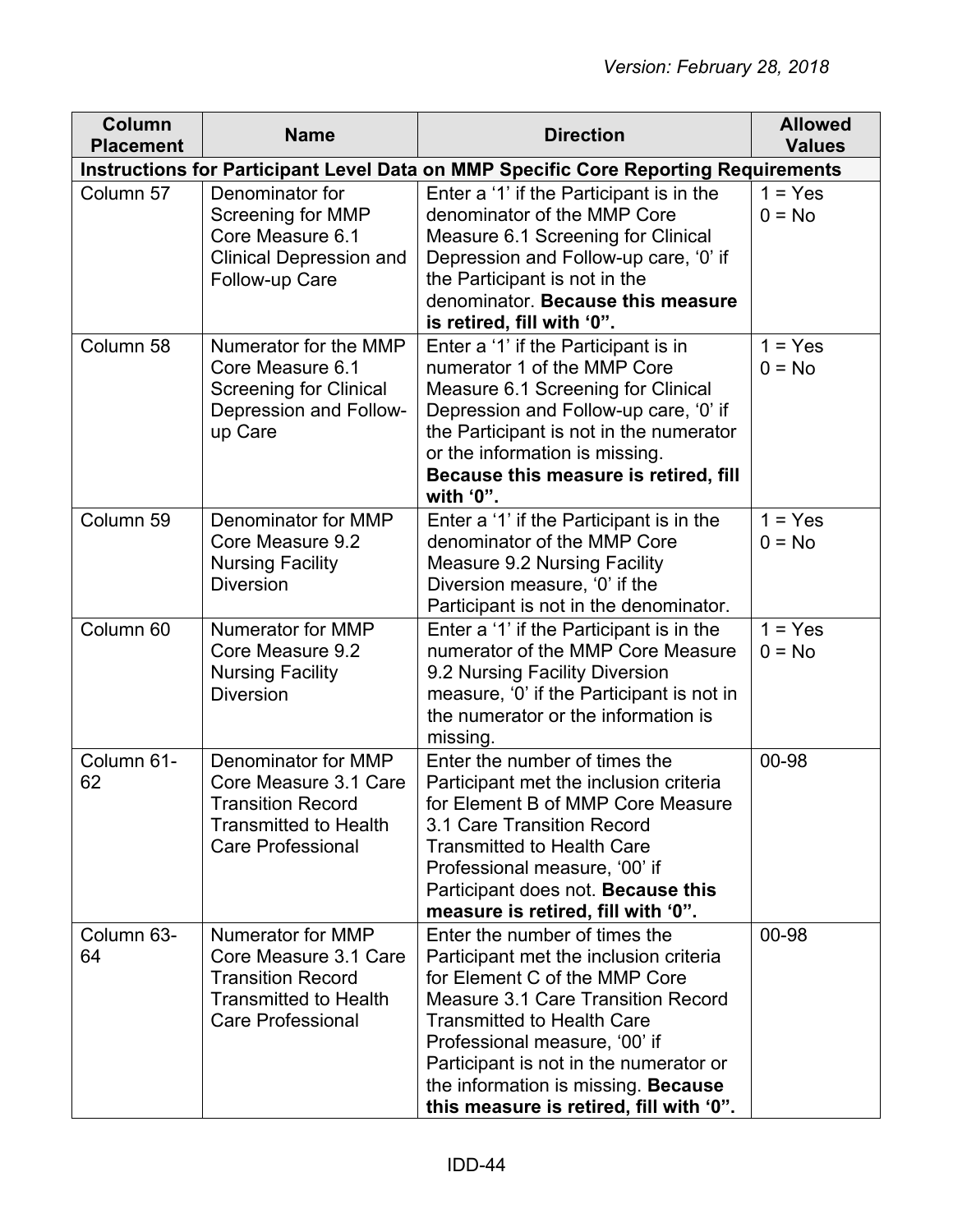| Column<br><b>Placement</b>                                                                                                             | <b>Name</b>                                                                                                                  | <b>Direction</b>                                                                                                                                                                                                                                                                                                                                                           | <b>Allowed</b><br><b>Values</b> |  |
|----------------------------------------------------------------------------------------------------------------------------------------|------------------------------------------------------------------------------------------------------------------------------|----------------------------------------------------------------------------------------------------------------------------------------------------------------------------------------------------------------------------------------------------------------------------------------------------------------------------------------------------------------------------|---------------------------------|--|
| <b>Instructions for Participant Level Data on IDT Requirements</b>                                                                     |                                                                                                                              |                                                                                                                                                                                                                                                                                                                                                                            |                                 |  |
| Column 65                                                                                                                              | Did the Participant<br>refuse to have his/her<br>OAA completed at least<br>once in the reporting<br>year?                    | Enter a '1' if the Participant refused to<br>have his/her OAA completed at least<br>once in the reporting year, otherwise<br>enter '0'.                                                                                                                                                                                                                                    | $1 = Yes$<br>$0 = No$           |  |
| Columns 66-<br>161<br>(up to $12$<br>dates for this<br>measure)                                                                        | Date(s) on which the<br>Participant had an LP<br>completed or updated.                                                       | Enter the date(s) on which the<br>Participant had their LP completed or<br>updated as specified in the final IDT<br>policy. Leave the cell blank if the<br>Participant did not have an LP<br>completed/updated or the information<br>is missing.                                                                                                                           | <b>MMDDYYYY</b>                 |  |
| Column 162                                                                                                                             | Did the Participant<br>refuse to have his/her<br>LP completed at least<br>once in the reporting<br>year?                     | Enter a '1' if this Participant refused to<br>have his/her LP completed at least<br>once in the reporting year as specified<br>in the final IDT policy, otherwise enter<br>'0'.                                                                                                                                                                                            | $1 = Yes$<br>$0 = No$           |  |
| Columns<br>163-258<br>(e.g., column)<br>163 for date<br>1, column<br>171 for date<br>2, $etc.; up to$<br>12 dates for<br>this measure) | Date(s) on which the<br>Participant had an IDT<br>meeting within reporting<br>year.                                          | Enter the date(s) on which the<br>Participant had IDT meetings as<br>specified in the final IDT policy. Leave<br>the cell blank if the Participant did not<br>have any IDT meetings or the<br>information is missing.                                                                                                                                                      | <b>MMDDYYYY</b>                 |  |
| Column 259                                                                                                                             | Did the Participant<br>refuse to have an IDT<br>meeting at least once in<br>the reporting year?                              | Enter a '1' if this Participant refused to<br>have an IDT meeting as specified in<br>the final IDT policy at least once in the<br>reporting year, otherwise enter '0'.                                                                                                                                                                                                     | $1 = Yes$<br>$0 = No$           |  |
| Columns<br>260-355<br>(e.g., column)<br>260 for date<br>1, column<br>268 for date<br>2, $etc.; up to$<br>12 dates for<br>this measure) | Date(s) on which the<br><b>Participant Was</b><br>Discharged From a<br>Hospital Inpatient or<br>ICF-IID to the<br>Community. | Enter the date(s) on which the<br>Participant was discharged from a<br>hospital inpatient or ICF-IID to the<br>community as specified in the<br>transition of care setting section of the<br>final IDT policy. Leave the cell blank if<br>the Participant was not discharged<br>from a hospital inpatient or ICF-IID to<br>the community or the information is<br>missing. | <b>MMDDYYYY</b>                 |  |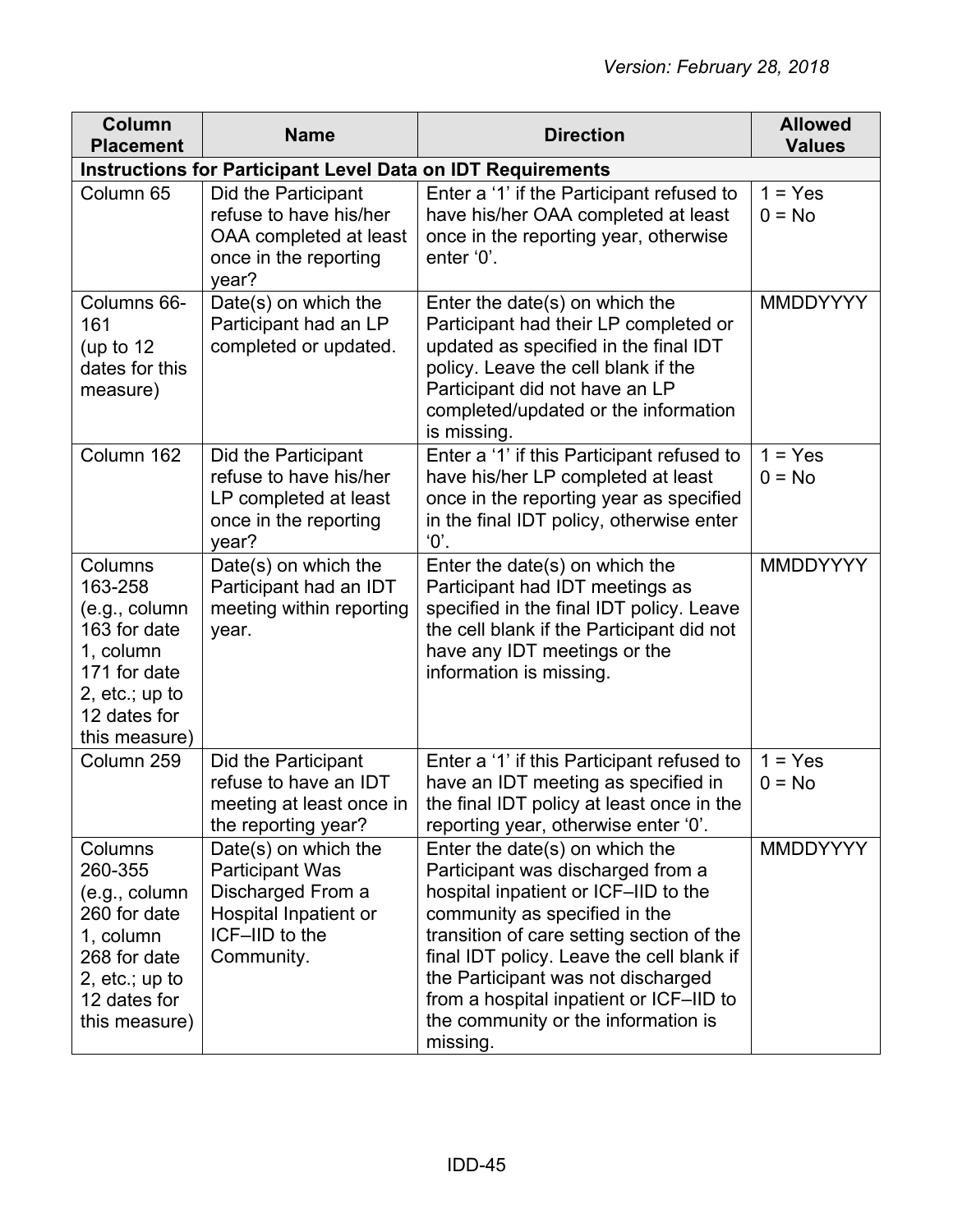| <b>Column</b><br><b>Placement</b> | <b>Name</b>                                                                                                                                                          | <b>Direction</b>                                                                                                                                                                                                                                                                                                                        | <b>Allowed</b><br><b>Values</b> |
|-----------------------------------|----------------------------------------------------------------------------------------------------------------------------------------------------------------------|-----------------------------------------------------------------------------------------------------------------------------------------------------------------------------------------------------------------------------------------------------------------------------------------------------------------------------------------|---------------------------------|
| Column 356                        | Did the Participant have<br><b>Behavioral Health</b><br>Specialist as a member<br>of the IDT at least once<br>in the reporting year?                                 | Enter a '1' if the Participant had a<br>Behavioral Health Specialist as a<br>member of the IDT as specified in the<br>final IDT policy, '0' if the Participant<br>did not have a Behavioral Health<br>Specialist as a member of the IDT.                                                                                                | $1 = Yes$<br>$0 = No$           |
| Column 357                        | Did the Participant have<br>an RN assessor as a<br>member of the IDT at<br>least once in the<br>reporting year?                                                      | Enter a '1' if the Participant had the<br>RN assessor as a member of the IDT<br>as specified in the final IDT policy, '0'<br>if the Participant did not have the RN<br>Assessor as a member of the IDT.                                                                                                                                 | $1 = Yes$<br>$0 = No$           |
| Column 358                        | Did the Participant have<br>a Participant Designee<br>on the IDT at least once<br>in the reporting year?                                                             | Enter a '1' if the Participant had a<br>Participant Designee as a member of<br>the IDT as specified in the final IDT<br>policy, '0' if the Participant did not<br>have a Participant Designee as a<br>member of the IDT.                                                                                                                | $1 = Yes$<br>$0 = No$           |
| Column 359                        | Did the Participant have<br>a DD provider or a<br>designee with clinical<br>experience from the DD<br>provider on the IDT at<br>least once in the<br>reporting year? | Enter a '1' if the Participant had a DD<br>provider or a designee with clinical<br>experience from the DD provider as a<br>member of the IDT as specified in the<br>final IDT policy, '0' if the Participant<br>did not have a DD provider or a<br>designee with clinical experience from<br>the DD provider as a member of the<br>IDT. | $1 = Yes$<br>$0 = No$           |
| Column 360                        | Did the Participant have<br>an ICF-IID<br>representative on the<br>IDT at least once in the<br>reporting year?                                                       | Enter a '1' if the Participant had an<br>ICF-IID representative as a member<br>of the IDT as specified in the final IDT<br>policy, '0' if the Participant did not<br>have an ICF-IID representative as a<br>member of the IDT.                                                                                                          | $1 = Yes$<br>$0 = No$           |

- A. Edits and Validation checks validation checks that should be performed by each FIDA-IDD plan prior to data submission.
	- The FIDA-IDD Plan should ensure that all data values are recorded in the prescribed format (see column "Allowed Values").
- B. Analysis how CMS and the State will evaluate reported data, as well as how other data sources may be monitored.
	- NYSDOH will use the Participant-level data to conduct ongoing research on Participants' personal experiences in the FIDA-IDD